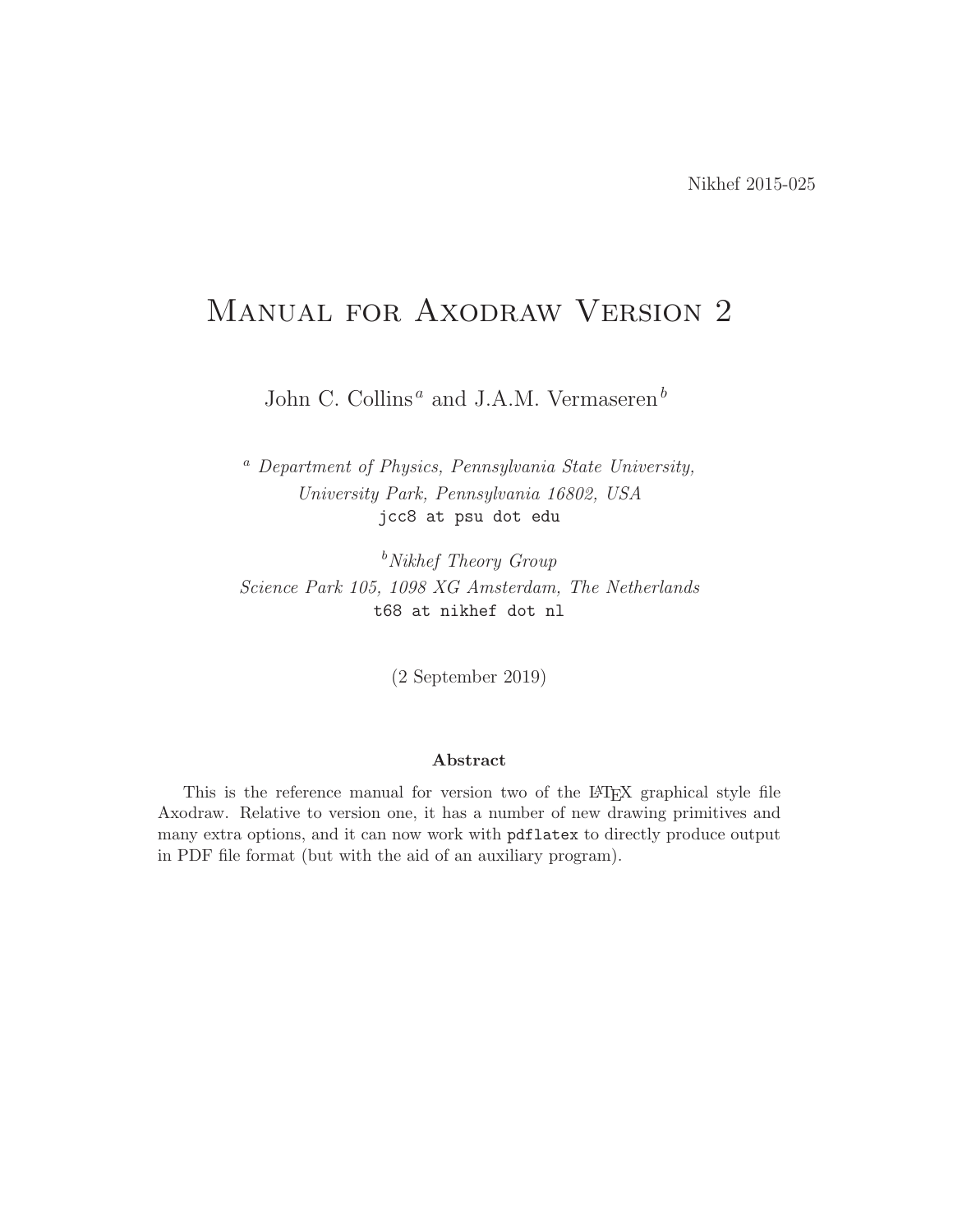# Contents

| $\mathbf{1}$   |         | Introduction                                                                                                       | 3              |
|----------------|---------|--------------------------------------------------------------------------------------------------------------------|----------------|
| $\overline{2}$ |         | Changes                                                                                                            | 3              |
|                | 2.1     | Changes relative to original, axodraw version 1                                                                    | $\overline{4}$ |
|                | 2.2     | Changes relative to axodraw4j distributed with $JavaDraw$                                                          | 6              |
|                | 2.3     |                                                                                                                    | 6              |
| 3              |         | Installation                                                                                                       | $\overline{7}$ |
|                | 3.1     | Installation from standard T <sub>F</sub> X distribution                                                           | $\overline{7}$ |
|                | 3.2     |                                                                                                                    | 8              |
|                |         | 3.2.1                                                                                                              | 8              |
|                |         | 3.2.2                                                                                                              | 8              |
|                |         | 3.2.3                                                                                                              | 9              |
|                |         | 3.2.4                                                                                                              | 9              |
| $\overline{4}$ | Use     |                                                                                                                    | 9              |
|                | 4.1     |                                                                                                                    | 10             |
|                | 4.2     |                                                                                                                    | 11             |
|                | 4.3     |                                                                                                                    | 11             |
|                |         | 4.3.1                                                                                                              | 11             |
|                |         | 4.3.2                                                                                                              | 12             |
|                |         | To make a pdf file by pdflatex, lualatex, or xelatex<br>4.3.3                                                      | 12             |
|                | 4.4     |                                                                                                                    | 13             |
|                |         |                                                                                                                    |                |
| $\overline{5}$ |         | Reference                                                                                                          | 14             |
|                | 5.1     |                                                                                                                    | 14             |
|                | 5.2     |                                                                                                                    | 15             |
|                | 5.3     |                                                                                                                    | 16             |
|                |         | 5.3.1                                                                                                              | 17             |
|                |         | 5.3.2                                                                                                              | 17             |
|                |         | 5.3.3<br>Arcs                                                                                                      | 18             |
|                |         | 5.3.4                                                                                                              | 20             |
|                |         | 5.3.5                                                                                                              | 20             |
|                |         | 5.3.6<br>Gluon lines                                                                                               | 21             |
|                |         | 5.3.7                                                                                                              | 23             |
|                |         | 5.3.8<br>Zigzag lines $\ldots \ldots \ldots \ldots \ldots \ldots \ldots \ldots \ldots \ldots \ldots \ldots$        | 24             |
|                |         | 5.3.9<br>Vertices, circles, ovals; other graphics                                                                  | 25             |
|                | 5.4     | Text                                                                                                               | 31             |
|                |         | 5.4.1                                                                                                              | 31             |
|                |         | 5.4.2                                                                                                              | 32             |
|                | $5.5\,$ | Options<br>a de la caractería de la caractería de la caractería de la caractería de la caractería de la caractería | 36             |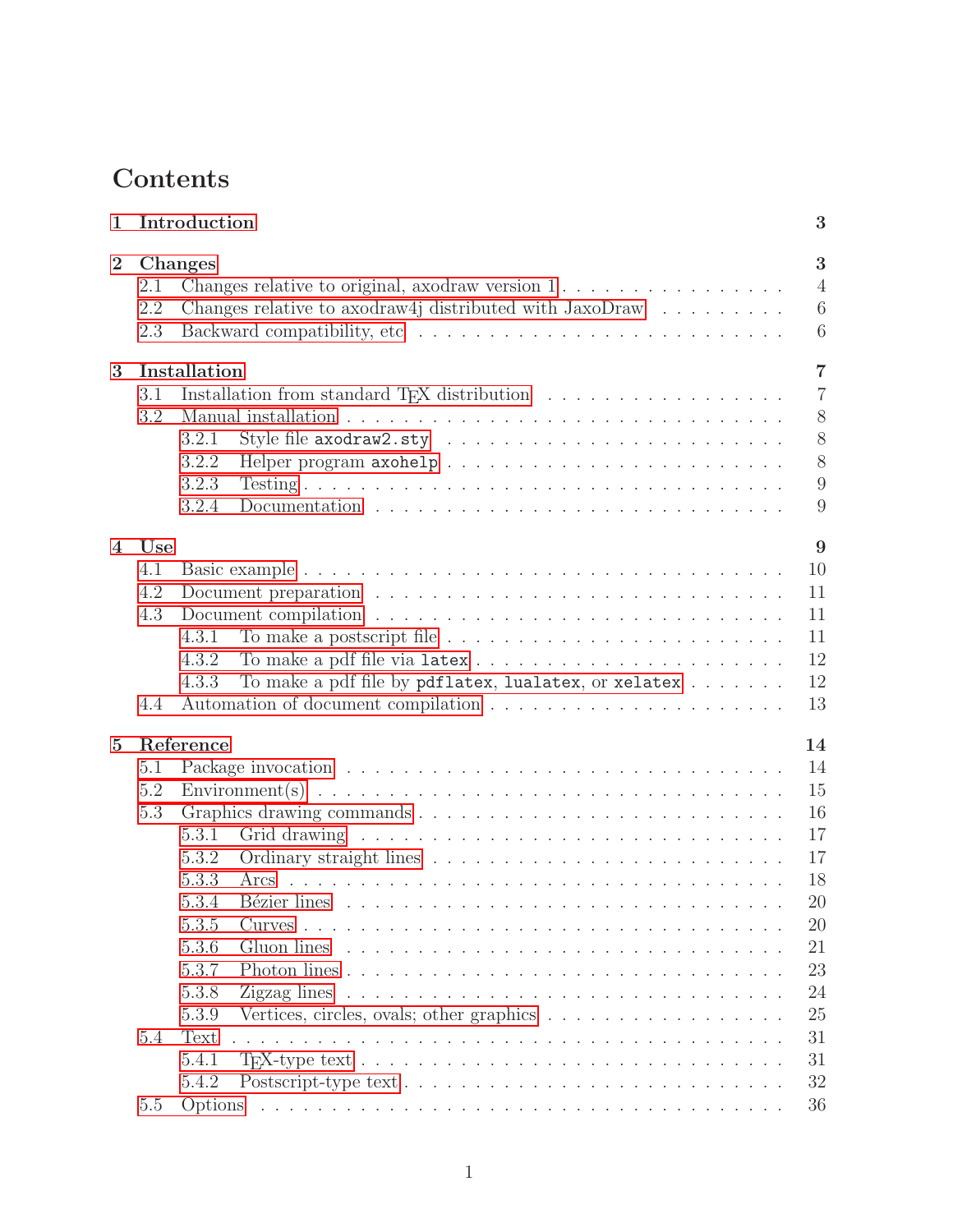| 56  |                                                                                                  | 38 |
|-----|--------------------------------------------------------------------------------------------------|----|
| 5.7 |                                                                                                  | 40 |
| 5.8 | Units and scaling $\ldots \ldots \ldots \ldots \ldots \ldots \ldots \ldots \ldots \ldots \ldots$ | 45 |
|     | 5.8.1                                                                                            | 45 |
|     | 5.8.2                                                                                            | 46 |
|     | 5.8.3                                                                                            | 47 |
| 5.9 |                                                                                                  | 48 |
|     |                                                                                                  | 51 |
|     |                                                                                                  | 51 |
|     |                                                                                                  | 54 |
|     | 6 Some examples                                                                                  | 55 |
| 6.1 |                                                                                                  | 55 |
| 6.2 |                                                                                                  | 56 |
|     | A The axohelp program: Information for developers                                                | 59 |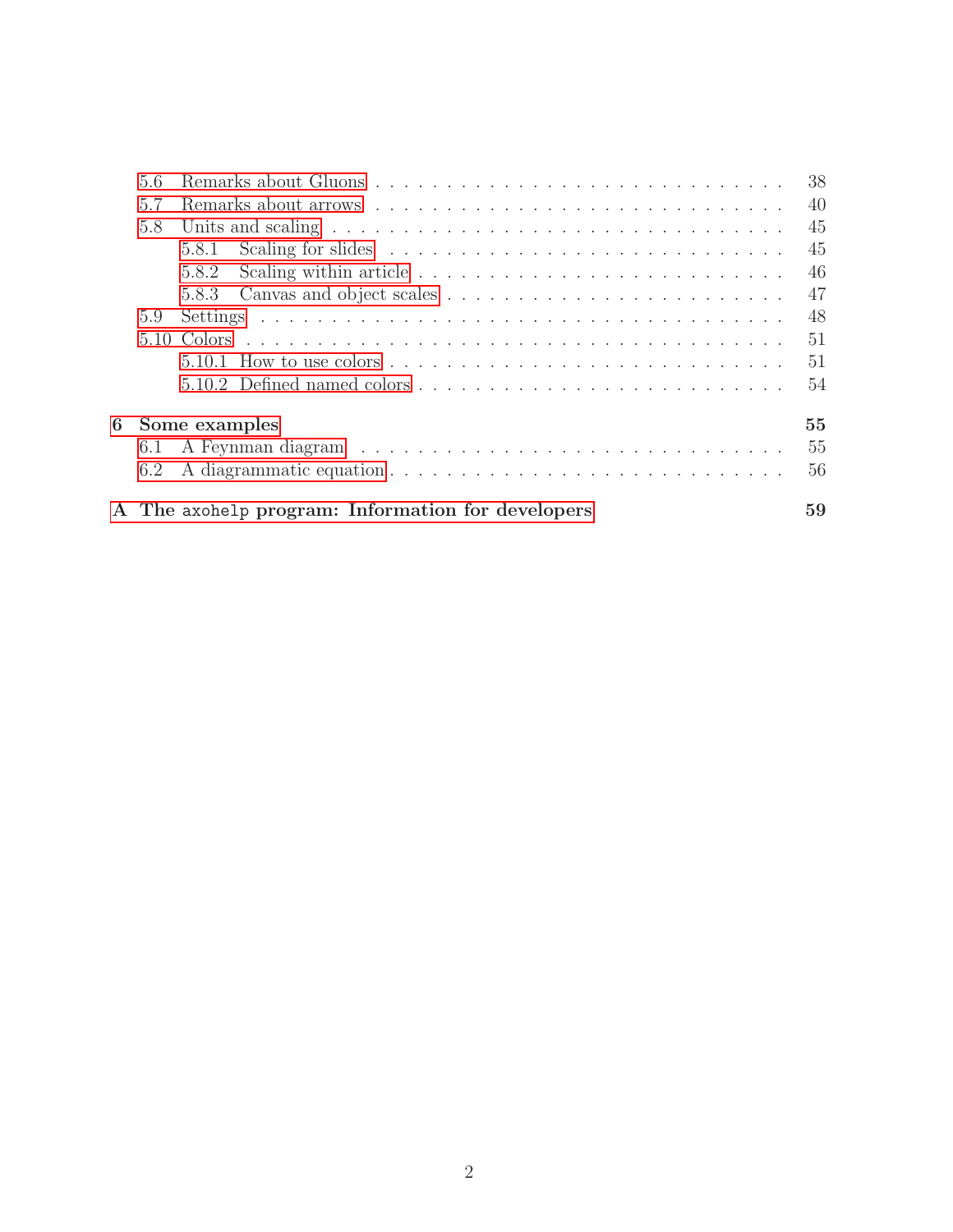# <span id="page-3-0"></span>1 Introduction

This is the documentation for axodraw2, a LATEX package for drawing Feynman graphs (and other simple graphics). This is version 2 and a substantial update of the original axodraw package [\[1\]](#page-61-0), which was released in 1994, and which has become rather popular in the preparation of articles in elementary-particle physics. One of its advantages is that its drawing primitives are included in the .tex document, in a human-writable form. (This also allows convenient production of axodraw figures by other software, e.g., Jaxodraw [\[2,](#page-61-1) [3\]](#page-61-2).) This is in distinction to methods that use a separate program to create graphics files that are read in during the processing of the LATEX file. The objects needed in Feynman graphs are often difficult to draw at high quality with conventional computer graphics software.

The original axodraw package has hardly been modified since its introduction. The new version addresses several later needs. A detailed list of the changes is given in Sec. [2.](#page-3-1)

One change arises from the fact that  $T_{\rm F}X$  (and hence  $\mathbb{P}\rm{Tr}X$ ) itself does not possess sufficiently useful methods of drawing complicated graphics, so that the drawing of the graphics is actually done by inserting suitable code in the final output file (postscript or pdf). The original axodraw worked only with the latex-dvips processing chain to put the diagrams in the final postscript file.<sup>[1](#page-3-3)</sup> Now we also have in common use the **pdflatex** (and lualatex and xelatex) programs that directly produce pdf. The new version of axodraw works with pdflatex, lualatex, and xelatex, as well as with the latex-dvips method.

Furthermore, more kinds of graphical object and greater flexibility in their properties have been found useful for Feynman graphs. The new version provides a new kind of line, Bézier, and is able to make the various kinds of line doubled. There is now a very flexible configuration of arrows. Many of the changes correspond to capabilities of JaxoDraw [\[2,](#page-61-1) [3\]](#page-61-2), which is a graphical program for drawing Feynman graphs, and which is able to write and to import diagrams in the axodraw format.

Finally, substantial improvements have been made in the handling of colors, with much better compatibility with modern packages used to set colors in the normal LAT<sub>EX</sub> part of a document.

Since some of the changes (especially in the internal coding) introduce incompatibilities (Sec. [2.3\)](#page-6-1) with the original version of axodraw, the new version of the style file is given a new name axodraw2.sty. Then the many legacy documents (e.g., on <http://arxiv.org>) that use the old axodraw will continue to use the old version, and will therefore continue to be compilable without any need for any possible changes in the source document, and with unchanged output. Even so, as regards the coding of diagrams, there are very few backwardly incompatible changes in axodraw2.

The software is available under the GNU General Public License [\[4\]](#page-61-3) version 3.

# <span id="page-3-1"></span>2 Changes

<span id="page-3-3"></span><span id="page-3-2"></span><sup>&</sup>lt;sup>1</sup>A pdf file can be produced from the postscript file by a program like  $p$ s2pdf.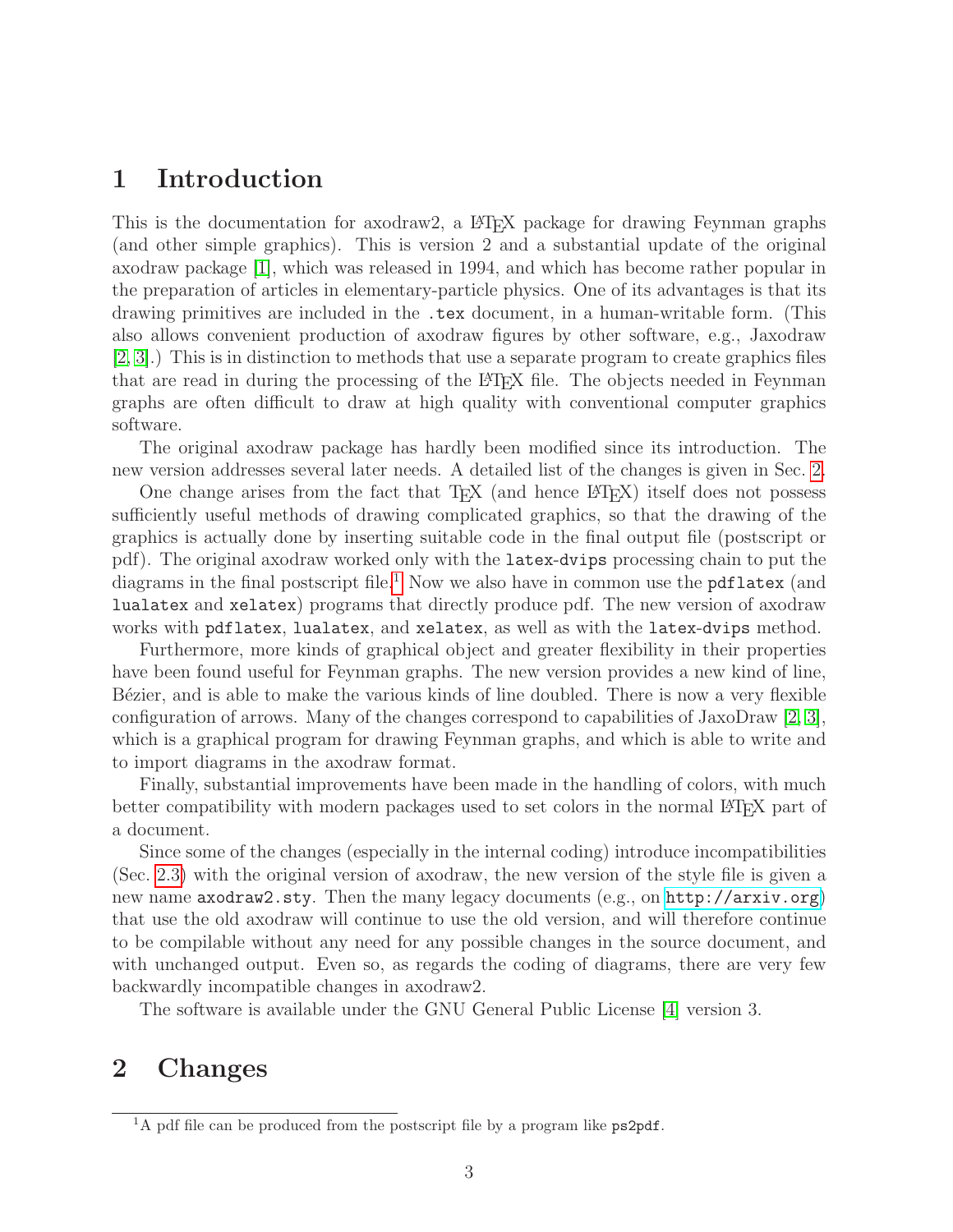# 2.1 Changes relative to original, axodraw version 1

Relative to the original version of axodraw, the current version, axodraw2, has the following main changes:

- A bug that the line bounding an oval did not have a uniform width has been corrected.
- A bug has been corrected that axodraw did not work with the revtex4 document class when \maketitle and two-column mode were used.
- Axodraw2 works both when pdf output is produced directly using the programs pdflatex, lualatex, and xelatex, as well as when a postscript file is produced by the latex–dvips method. The old version only worked when postscript output was produced. However, an auxiliary program is needed when using pdflatex, lualatex, or xelatex. See Sec. [4.3](#page-11-1) for how this is done.
- In the original axodraw, a diagram is coded inside a picture environment of  $\mathbb{F}T_FX$ . Now, a specialized axopicture environment is provided and preferred; it provides better behavior, especially when diagrams are to be scaled.
- In association with this, there are some changes in how scaling of diagrams is done.
- An inconsistency in length units between postscript and T<sub>E</sub>X has been corrected. All lengths are now specified in terms of  $1 \text{ pt} = 1/72.27 \text{ in} = 0.3515 \text{ mm}$ . Previously the unit length for graphics was the one defined by postscript to be  $1 \text{ bp} = 1/72 \text{ in } =$ 0.3528 mm.
- Substantial improvements have been made in the treatment of color. When named colors are used, axodraw2's use of color is generally compatible with that of the modern, LAT<sub>EX</sub>-standard color.sty package. It also provides all the color-setting macros that were defined in v. 1 of axodraw, including those of the colordvi.sty package used by v. 1.
- The various types of line can now be produced as double lines, e.g.,  $\equiv$ . This is commonly used, for example, for notating Wilson lines.
- Lines can be made from Bézier curves. Currently this is only for simple lines, not photon, gluon, or zigzag lines.
- Gluon, photon, and zigzag lines can be dashed.
- Macros are provided for drawing gluon circles, without the endpoint effects given by the corresponding gluon arc macros.
- The positions and sizes of arrows can be adjusted. See Sec. [5.7](#page-40-0) for all the possibilities. One example is  $\longrightarrow$
- Macros for drawing polygons and filled polygons are provided.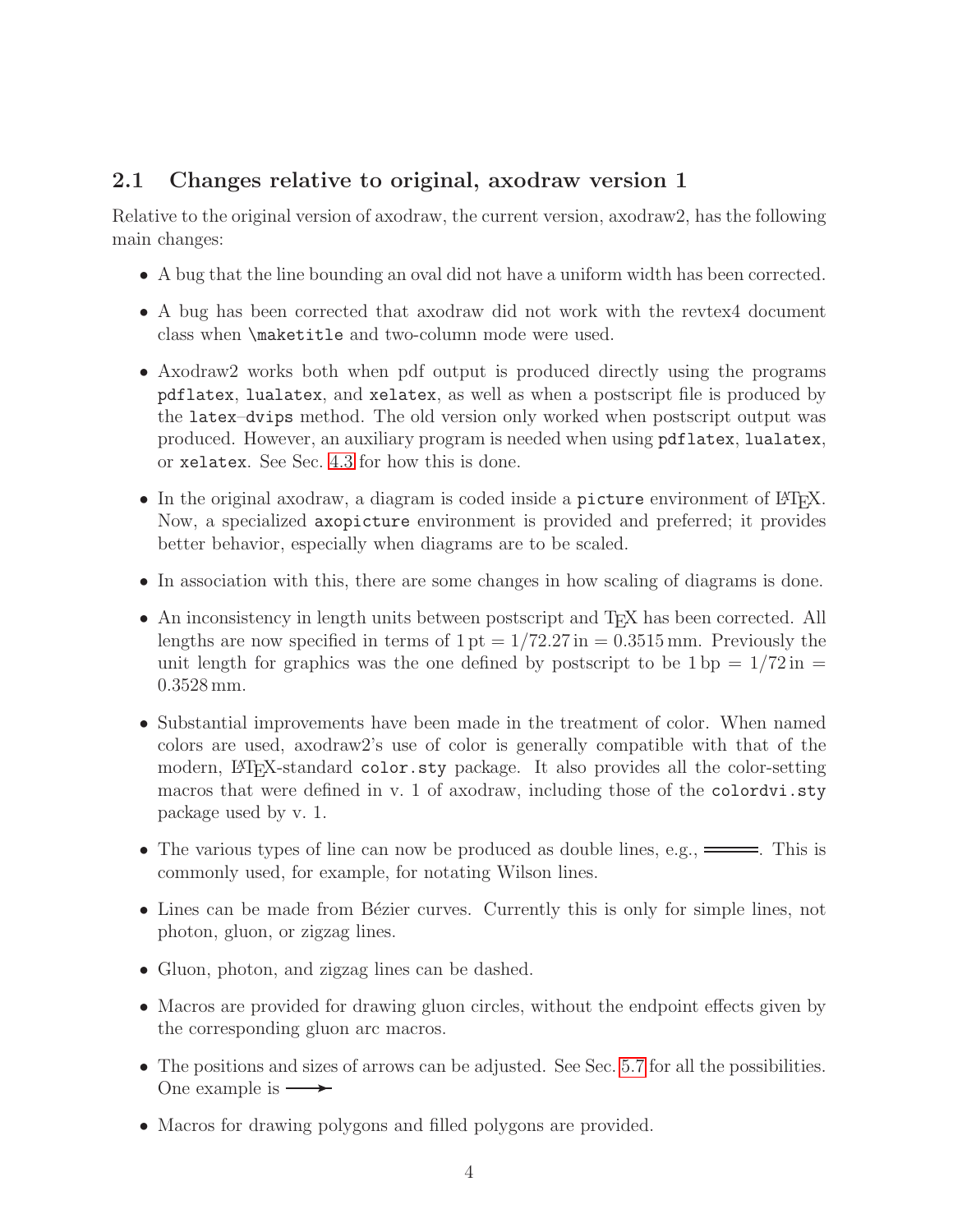- Macros for drawing rotated boxes are provided.
- A macro \ECirc is provided for drawing a circle with a transparent interior.
- A macro \EBoxc is provided for drawing a box with a specified center.
- A macro \AxoGrid is provided for drawing a grid. One use is to provide a useful tool in designing pictures.
- Since there are now many more possibilities to specify the properties of a line, optional arguments to the main line drawing commands can be used to specify properties in a keyword style.
- A new macro named **\Arc** is introduced. With the aid of optional arguments, this unifies the behavior of various arc-drawing commands in the original axodraw.
- For consistency with the **\Gluon** macro, the **\GlueArc** macro has been renamed to \GluonArc, with the old macro retained as a synonym.
- The behavior of arcs is changed to what we think is more natural behavior when the specified opening angle is outside the natural range.
- What we call macros for drawing objects with postscript text are now implemented within LATEX instead of relying on instructions inserted in the postscript code. Thus all the normal LATEX commands, including mathematics, can now be used in all text objects, with proper scaling. The placement and scaling of text objects are more consistent.
- Some new named colors are provided: LightYellow, LightRed, LightBlue, LightGray, VeryLightBlue. (LightYellow, LightRed, LightBlue, LightGray, VeryLightBlue.)
- The macros originally specified as **\B2Text**, **\G2Text**, and **\C2Text** are now named \BTwoText, \GTwoText, and \CTwoText. The intent of the original code was to define macros with names \B2Text, etc. However in T<sub>E</sub>X, under normal circumstances, macro names of more than one character must only contain letters, unlike typical programming languages that also allow digits. So the rules for TEX macro names mean that in defining, for example \def\B2Text(#1,#2)#3#4{...}, the original version of axodraw actually defined a macro named named \B, obligatorially followed by 2Text. This caused a conflict if the user wished to define a macro \B. If it is desired to retain the old behavior, then the following should be placed in the preamble of the .tex file, then the axodraw2 package should be invoked in the source document with the v1compatible option:

\usepackage[v1compatible]{axodraw2}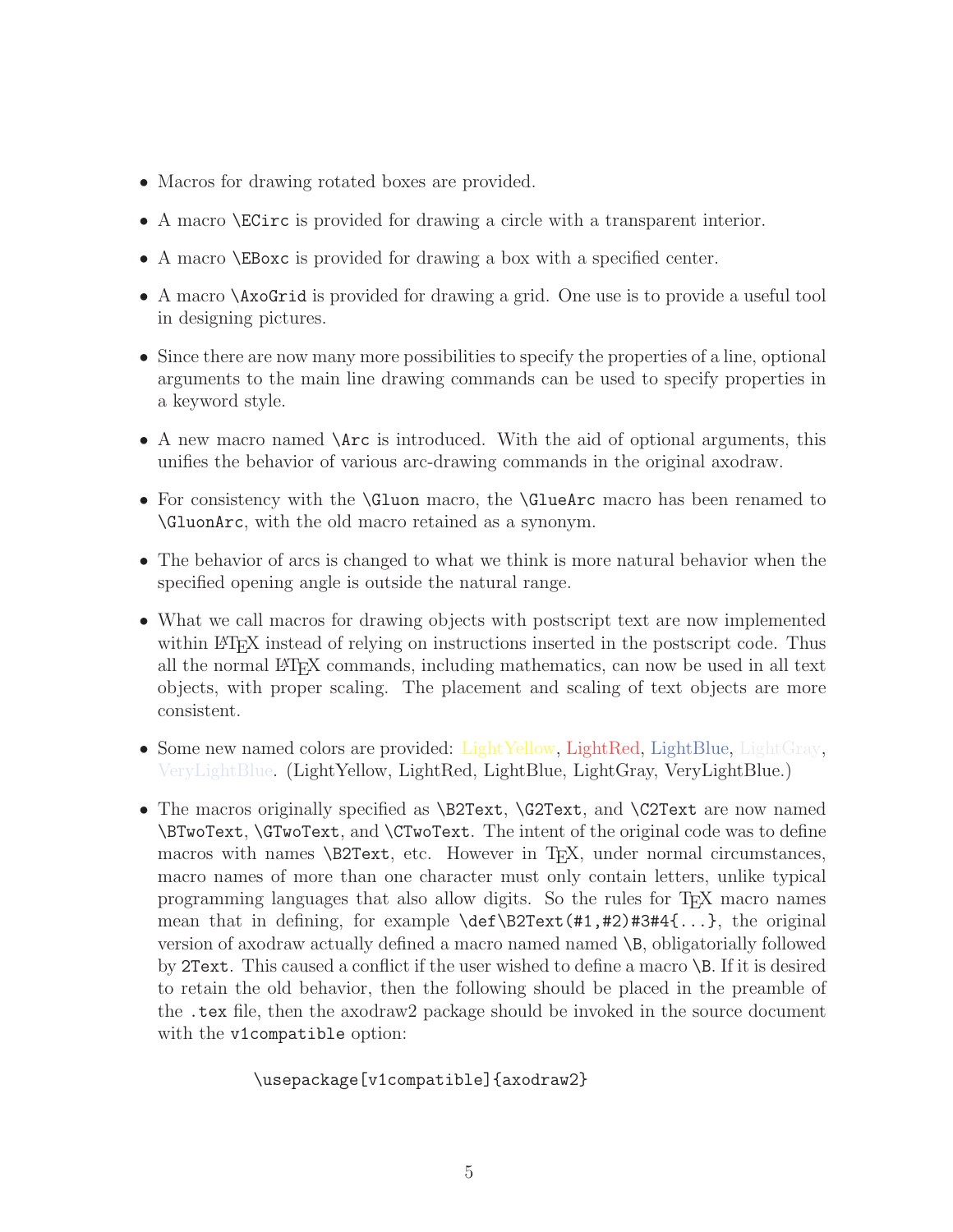### <span id="page-6-0"></span>2.2 Changes relative to axodraw4j distributed with JaxoDraw

The JaxoDraw program [\[3\]](#page-61-2) is distributed with a version of axodraw called axodraw4j. At the time of writing (July 2016), this was effectively a predecessor of axodraw2, but without the possibility of working with pdflatex. (The suffix "4j" is intended to mean "for JaxoDraw".)

The changes in axodraw2 relative to the version of axodraw4j dated 2011/03/22 are the following subset of those listed in Sec. [2.1:](#page-3-2)

- The ability to work with pdflatex, lualatex, and xelatex.
- The improvements in the handling of color and fonts.
- $\bullet$  The double and arrow options for Bézier lines.
- The dash option for gluons and photons.
- Color option for all lines.
- Correction of inconsistency of length unit between T<sub>E</sub>X and postscript.
- Better drawing of double gluons and photons.
- Addition of the macros for making gluon circles, polygons, and rotated boxes.
- Addition of the macros **\ECirc**, **\EBoxc**, and **\AxoGrid**.
- A series of "LongArrow" macros for drawing lines with the arrow at the end. The same effect could only be achieved in axodraw4j with arrowpos=1 option to the basic line-drawing commands.
- A series of macros like \DashDoubleLine to provide access to the dashed and double properties in the style of the macros provided in v. 1 of axodraw. This is in addition to the optional arguments that allow the same effect in axodraw4j and in axodraw2.
- The v1compatible and other options are provided for the package.
- Better treatment of the scaling of objects.
- The treatment of "postscript text objects" within LATEX itself.

### <span id="page-6-1"></span>2.3 Backward compatibility, etc

The official user interface of axodraw2 is backward-compatible with versions 1 and 4j, with the exception of the issue mentioned above about the commands that had the signatures \B2Text, \G2Text, and \C2Text in the old version.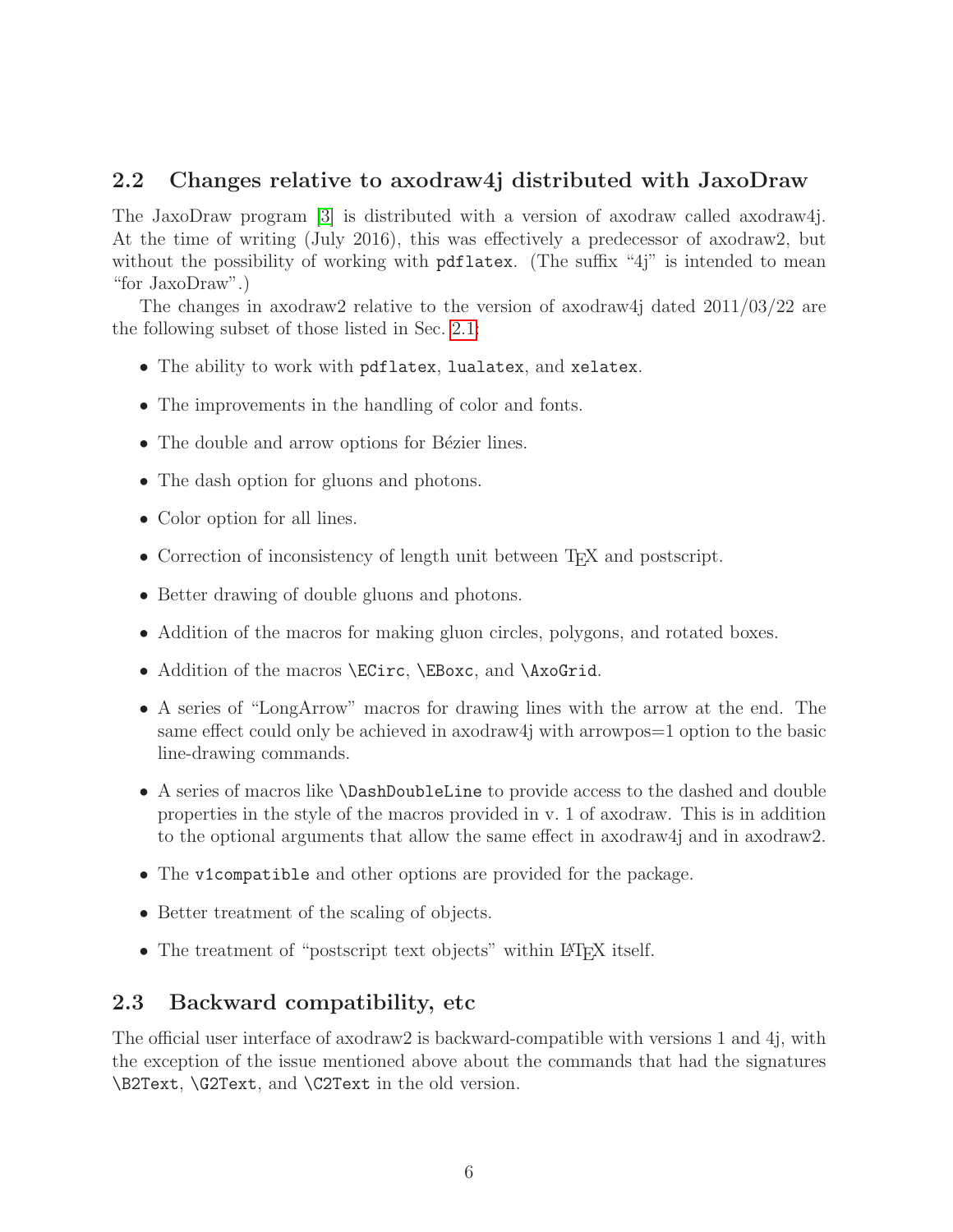As to behavior, there are some minor changes in the objects that are drawn, mostly concerning the exact dimensions of default arrows. The scaling of the sizes of text objects is changed. The scoping of color changes is substantially changed, but improved.

The old axodraw only used the tools available in L<sup>AT</sup>EX in the early 1990s. The new version needs a more modern installation. Installations for which axodraw2 has been tested include TeXLive 2011 and 2016.

We have tested backwards compatibility by compiling the version 1 manual with axodraw2; only a trivially modified preamble was needed. It also worked to compile Collins's QCD book[\[5\]](#page-61-4), which has a large number of JaxoDraw figures (processed automatically to pieces of axodraw code imported into the document); only changes in the preamble were needed.

In addition, axodraw2 provides an axopicture environment inside of which axodraw2's graphics are coded and drawn. In the old axodraw, LATEX's picture environment was used instead. In axodraw2, we recommend only the use of axopicture environment, and that is the only method we document. However, old diagrams coded with picture environment continue to work.

Some possible compatibility issues could arise because the old and new versions load a different set of external packages. The old version loaded the packages epsf.sty and colordvi.sty, and so macros defined by these packages were available. The new version does not load these now essentially-obsolete packages; so they should be loaded from the document if they happen to be needed. But the new version does define some macros for setting colors that correspond to those in colordvi.sty; these are defined using facilities from the standard LATEX color.sty package. Axodraw2 loads the following LATEX packages: keyval, ifthen, graphicx, color, ifxetex. It defines its own set of 73 named colors which are the 68 dvips-defined names (as coded in colordy i. sty and used in axodraw v. 1), plus 5 more.

# <span id="page-7-0"></span>3 Installation

### <span id="page-7-1"></span>3.1 Installation from standard T<sub>E</sub>X distribution

At the moment that this document was updated (January 2018), axodraw2 was part of both the main TEX distributions, TeXLive and MiKTeX. The easiest way to install axodraw2 is therefore from the package manager of your TEX distribution.

You can also obtain axodraw2 from CTAN at <http://ctan.org/pkg/axodraw2>, and install it manually, following the instructions in Sec. [3.2](#page-8-0) below.

axohelp in TeXLive In TeXLive 2018 and later, a binary executable for the axohelp is provided, as part of the axodraw2 package. So axohelp is available provided that the axodraw2 package is installed..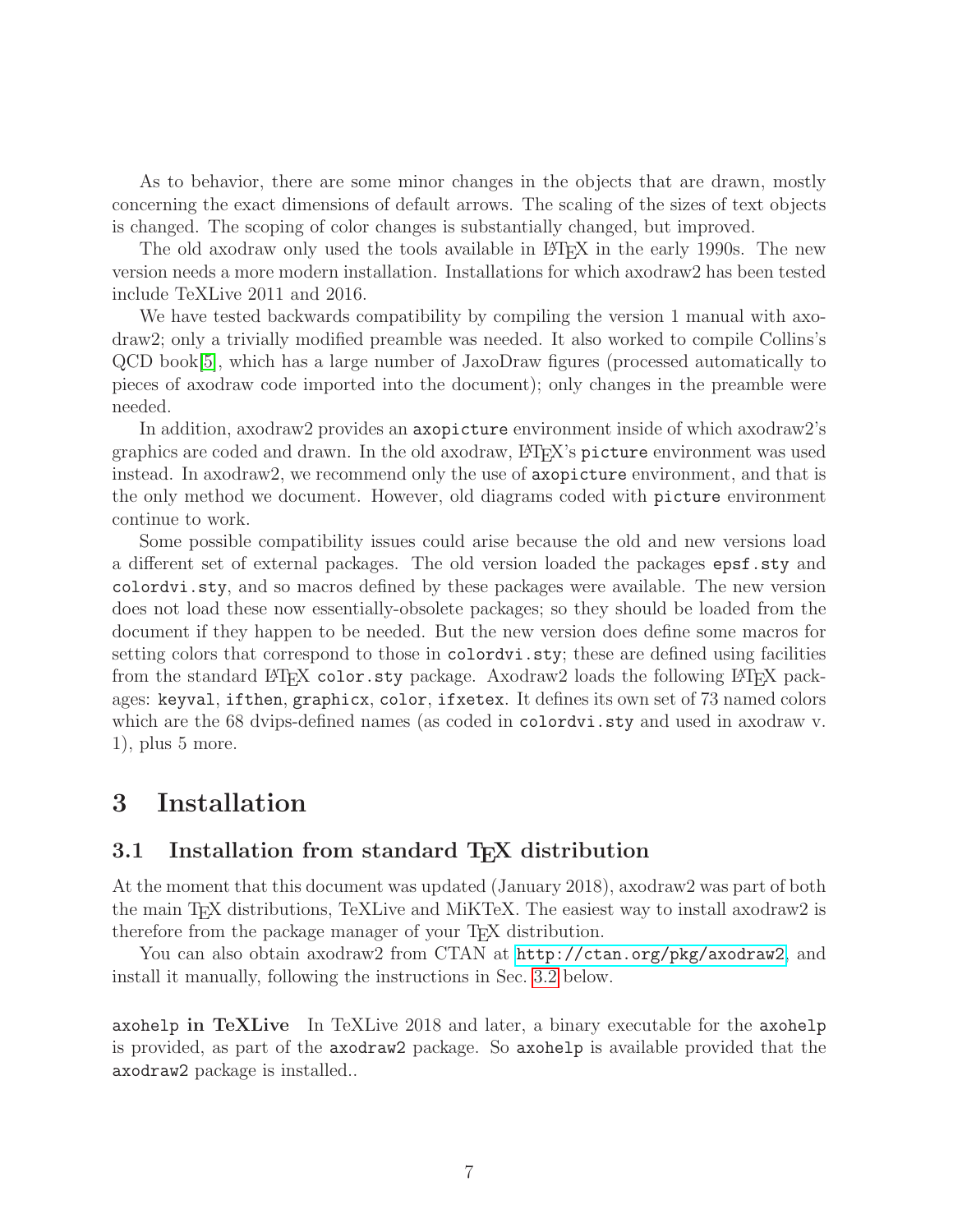axohelp in MiKTeX The axodraw2 package including an executable axohelp.exe was provided by MiKTeX when this was checked in January 2018.

### <span id="page-8-0"></span>3.2 Manual installation

For a manual installation, what needs to be done is to put the file axodraw2.sty in a place where it will be found by the latex program. If you wish to use axodraw2 with pdflatex, you will also need to compile the  $\alpha$  axohelp program — see Sec. [3.2.2](#page-8-2) — and put it in an appropriate directory. Documentation can also be installed if you want.

#### <span id="page-8-1"></span>3.2.1 Style file axodraw2.sty

If you merely want to try out axodraw2, just put the file axodraw2.sty in the same directory as the .tex file(s) you are working on.

Otherwise, put it in an appropriate directory for a LATEX style file, and, if necessary, run the texhash program to ensure that the file is in the TEX system's database of files. For example, suppose that you have a TeXLive system installed for all users on a Unix-like system (e.g., Linux or OS-X), and that TeXLive is installed, as is usual, under the directory /usr/local/texlive. Then an appropriate place for axodraw2 is in a directory /usr/ local/texlive/texmf-local/tex/latex/axodraw2. You will need to run the texhash program in this last case. For such a system-wide installation, you may have to do these operations as an administrative user (e.g., root), possibly supplemented by running the relevant commands with the sudo program.

If you later install the axodraw2 package from the package manager of your T<sub>E</sub>X distribution, it's a good idea to delete the files you installed manually. Otherwise when you use axodraw2 in a document, then the wrong version of axodraw2.sty may get used. This is a particularly important issue after possible future updates to axodraw2 get installed by the package manager.

#### <span id="page-8-2"></span>3.2.2 Helper program axohelp

If you wish to use axodraw2 with pdflatex, lualatex, or xelatex, then you need to install the axohelp program. (It is useful to reiterate here that the standard distributions of  $T_F X$ currently supply the axohelp program. So the steps described here are only necessary if for some reason you wish to do a manual installation. One possible reason is to use a recent update of axohelp, since TeXLive normally only supplies updated versions of binary executable files with the initial release of one of TeXLive's yearly versions.)

To install axohelp manually, you will first need to compile the program by a C compiler. Under a Unix-like operating system (linux or macOS) an appropriate shell command is

cc -o axohelp -O3 axohelp.c -lm

(Note that this is a C compiler, not a  $C++$  compiler.) Most linux systems have the program cc already installed. This also applies to macOS(OS-X) at versions below 10.7.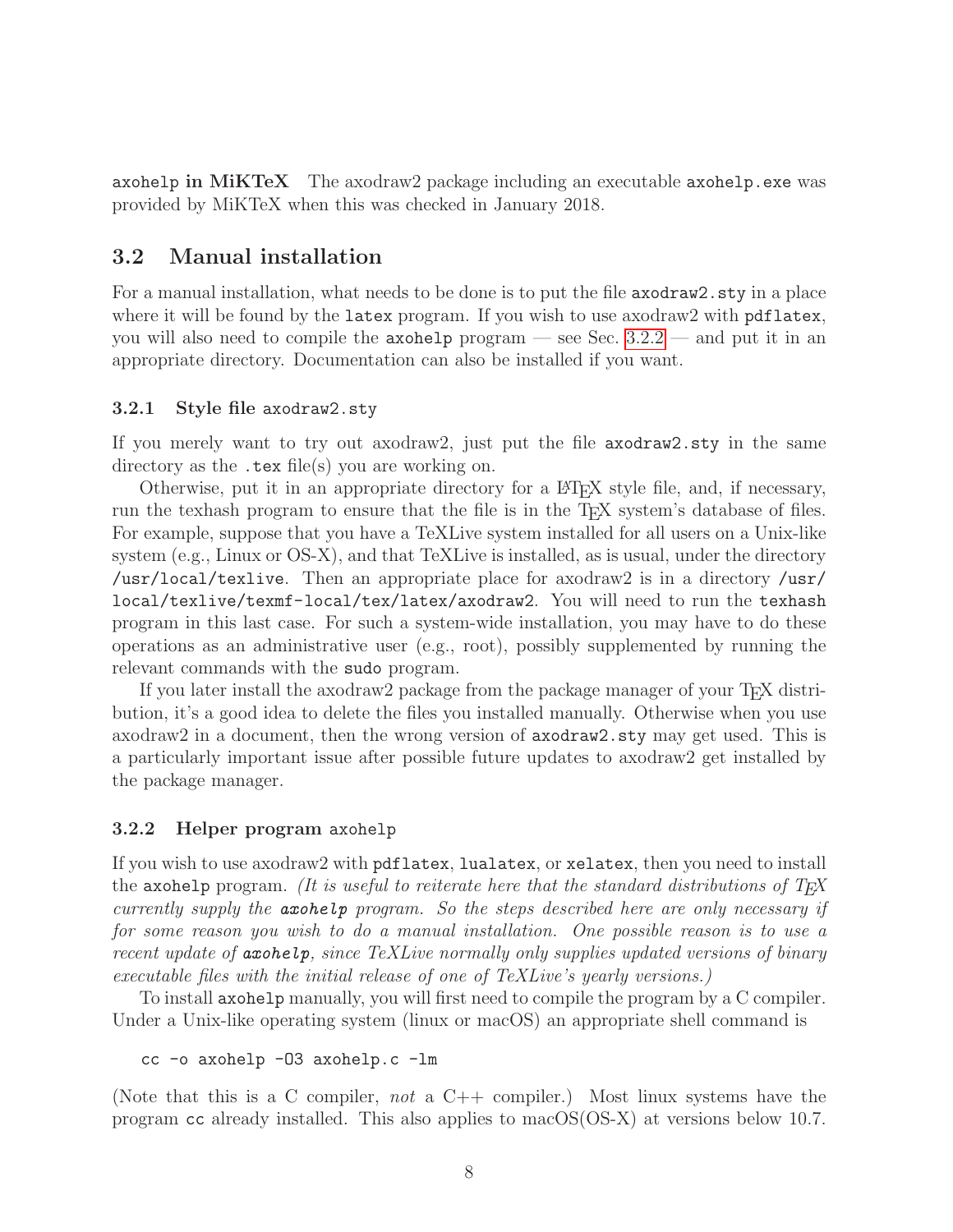But on macOS version 10.7 and higher, you will need to install a compiler, which can be done by installing XCode and the associated command-line utilities. If you have the GNU compilers installed, you might need to use the command gcc instead of cc.

For Microsoft Windows, you will need to have installed a C compiler, and use it to compile axohelp.c.

Once you have the executable (named axohelp on Unix-like systems, or axohelp.exe on a Microsoft system), put it in a directory where it will be found when you run programs from the command line.

#### <span id="page-9-0"></span>3.2.3 Testing

To test whether the installation works, you need a simple test file. An example is given in Sec. [4.1,](#page-10-0) and is provided with the axodraw2 distribution as example.tex.

At a command line with the current directory set to the directory containing the file example.tex, run the following commands:

latex example dvips example -o

If all goes well, you will obtain a file example.ps. When you view it, it should contain the diagram shown in Sec. [4.1.](#page-10-0) You can make a pdf file instead by the commands

```
latex example
dvipdf example
```
A more extensive test can be made by compiling the manual.

To make a pdf file directly, with pdflatex, you use the commands

```
pdflatex example
axohelp example
pdflatex example
```
The axohelp run takes as input a file example.ax1 produced by the first run of pdflatex and makes an output file example.ax2. The second run of pdflatex reads the example. ax2 file and uses the result to place the axodraw objects in the example.pdf file.

### <span id="page-9-1"></span>3.2.4 Documentation

Put the documentation in a place where you can find it. If you installed the  $axodraw2.sty$ file in /usr/local/texlive/texmf-local/tex/latex/axodraw2, the standard place for the documentation would be usr/local/texlive/texmf-local/doc/latex/axodraw2.

# <span id="page-9-2"></span>4 Use

In this section we show how to use axodraw2, illustrated with an example.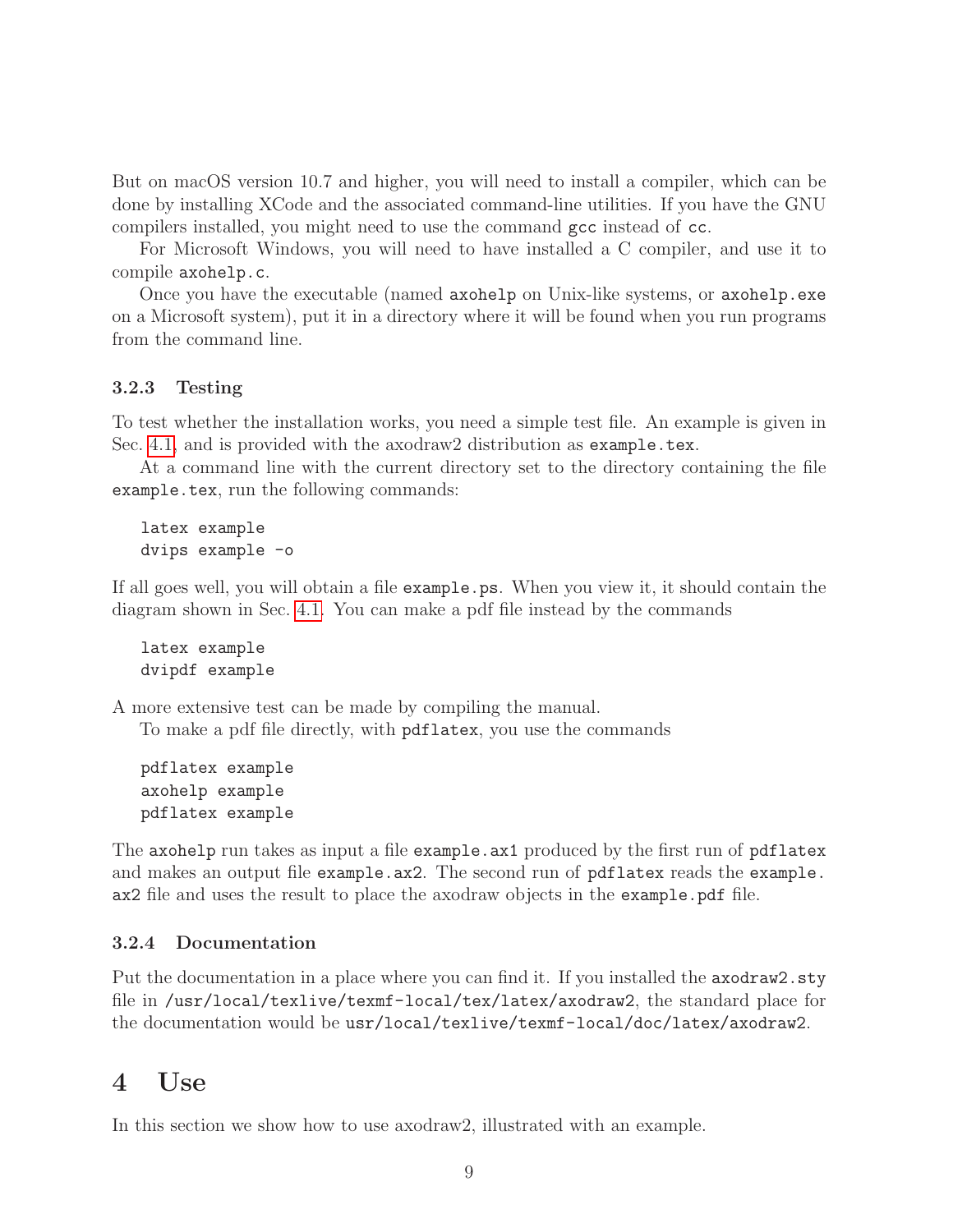### <span id="page-10-0"></span>4.1 Basic example

The principles of using axodraw2 are illustrated by the following complete LATEX document:

```
\documentclass{article}
\usepackage{axodraw2}
\begin{document}
Example of Feynman graph using axodraw2 macros:
\begin{center}
  \begin{axopicture}(200,110)
    \SetColor{Red}
    \Arc[arrow](100,50)(40,0,180)
    \Text(100,100){$\alpha P_1 + \beta P_2 + k_\perp$}
    \SetColor{Black}
    \Arc[arrow](100,50)(40,180,360)
    \Gluon(0,50)(60,50){5}{4}
    \Vertex(60,50){2}
    \Gluon(140,50)(200,50){5}{4}
    \Vertex(140,50){2}
  \end{axopicture}
\end{center}
\end{document}
```
After compilation according to the instructions in Sec. [4.3,](#page-11-1) viewing the resulting file should show the following Feynman graph:



See Sec. [6](#page-55-0) for more examples

Important note about visibility of graphics objects: If you view this document on a computer monitor, Feynman graphs drawn with narrow lines may not fully match what was intended. This is because of the way graphics viewers interact with the limited resolution of computer monitors. To see the example graphs properly, you may need to use a large enough magnification, or to use an actual print out.

Note about sending a document to others: If for example, you submit an article to arXiv.org, it is likely that their automated system for processing the file will not run axohelp. So together with the tex file, you one should also submit the .ax2 file.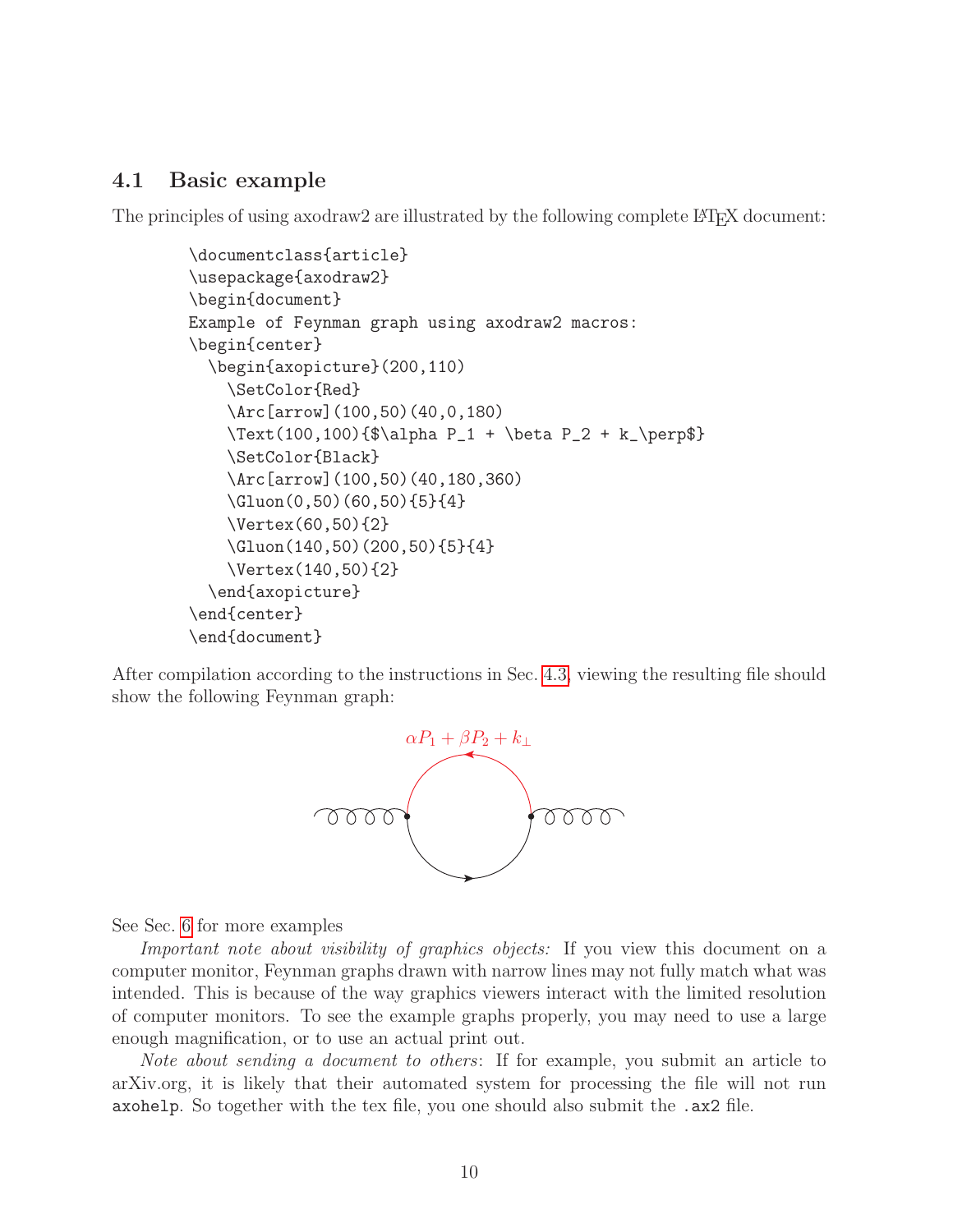### <span id="page-11-0"></span>4.2 Document preparation

The general rules for preparation of a document are:

• Insert the following

```
\usepackage{axodraw2}
```
in the preamble of the .tex file. There are some options and commands that can be used to change axodraw2's behavior from its default. See Secs. [5.1](#page-14-1) and [5.9](#page-48-0) for details.

• Where you want to insert axodraw2 objects, put them inside an axopicture environment, specified in Sec. [5.2,](#page-15-0)

```
\begin{axopicture}(x,y)
   ...
\end{axopicture}
```
Here x and y denote the desired size of the box that is to be inserted in the document and that contains the graph. An optional offset can be specified (as with  $\angle$ FIFX's picture environment). By default the units are  $1 \text{ pt} = 1/72.27 \text{ in} = 0.3515 \text{ mm}$ .

Full details of all these components are in Sec. [5.](#page-14-0)

The design of graphs can be done manually, and this can be greatly facilitated with the new \AxoGrid command. A convenient way of constructing diagrams is to use the graphical program JaxoDraw [\[2,](#page-61-1) [3\]](#page-61-2), which is what most people do. This program can export axodraw code. It also uses axodraw as one way of making postscript and pdf files. The original version of axodraw was used by JaxoDraw until version 1.3. In version 2 of JaxoDraw, a specially adapted version of axodraw.sty is used, named axodraw4j.sty. The output from version 2 of JaxoDraw is compatible with axodraw2.

#### <span id="page-11-1"></span>4.3 Document compilation

#### <span id="page-11-2"></span>4.3.1 To make a postscript file

When a postscript file is needed, you just make the postscript file as usual. E.g., when the source file is example.tex, you run the following commands:

```
latex example
dvips example -o
```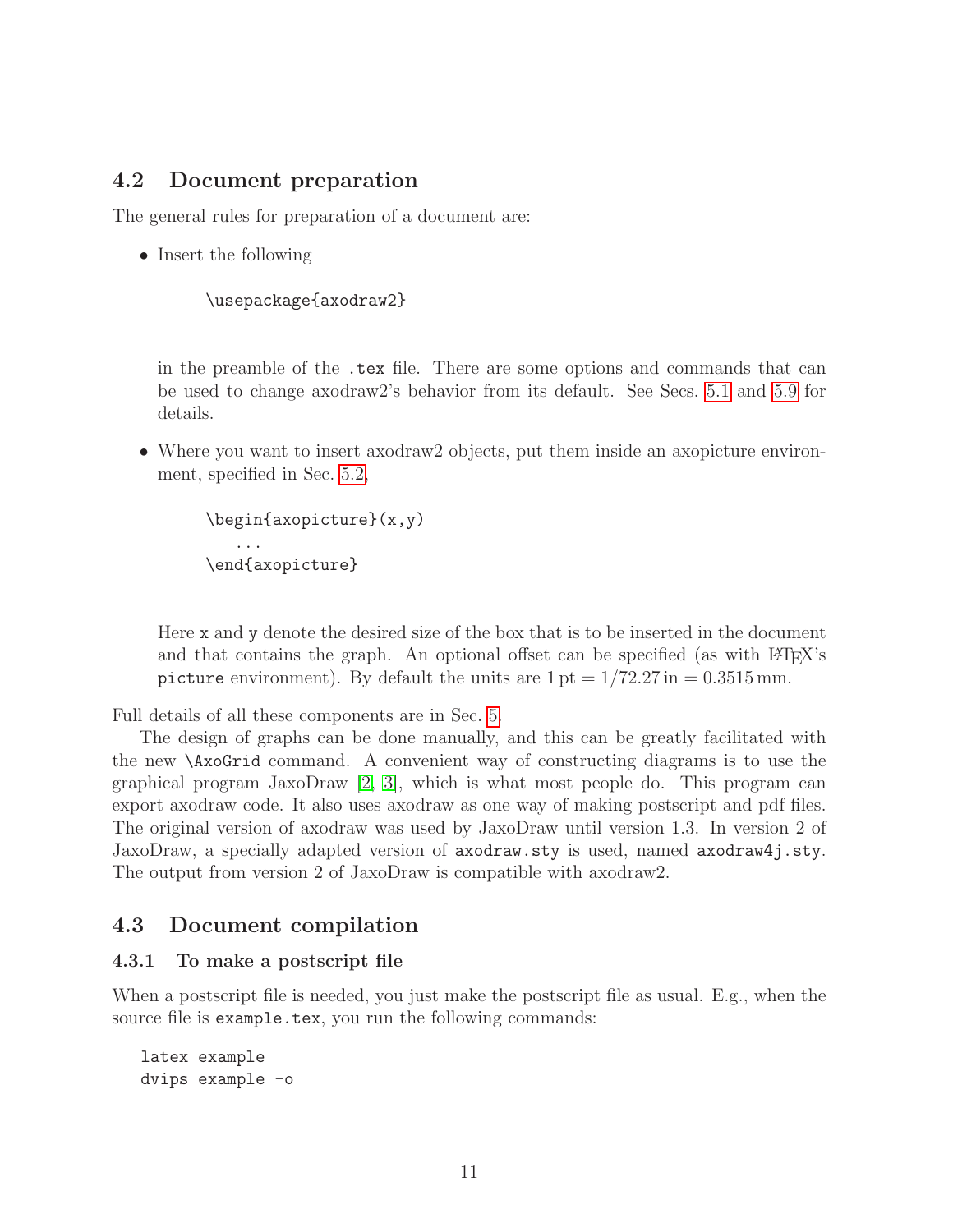which results in a postscript file example.ps. Of course, if there are cross references to be resolved, you may need multiple runs of latex, as usual. When needed, use of bibtex, makeindex, and other similar programs is also as usual. Instead of latex, one may also use the dvilualatex program, which behaves like latex except for providing some extra capabilities that are sometimes useful.

Internally, axodraw uses T<sub>EX</sub>'s \special mechanism to put specifications of postscript code into the .dvi file, and dvips puts this code in the postscript file. This postscript code performs the geometrical calculations needed to specific axodraw's objects, and then draws them when the file is displayed or printed.

Important note about configuration of **dvips**: You may possibly find that when you run dvips that it spends a lot of time running mktexpk to make bitmapped fonts, or that the postscript file contains bitmapped type-3 fonts. This is not the default situation in typical current installations. But if you do find this situation, which is highly undesirable in most circumstances, you should arrange for dvips to use type 1 fonts. This can be done either by appropriately configuring your T<sub>E</sub>X installation, for which you will have to locate instructions, or by giving dvips its -V0 option:

dvips -V0 example -o

Once you do this, you should see, from dvips's output, symptoms of its use of type 1 fonts. Let us re-emphasize that you do not have to be concerned with this issue, under normal circumstances. But since things were different within our memory, we give some suggestions as to what to do in what are currently abnormal circumstances.

### <span id="page-12-0"></span>4.3.2 To make a pdf file via latex

There are multiple methods of making pdf files for a latex document; we will not give all the advantages and disadvantages here.

One way is to convert the postscript file, e.g., by

ps2pdf example.ps

You can also produce a pdf file from the dvi file produced by latex by the dvipdf command, e.g,.

dvipdf example

Important note: The program here is dvipdf and not the similarly named dvipdfm or dvipdfmx, which are incompatible with axodraw. The reason why dvipdf works is that it internally makes a postscript file and then converts it to pdf.

#### <span id="page-12-1"></span>4.3.3 To make a pdf file by pdflatex, lualatex, or xelatex

A common and standard way to make a pdf file is the pdflatex program, which makes pdf directly. It has certain advantages, among which are the possibility of importing a wide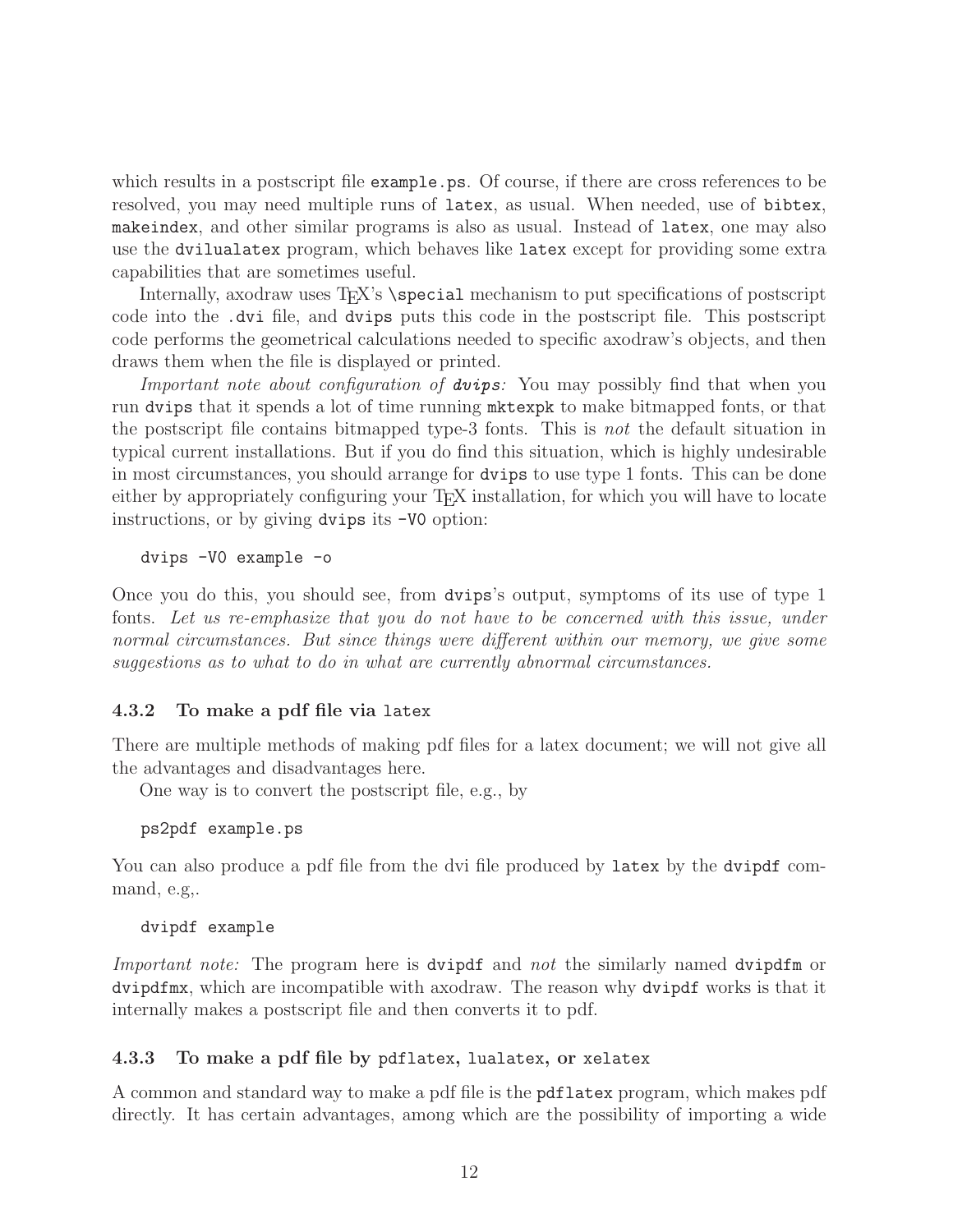variety of graphics file formats. (In contrast, the latex program only handles encapsulated postscript.)

However, to use axodraw2 with pdflatex, you need an auxiliary program, axohelp, as in

```
pdflatex example
axohelp example
pdflatex example
```
What happens is that during a run of pdflatex, axodraw2 writes a file example.ax1 containing specifications of its graphical objects. Then running axohelp reads the example. ax1 file, computes the necessary pdf code to draw the objects, and writes the results to example.ax2. The next run of pdflatex reads example.ax2 and uses it to put the appropriate code in the output pdf file.

The reason for the extra program is that axodraw needs many geometrical calculations to place and draw its graphical objects. LATEX itself does not provide anything convenient and efficient for these calculations, while the PDF language does not offer sufficient computational facilities, unlike the postscript language.

If you modify a document, and recompile with pdflatex, you will only need to rerun axohelp if the modifications involve axodraw objects. Axodraw2 will output an appropriate message when a rerun of axohelp is needed.

If you wish to use lualatex or xelatex, instead of pdflatex, then you can simply run the program lualatex or xelatex instead of pdflatex. These are equally compatible with axodraw2.

### <span id="page-13-0"></span>4.4 Automation of document compilation

It can be useful to automate the multiple steps for compiling a LATEX document. One of us has provided a program latexmk to do this — see <http://www.ctan.org/pkg/latexmk/>. Here we show how to configure latexmk to run axohelp as needed when a document is compiled via the pdflatex route.

All you need to do is to put the following lines in one of latexmk's initialization files (as specified in its documentation):

```
add_cus_dep( "ax1", "ax2", 0, "axohelp" );
sub axohelp { return system "axohelp \"$_[0]\""; }
$clean\_ext = " %R.ax1 %R.ax2";
```
The first two lines specify that latexmk is to make .ax2 files from .ax1 files by the axohelp program, whenever necessary. (After that latexmk automatically also does any further runs of pdflatex that are necessary.) The last line is optional; it adds .ax1 and .ax2 files to the list of files that will be deleted when latexmk is requested to do a clean up of generated, recreatable files.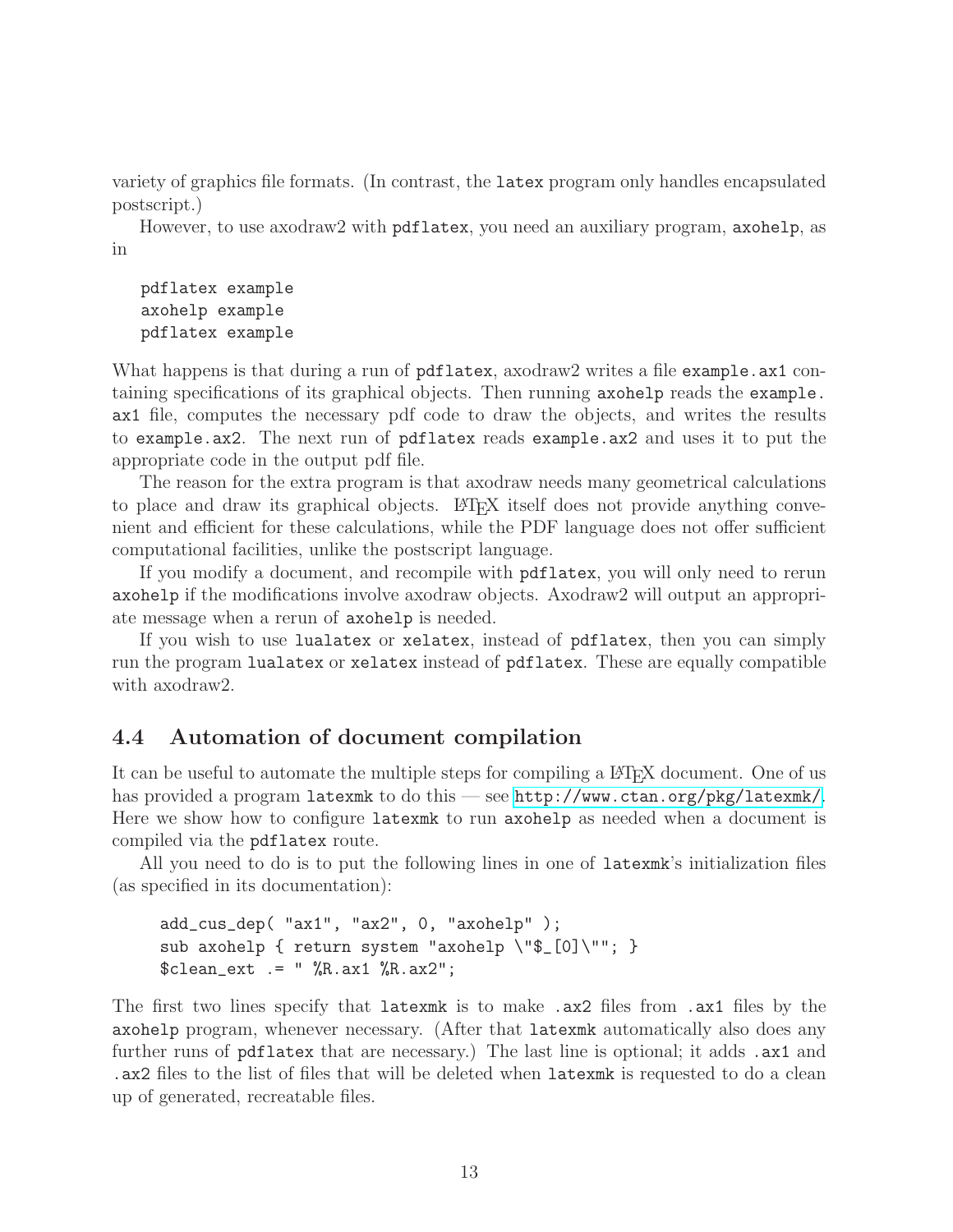Latexmuk is installed by default by the currently common distributions of T<sub>E</sub>X software, i.e., TeXLive and MiKTeX. It has as an additional requirement a properly installed Perl system. For the TeXLive distribution, this requirement is always met.

With the above configuration, you need no change in how you invoke latexmust to compile a document, when it uses axodraw2. For producing postscript, you can simply use

latexmk -ps example

and for producing pdf via pdflatex you can use

latexmk -pdf example

Then latexmk takes care of whatever runs are needed of all the relevant programs, now including axohelp, as well whatever, possibly multiple, runs are needed for the usual programs (latex, pdflatex, bibtex, etc).

# <span id="page-14-0"></span>5 Reference

### <span id="page-14-1"></span>5.1 Package invocation

To use the axodraw<sub>2</sub> package in a L<sup>AT</sup>EX document, you simply put

```
\usepackage{axodraw2}
```
in the preamble of the document, as normal.

The \usepackage command takes optional arguments (comma-separated list of keywords) in square brackets, e.g.,

```
\usepackage[v1compatible]{axodraw2}
```
The options supported by axodraw2 are

- v1compatible: This makes axodraw2's operation more compatible with v. 1. It allows the use of  $\B{C2Text}$ ,  $\C{2Text}$  and  $\C{2Text}$  as synonyms for the macros named \BTwoText, \GTwoText, and \CTwoText. (You may wish also to use the canvasScaleisUnitLength option, so that the scaling of the units in the axopicture environment is the same as it was for the picture environment used in v. 1.)
- canvasScaleIs1pt: Unit for canvas dimensions in an axopicture environment is fixed at 1 pt,
- canvasScaleIsObjectScale: Unit for canvas dimensions in an axopicture environment are the same as those set for axodraw objects (by the \SetScale macro). This is the default setting, so the option need not be given.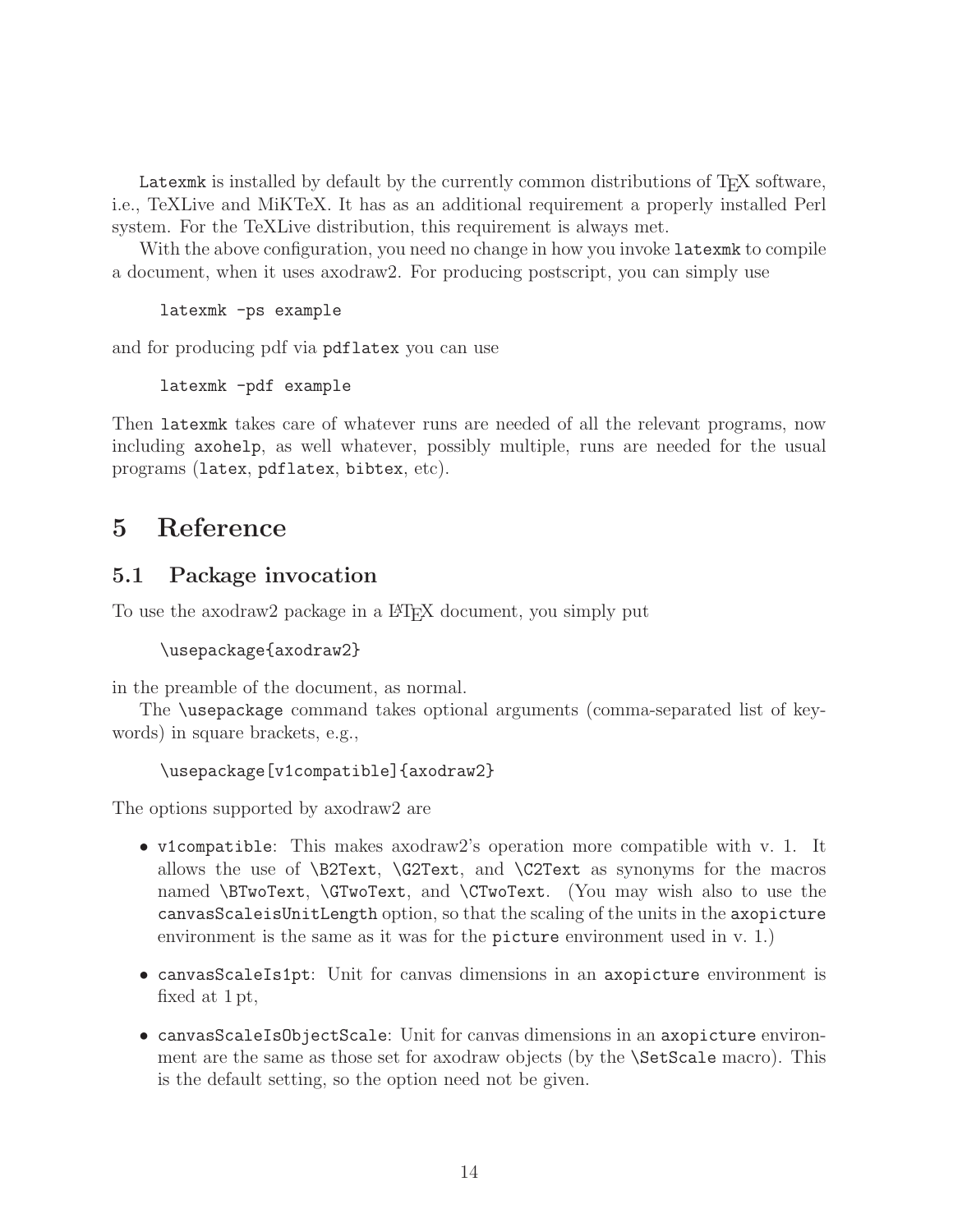- canvasScaleIsUnitLength: Unit for canvas dimensions in an axopicture environment is the current value of \unitlength, exactly as for LATEX's picture environment. (Thus, this corresponds to the behavior of the original axodraw v. 1, which simply used the picture environment.)
- PStextScalesIndependently: Axodraw's text objects are scaled by the factor set by the \SetTextScale command.
- PStextScalesLikeGraphics: Axodraw's text objects are scaled by the factor set by same factor for its graphics objects, i.e., the scale set by the **\SetScale** command.

(N.B. Default scaling factors are initialized to unity.)

Note: If you use axodraw's commands for placing text and you use the standard TFX Computer Modern fonts for the document, then when you compile your document you may get a lot of warning messages. These are about fonts not being available in certain sizes. To fix this problem invoke the package fix-cm in your document's preamble:

```
\usepackage{fix-cm}
```
It is also possible to use the package lmodern for the same purpose.

### <span id="page-15-0"></span>5.2 Environment(s)

The graphical and other objects made by axodraw2 are placed in an axopicture environment, which is invoked either as

```
\begin{axopicture}(x,y)
   ...
\end{axopicture}
```
or

```
\begin{axopicture}(x,y)(xoffset,yoffset)
   ...
\end{axopicture}
```
Here, the ... denote sequences of axodraw2 commands, as documented in later sections, for drawing lines, etc. The axopicture environment is just like standard  $L^2T_FX$ 's picture environment,<sup>[2](#page-15-1)</sup>, except for doing some axodraw-specific initialization. It inserts a region of size x by y (with default units of  $1 \text{ pt} = 1/72.27 \text{ in} = 0.3515 \text{ mm}$ ). Here x and y are set to the numerical values you need.

<span id="page-15-1"></span> ${}^{2}\text{In}$  fact, the axopicture is changed from the picture environment only by making some axodrawspecific settings. So the picture environment that was used in v. 1 may also be used with axodraw2; it merely has a lack of automation on the setting of the canvas scale relative to the object scale, and, in the future, other possible initializations.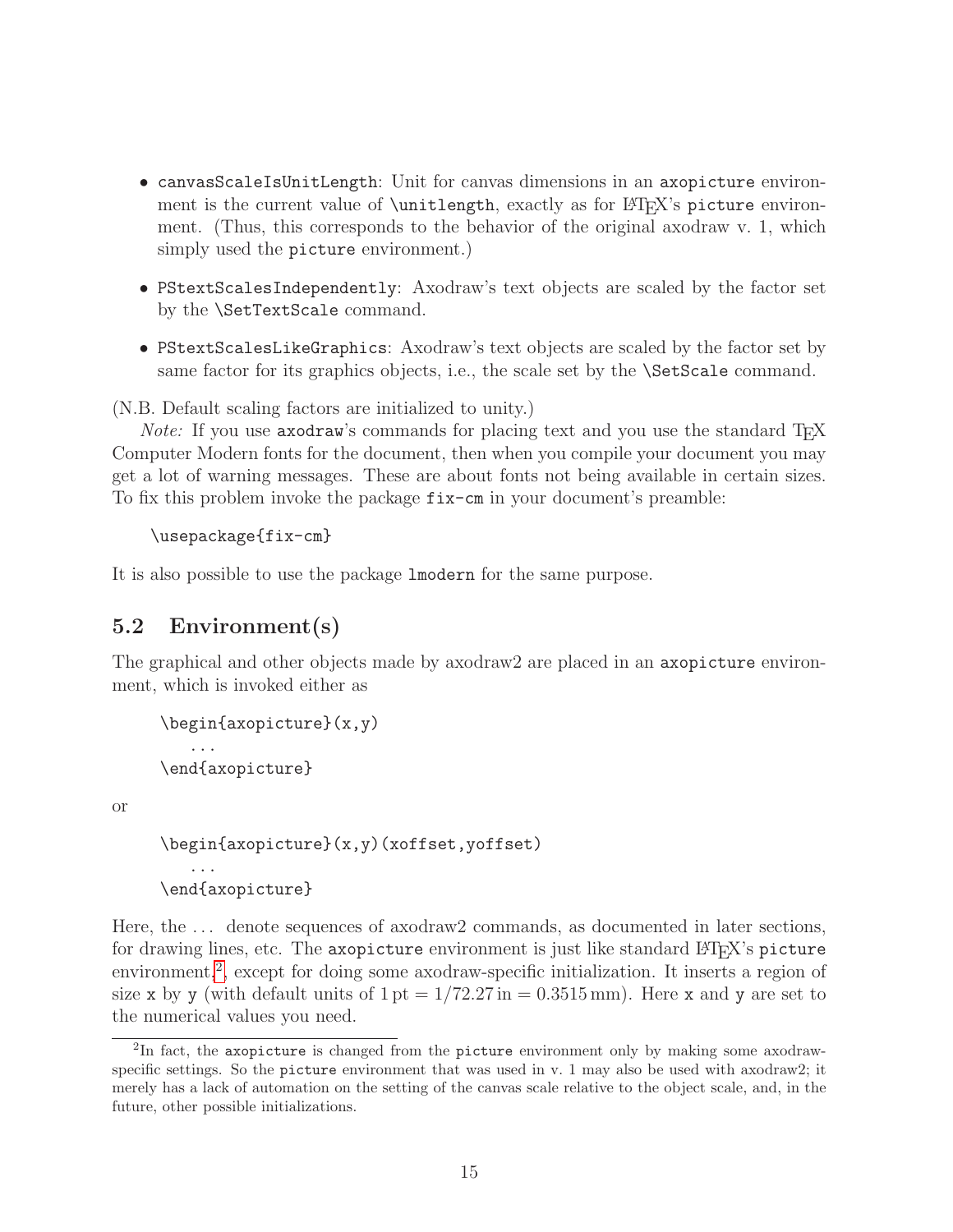The positioning of axodraw objects is specified by giving x and y coordinates, e.g., for the ends of lines. The origin of these coordinates is, by default, at the lower left corner of the box that axopicture inserts in your document. But sometimes, particularly after editing a graph, you will find this is not suitable. To avoid changing a lot of coordinate values to get correct placement, you can specify an offset by the optional arguments (xoffset, yoffset) to the axopicture environment, exactly as for LATEX's picture environment. The offset (xoffset,yoffset) denotes the position of the bottom left corner of the box inserted in your document relative to the coordinate system used for specifying object positions. Thus

```
\begin{axopicture}(20,20)
   \Line(0,0)(20,20)
\end{axopicture}
```
and

```
\begin{axopicture}(20,20)(-10,20)
   \Line(-10,20)(10,40)
\end{axopicture}
```
are exactly equivalent.

Within an axopicture environment, all the commands that can be used inside an ordinary picture environment can also be used.

We can think of the axopicture environment as defining a drawing canvas for axodraw's graphical and text objects. There are possibilities for manipulating (separately) the units used to specify the canvas and the objects. These can be useful for scaling a diagram or parts of it from an originally chosen design. See Secs. [5.8](#page-45-0) and [5.9](#page-48-0) for details.

# <span id="page-16-0"></span>5.3 Graphics drawing commands

In this section we present commands for drawing graphical objects, split up by category. Later, we will give: details of options to the line-drawing commands, explanations of some details about specifying gluons and about specifying arrow parameters, and then commands for textual objects and for adjusting settings (e.g., separation in a double line). Mostly, we present the commands by means of examples. Note that many of the arguments of the commands, notably arguments for  $(x, y)$  coordinate values are delimited by parentheses and commas instead of the brace delimiters typically used in  $\text{LipX}.$ 

It should also be noted that some commands provide different ways of performing the same task. For instance

\BCirc(50,50){30}

can also be represented by

\CCirc(50,50){30}{Black}{White}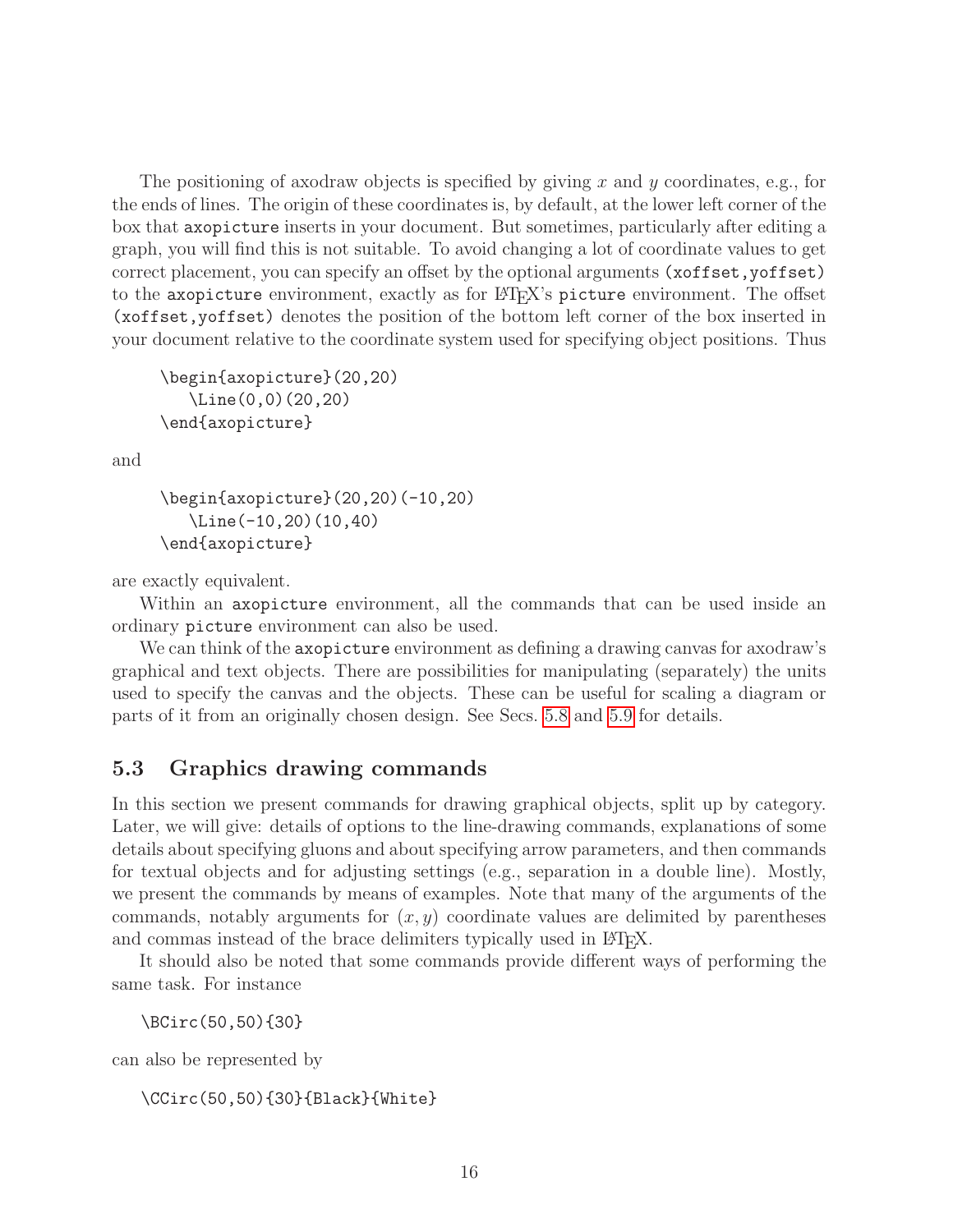when the current color is black. The presence of the BCirc command has been maintained both for backward compatibility, and because it represents a convenient short hand for a common situation. This also holds for similar commands involving boxes and triangles. For the new Polygon, FilledPolygon, RotatedBox and FilledRotatedBox commands we have selected a more minimal scheme.

Similar remarks apply to the new feature of options for line drawing commands. Originally in v. 1, a line with an arrow would be coded as

```
\ArrowLine(30,65)(60,25)
```
It is now also possible to code using the general \Line macro, but with a keyword optional argument:

```
\Line[arrow](30,65)(60,25)
```
One advantage of the option method is a variety of other properties of an individual line may also be coded, as in

```
\Line[arrow,arrowpos=1](30,65)(60,25)
```
without the need to use separate global setting for the property, by the commands listed in Sec. [5.9,](#page-48-0) or by having a corresponding compulsory argument to the command. Which way to do things is a matter of user taste in particular situations.

### <span id="page-17-0"></span>5.3.1 Grid drawing

### \AxoGrid(0,0)(10,10)(9,14){LightGray}{0.5}



This command is used in our examples to allow the reader to compare the coordinates in the commands with those of the actual picture. The arguments are first the position of the left bottom corner, then two values that tell the size of the divisions in the  $x$  and  $y$  direction. Next there are two values that specify how many divisions there should be in the x and  $y$  direction. Then the color of the lines is given and finally the width of the lines. Note that if there are  $(n_x, n_y)$  divisions there will be  $n_x+1$ vertical lines and  $n_y + 1$  horizontal lines. The temporary use of this command can also be convenient when designing pictures manually.

### <span id="page-17-1"></span>5.3.2 Ordinary straight lines

All of the commands in this section can be given optional keyword arguments, which are defined in Secs. [5.5](#page-36-0) and [5.7.](#page-40-0) These can be used to specify the type of line (dashed, double), to specify the use of an arrow, and its parameters, and to specify some of the line's parameters.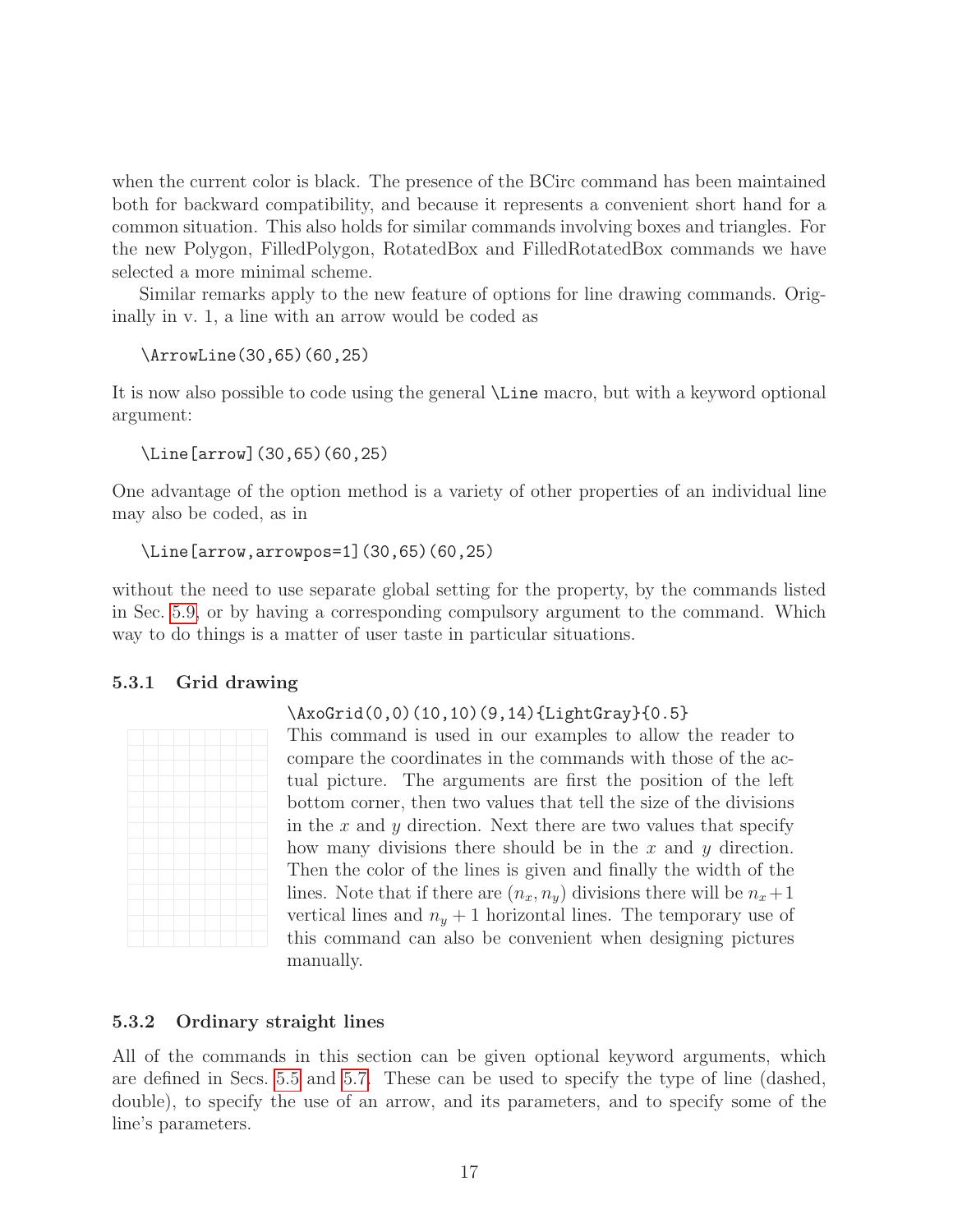The basic line drawing command is \Line:



\Line(10,10)(80,30) In this command we have two coordinates. The (solid) line goes from the first to the second.

Examples of the use of optional arguments are:



\Line[color=Magenta,arrow](10,70)(80,70) \Line[dash](10,50)(80,50) \Line[arrow,double](10,30)(80,30) \Line[arrow,dash,double](10,10)(80,10)

Details of the specification of arrows, together with alternative commands for making lines with arrows are given in Sec.  $5.7$ .

Alternative commands for dashed and/or double lines are:



\DoubleLine(10,25)(80,25){1} \DoubleLine[color=Red](10,15)(80,15){2} In this command we have two coordinates as in the Line command but two lines are drawn. The extra parameter is the separation between the two lines. Note however that everything between the lines is blanked out.



\DashLine(10,25)(80,25){2} \DashLine(10,15)(80,15){6}

In this command we have two coordinates. The dashed line goes from the first to the second. The extra parameter is the size of the dashes. The space between the dashes is transparent.



\DashDoubleLine(10,25)(80,25){1.5}{2} \DashDoubleLine(10,15)(80,15){1.5}{6}

In this command we have two coordinates. The dashed lines go from the first to the second. The first extra parameter is the separation between the lines and the second extra parameter is the size of the dashes.

### <span id="page-18-0"></span>5.3.3 Arcs

The commands in this section draw circular arcs in types corresponding to the straight lines of Sec. [5.3.2.](#page-17-1) In v. 1, some of these commands had names containing "Arc" and some "CArc". Some kinds had variant names containing "Arcn", whose the direction of drawing was clockwise instead of anticlockwise. In v. 2, we have tried to make the situation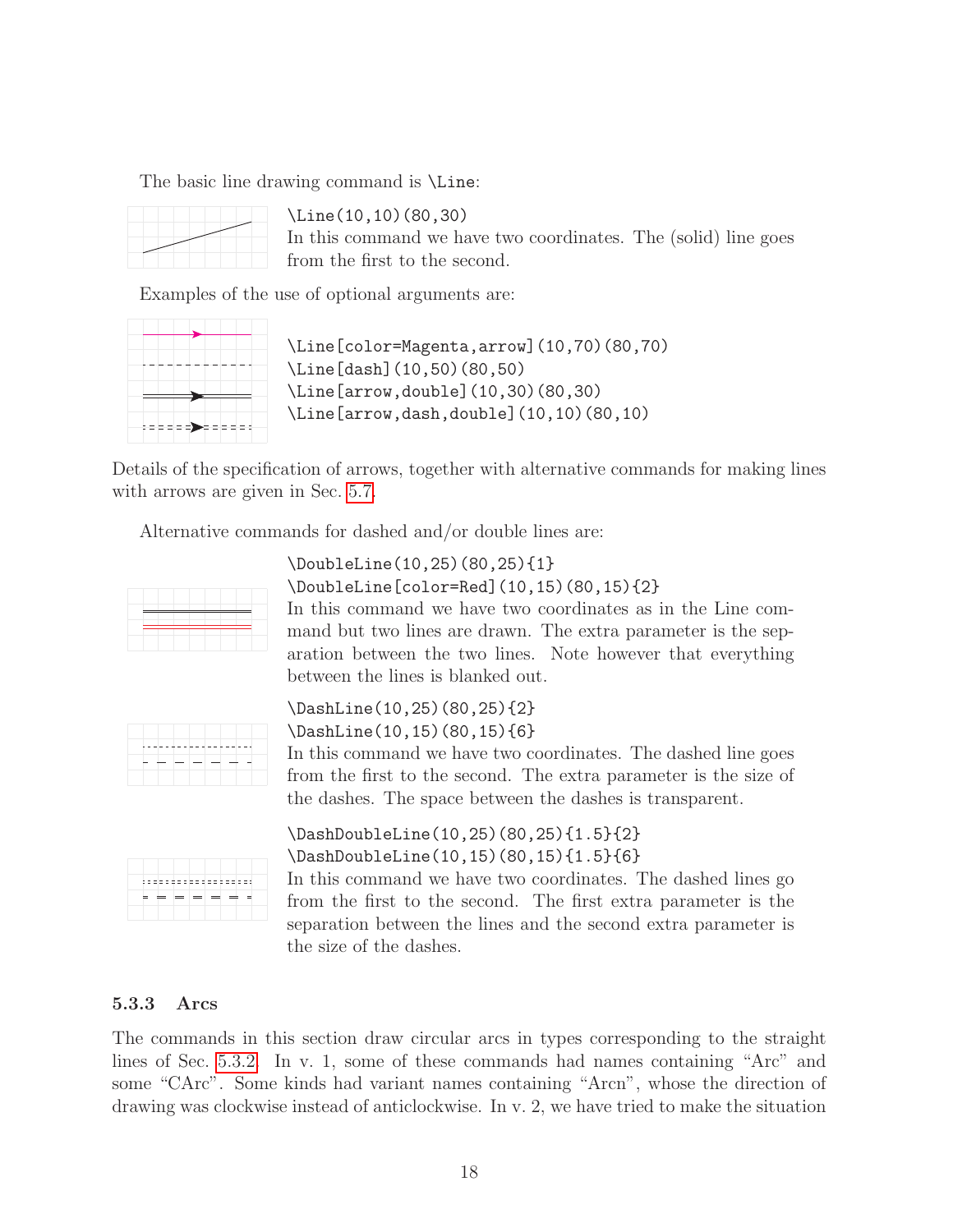more consistent. First, all the old names have been retained, for backward compatibility. Second, a general purpose command  $\text{arc}$  has been introduced; in a single command, with the aid of optional arguments, it covers all the variants. See Secs. [5.5](#page-36-0) and [5.7](#page-40-0) for full details. The options can be used to specify the type of line (dashed, double, clockwise or anticlockwise), to specify the use of arrow, and its parameters, and to specify some of the line's parameters. The other commands in this section can also be given optional keyword arguments.

The basic \Arc command has the form



\Arc(45,0)(40,20,160)

In this command we have one coordinate: the center of the circle. Then follow the radius of the circle, the start angle and the finishing angle. The arc will be drawn counterclockwise.

An example of the use of the optional parameters is:



\Arc[arrow,dash,clockwise](40,40)(30,20,160)

Alternative commands for dashed and/or double arcs are as follows.



#### \DoubleArc[color=Green](45,0)(40,20,160){2}

In this command we have one coordinate: the center of the circle. Then follow the radius of the circle, the start angle and the finishing angle. The arc will be drawn counterclockwise. The last argument is the line separation of the double line.



#### \DashArc(45,0)(40,20,160){4}

In this command we have one coordinate: the center of the circle. Then follow the radius of the circle, the start angle and the finishing angle. The arc will be drawn counterclockwise. The last argument is the size of the dashes.

#### \DashDoubleArc(45,0)(40,20,160){2}{4}



In this command we have one coordinate: the center of the circle. Then follow the radius of the circle, the start angle and the finishing angle. The arc will be drawn counterclockwise. The last two arguments are the line separation of the double line and the size of the dashes.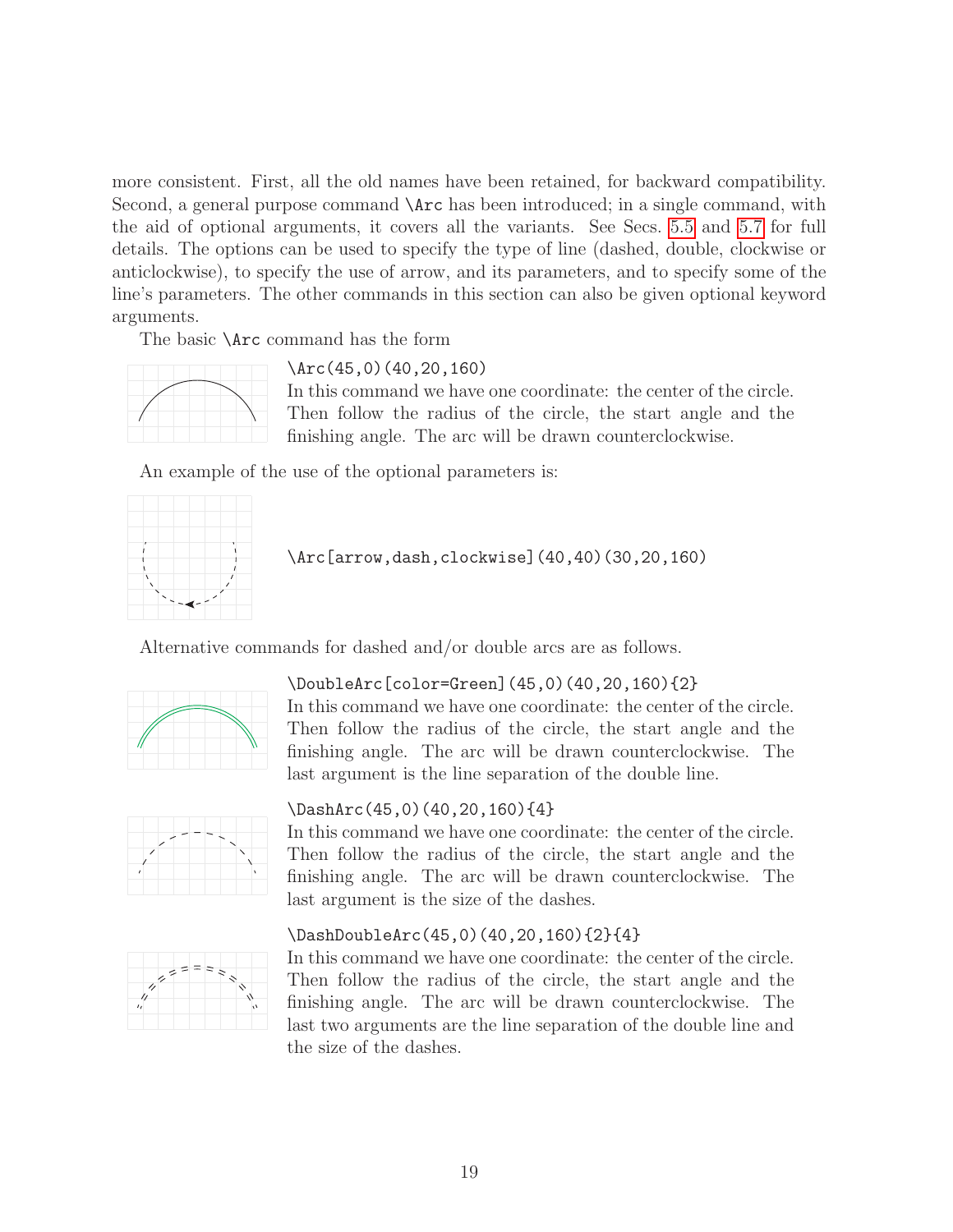#### <span id="page-20-0"></span>5.3.4 Bézier lines

The commands in this section draw Bézier curves, specified by 4 points. The variants are just as for straight lines, Sec. [5.3.2.](#page-17-1)

All of the commands in this section can be given optional keyword arguments, which are defined in Sec. [5.5.](#page-36-0) These can be used to specify the type of line (dashed, double), to specify the use of an arrow, and its parameters, and to specify some of the line's parameters.

The basic general purpose command is **\Bezier**:



\Bezier(10,10)(75,30)(65,40)(20,50)

Draws a cubic Bézier curve based on the four given points. The first point is the starting point and the fourth the finishing point. The second and third points are the two control points.

An example of the use of optional arguments is



\Bezier[color=Red,arrow,double,arrowpos=1](10,10)% (75,30)(65,40)(20,50)

Alternative ways of making dashed and/or double Bézier curves are:



\DoubleBezier(10,10)(75,30)(65,40)(20,50){1.5} Draws a cubic Bézier curve based on the four given points. The first four arguments are the same as for \Bezier. The final argument is the line separation.



\DashBezier(10,10)(75,30)(65,40)(20,50){4} Draws a cubic Bézier curve based on the four given points. The first four arguments are the same as for \Bezier. The final argument is the size of the dashes.



\DashDoubleBezier(10,10)(75,30)(65,40)(20,50){1.5}{4} Draws a cubic Bézier curve based on the four given points. The first four arguments are the same as for \Bezier. The final two arguments are the line separation and the size of the dashes.

#### <span id="page-20-1"></span>5.3.5 Curves

The commands in this section draw curves through an arbitrary sequence of points. They only exist in variants for continuous and dashed lines. No optional arguments are allowed.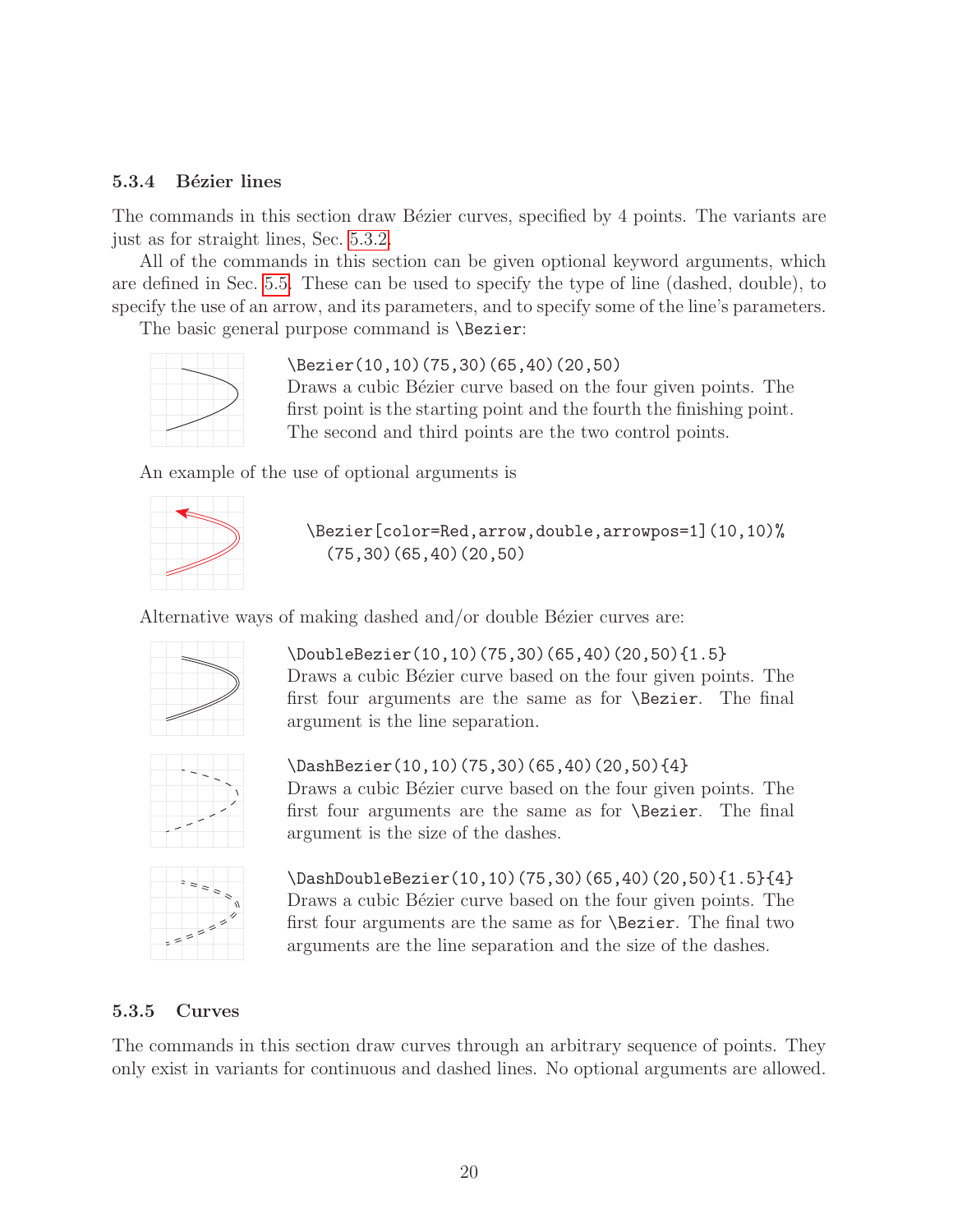

### \Curve{(5,55)(10,32.5)(15,23)(20,18)  $(25, 14.65)(30, 12.3)(40, 9.5)(55, 7)$

Draws a smooth curve through the given points. The x coordinates of the points should be in ascending order. The curve is obtained by constructing quadratic fits to each triplet of adjacent points and then in each interval between two points interpolating between the two relevant parabolas.



### \DashCurve{(5,55)(10,32.5)(15,23)(20,18)  $(25, 14.65)(30, 12.3)(40, 9.5)(55, 7)$ {4}

Draws a smooth dashed curve through the given points. The  $x$ coordinates of the points should be in ascending order. The last argument is the size of the dashes.

### <span id="page-21-0"></span>5.3.6 Gluon lines

The basic gluon drawing commands are  $Gluon, \GluonArc, \GluonCirc.$  There are also variants for dashed and double gluons. But arrows aren't possible.

See Sec. [5.6](#page-38-0) for additional information on the shape of gluon lines.

All of the commands in this section can be given optional keyword arguments, which are defined in Sec. [5.5.](#page-36-0) These can be used to specify the type of line (dashed, double), and to specify some of the line's parameters.



### \Gluon(10,20)(80,20){5}{7}

In this command we have coordinates for the start and end of the line, the amplitude of the windings and the number of windings. A negative value for the amplitude reverses the orientation of the windings — see Sec. [5.6](#page-38-0) for details.

Optional arguments can be used, e.g.,



\Gluon[color=Blue,dash,double](10,20)(80,20){4}{7}

Examples of the other commands for various types of gluon line are as follows. They can all take optional arguments.



### \DoubleGluon(10,20)(80,20){5}{7}{1.3}

The first 6 arguments are as in the \Gluon command. The extra argument is the line separation.

\DashGluon(10,20)(80,20){5}{7}{1} The first 6 arguments are as in the Gluon command. The extra argument is the size of the dashes.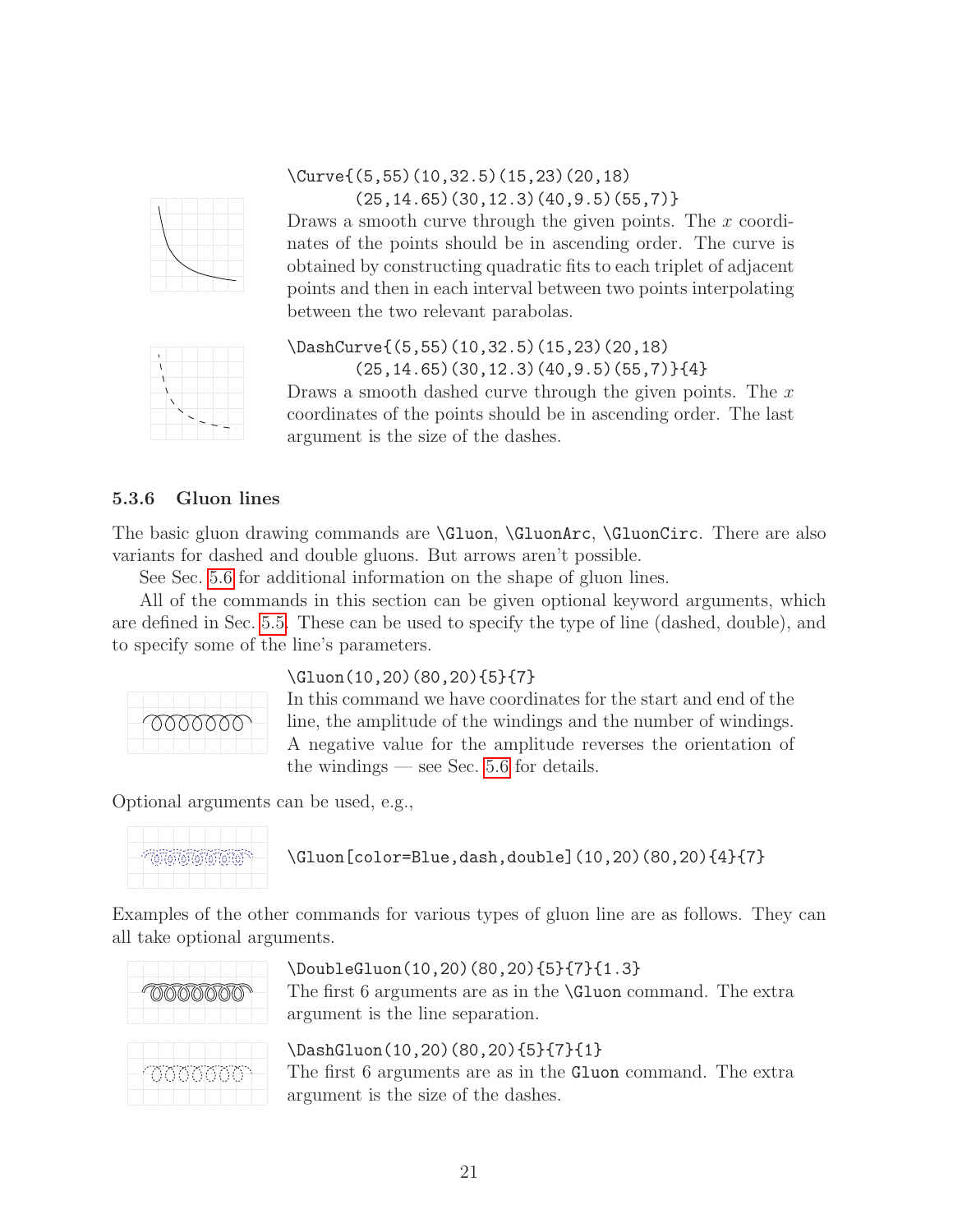

# \DashDoubleGluon(10,20)(80,20){5}{7}{1.3}{1}

The first 7 arguments are as in the DoubleGluon command. The last two arguments are the line separation of the double line and the size of the dashes.

### \GluonArc(45,0)(40,20,160){5}{8}



In this command we have one coordinate: the center of the circle. Then follow the radius of the circle, the start angle and the finishing angle. The arc will be drawn counterclockwise. The final two parameters are the amplitude of the windings and the number of windings. Like the other commands in this section, this command can take optional arguments, Sec. [5.5.](#page-36-0)



### \DoubleGluonArc[color=Red](45,0)(40,20,160)% {5}{8}{1.3}

The first 7 arguments are as in the GluonArc command. The extra argument is the separation in the double line.



### \DashGluonArc(45,0)(40,20,160){5}{8}{1.5}

The first 7 arguments are as in the GluonArc command. The extra argument is the size of the dash segments.



\DashDoubleGluonArc(45,0)(40,20,160){5}{8}{1.3}{1.5} The first 7 arguments are as in the GluonArc command. The extra arguments are the separation of the lines and the size of the dash segments.



### \GluonCirc(40,40)(30,0){5}{16}

The arguments are: Coordinates for the center of the circle, the radius and a phase, the amplitude of the gluon windings and the number of windings. Like the other commands in this section, this command can take optional arguments, Sec. [5.5.](#page-36-0) The phase argument specifies a counterclockwise rotation of the line relative to a default starting point.



\DoubleGluonCirc[color=Red](40,40)(30,0){5}{16}{1.3} The first 6 arguments are as for the GluonCirc command. The final argument is the line separation.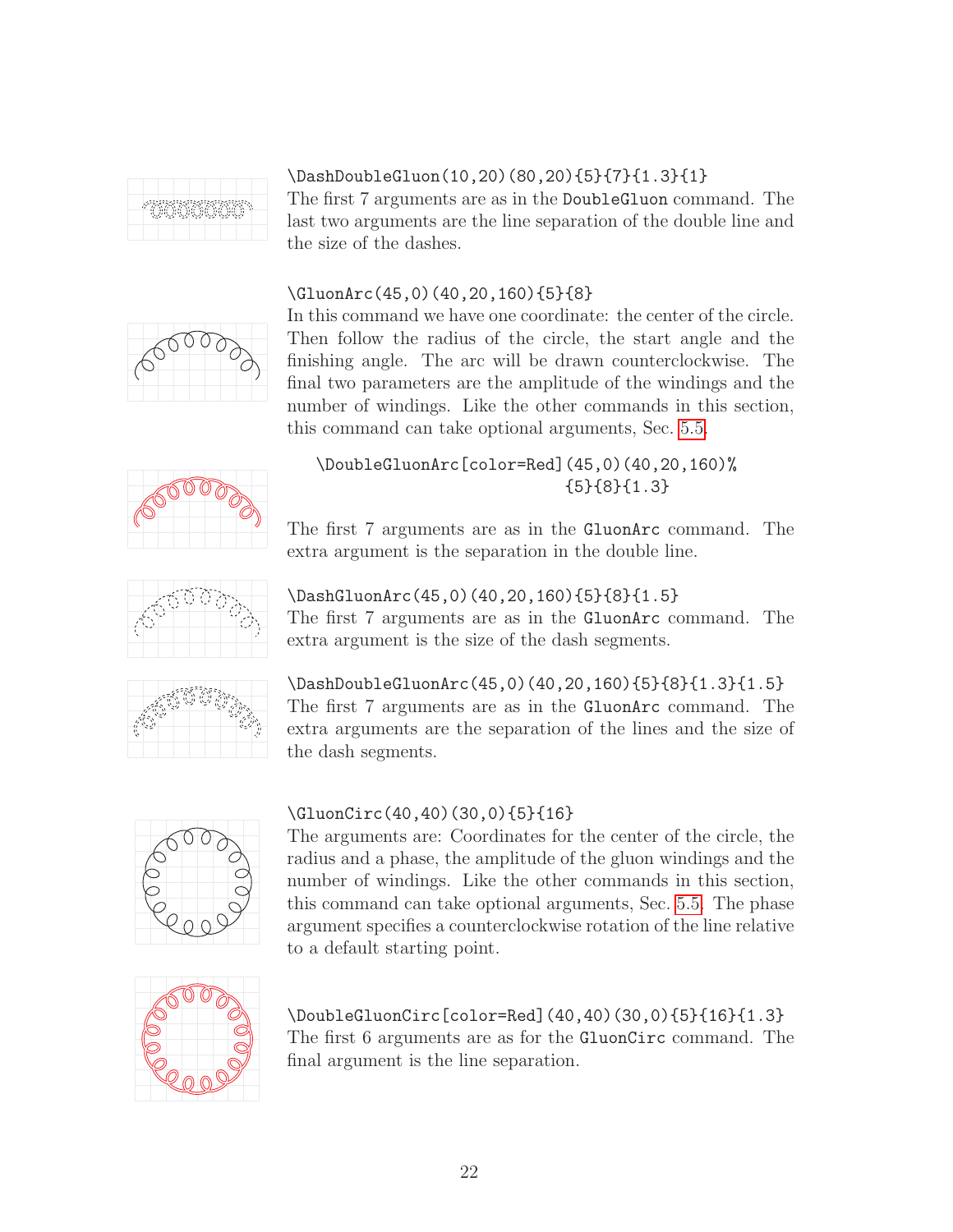

\DashGluonCirc(40,40)(30,0){5}{16}{1.5} The first 6 arguments are as for the GluonCirc command. The final argument is the size of the dashes.



\DashDoubleGluonCirc(40,40)(30,0){5}{16}{1.3}{1.5} The first 6 arguments are as for the GluonCirc command. The final 2 arguments are the line separation and the size of the dashes.

### <span id="page-23-0"></span>5.3.7 Photon lines

The basic drawing commands for drawing photon lines are \Photon and \PhotonArc. There are also variants for dashed and double photons. But arrows aren't possible.

All of the commands in this section can be given optional keyword arguments, which are defined in Sec. [5.5.](#page-36-0) These can be used to specify the type of line (dashed, double), and to specify some of the line's parameters.



### \Photon(10,20)(80,20){5}{7}

In this command we have two coordinates, the amplitude of the wiggles and the number of wiggles. A negative value for the amplitude will reverse the orientation of the wiggles. The line will be drawn with the number of wiggles rounded to the nearest half integer. Like the other commands in this section, this command can take optional arguments, Sec. [5.5.](#page-36-0)



\DoublePhoton(10,20)(80,20){5}{7}{1.3} The first 6 arguments are as in the Photon command. The extra argument is the line separation.



\DashPhoton[color=Red](10,20)(80,20){5}{7}{1} The first 6 arguments are as in the Photon command. The extra argument is the size of the dashes.



\DashDoublePhoton(10,20)(80,20){5}{7}{1.3}{1} The first 6 arguments are as in the Photon command. The final 2 arguments are the line separation and the size of the dashes.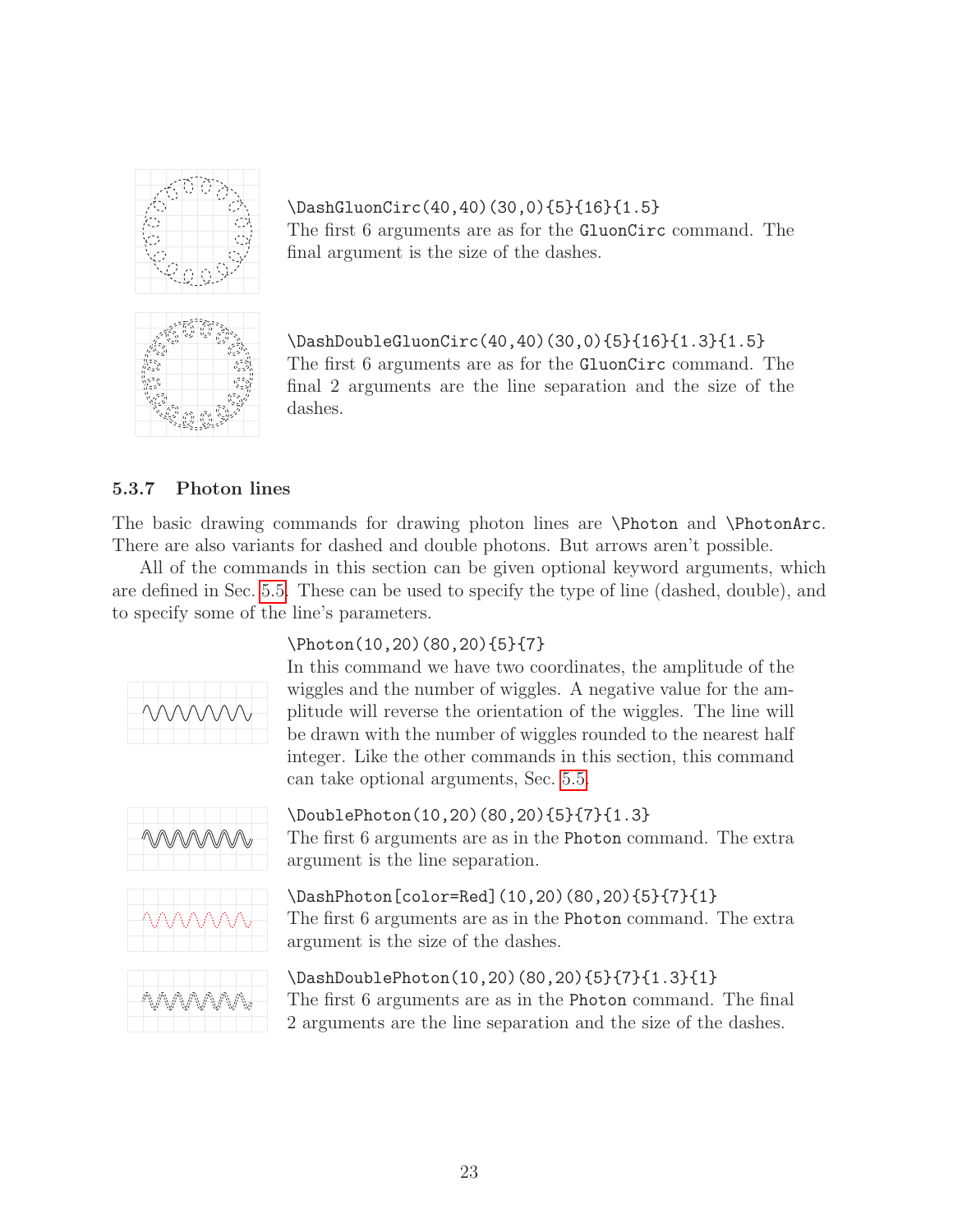### \PhotonArc(45,0)(40,20,160){5}{8}



In this command we have one coordinate: the center of the circle. Then follow the radius of the circle, the start angle and the finishing angle. The arc will be drawn counterclockwise. The final two parameters are the amplitude of the wiggles and the number of wiggles. Like the other commands in this section, this command can take optional arguments, Sec. [5.5.](#page-36-0)



\DoublePhotonArc[color=Red](45,0)(40,20,160)% {5}{8}{1.3}

The first 7 arguments are as in the PhotonArc command. The extra argument is the separation of the double line.



\DashPhotonArc(45,0)(40,20,160){5}{8}{1.5} The first 7 arguments are as in the PhotonArc command. The extra argument is the size of the dash segments.



\DashDoublePhotonArc(45,0)(40,20,160){5}{8}{1.3}{1.5} The first 7 arguments are as in the PhotonArc command. The extra arguments are the separation of the lines and the size of the dash segments.

### <span id="page-24-0"></span>5.3.8 Zigzag lines

The basic drawing commands for drawing zigzag lines are \Zigzag and \ZigzagArc. There are also variants for dashed and double lines. But arrows aren't possible.

All of the commands in this section can be given optional keyword arguments, which are defined in Sec. [5.5.](#page-36-0) These can be used to specify the type of line (dashed, double), and to specify some of the line's parameters.



### \ZigZag(10,20)(80,20){5}{7.5}

In this command we have two coordinates, the amplitude of the sawteeth and the number of sawteeth. A negative value for the amplitude will reverse the orientation of the sawteeth. The line will be drawn with the number of sawteeth rounded to the nearest half integer.

Like the other commands in this section, this command can take optional arguments, Sec. [5.5,](#page-36-0) e.g.,



\ZigZag[color=Red,double,sep=1.5](10,20)(80,20){5}{7}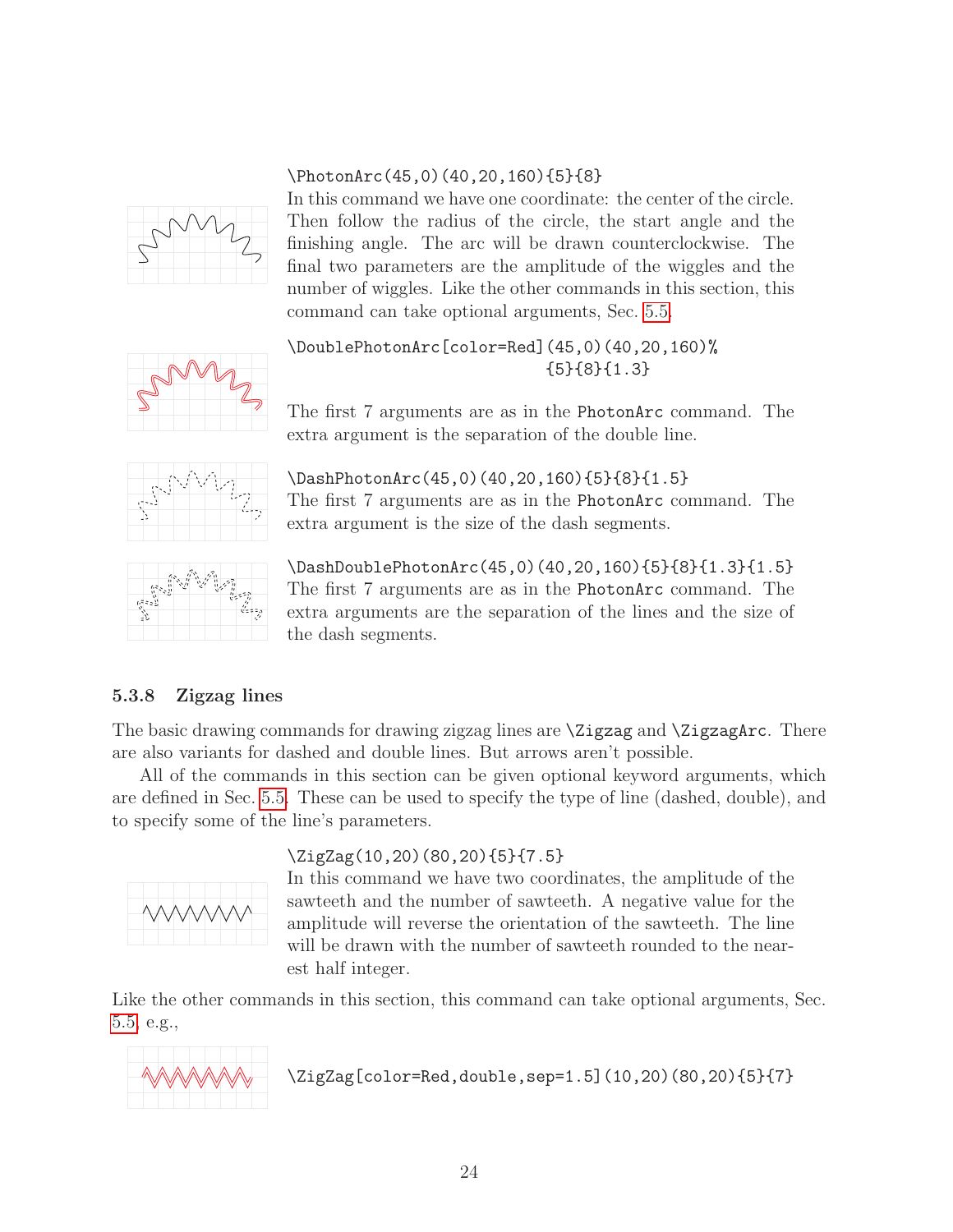





The first 6 arguments are as in the ZigZag command. The extra argument is the line separation.

\DashZigZag(10,20)(80,20){5}{7}{1} The first 6 arguments are as in the ZigZag command. The extra argument is the size of the dashes.



### \DashDoubleZigZag(10,20)(80,20){5}{7}{1.3}{1}

The first 6 arguments are as in the ZigZag command. The extra arguments are the separation of the lines and the size of the dash segments.

### \ZigZagArc(45,0)(40,20,160){5}{8}



In this command we have one coordinate: the center of the circle. Then follow the radius of the circle, the start angle and the finishing angle. The arc will be drawn counterclockwise. The final two arguments are the amplitude of the sawteeth and the number of sawteeth. Like the other commands in this section, this command can take optional arguments, Sec. [5.5.](#page-36-0)



\DoubleZigZagArc(45,0)(40,20,160){5}{8}{1.3} The first 7 arguments are as for the ZigZagArc command. The



### \DashZigZagArc(45,0)(40,20,160){5}{8}{1.5}

extra argument is the separation in the double line.

The first 7 arguments are as for the ZigZagArc command. The extra argument is the size of the dash segments.



\DashDoubleZigZagArc(45,0)(40,20,160){5}{8}{1.3}{1.5} The first 7 arguments are as for the ZigZagArc command. The final 2 arguments are the separation of the lines and the size of the dash segments.

### <span id="page-25-0"></span>5.3.9 Vertices, circles, ovals; other graphics

The commands in this section are for graphical elements other than those that we conceived of as lines in Feynman graphs. Many of these have standard uses as components of Feynman graphs[3](#page-25-1) . The commands here are mostly shown in association with other objects, to indicate some of their properties.

<span id="page-25-1"></span><sup>3</sup>Of course, none of the commands is restricted to its originally envisaged use, or to being used to draw Feynman graphs. But especially the line-drawing commands have been designed from the point-of-view of being suitable for the needs of drawing particular elements of Feynman graphs.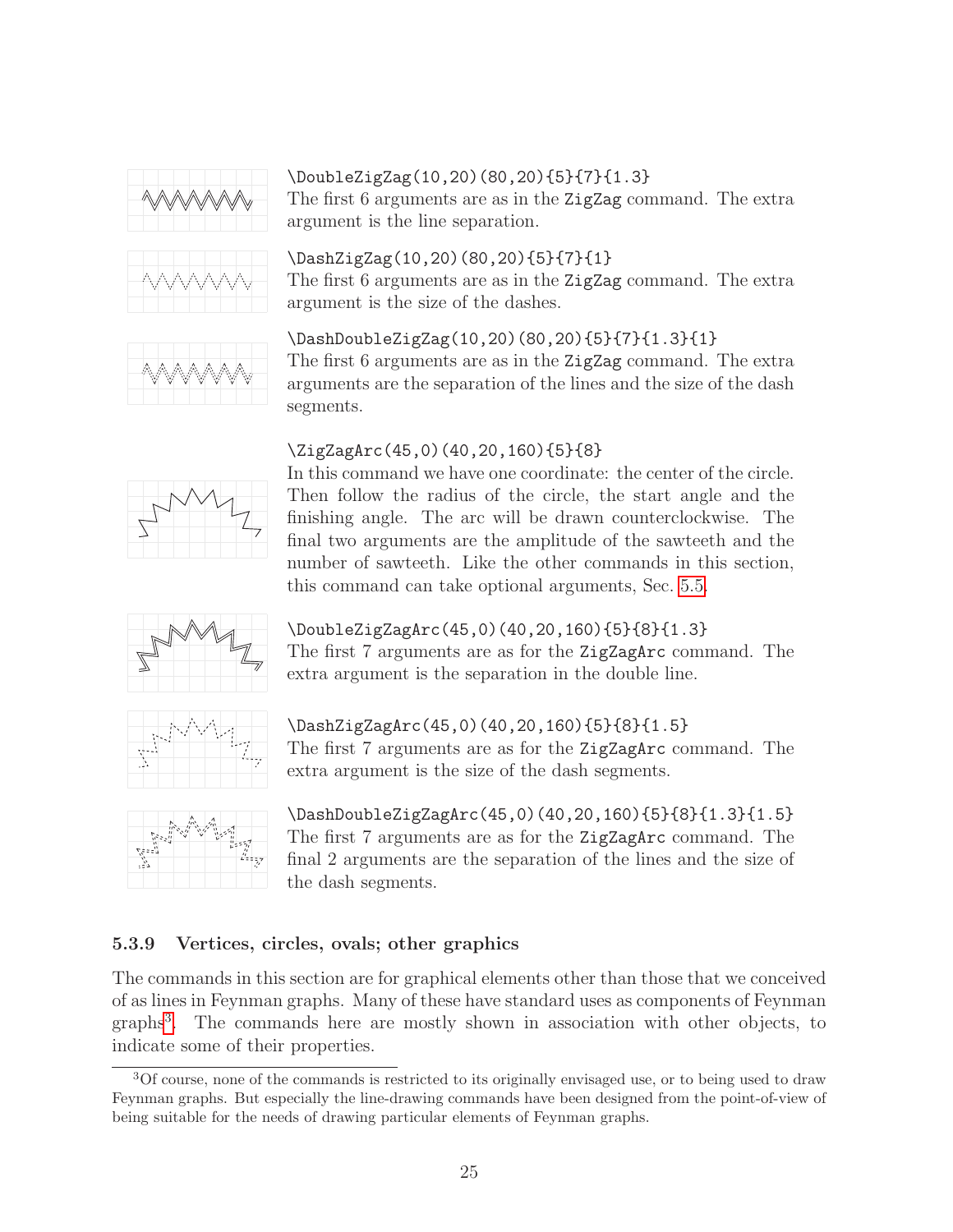

### \Line(10,10)(70,10) \Photon(40,10)(40,40){4}{3} \Vertex(40,10){1.5}

\Vertex gives a vertex, as is often used for connecting lines in Feynman graphs. It gives a fat dot. The arguments are coordinates (between parentheses) for its center, and the radius of the dot.

### \Red{\Line(0,0)(60,60)} \ECirc(30,30){20}

\ECirc draws a circle with its center at the specified coordinate (first two arguments) and the specified radius (third argument). The interior is transparent, so that it does not erase previously drawn material. If you need a filled circle, use the \Vertex command (to which we have defined a synonym \FCirc to match similar commands for other shapes).



# \Red{\Line(0,0)(60,60)} \BCirc(30,30){20}

\Blue{\Line(60,0)(0,60)}

\BCirc draws a circle with the center at the specified coordinate (first two arguments) and the specified radius (third argument). The interior is white and opaque, so that it erases previously written objects, but not subsequently drawn objects.



\Red{\Line(0,0)(60,60)} \GCirc(30,30){20}{0.82} \Blue{\Line(60,0)(0,60)}

\GCirc draws a circle with the center at the specified coordinate (first two arguments) and the specified radius (third argument). Previously written contents are overwritten and made gray according to the grayscale specified by the fourth argument  $(0=black, 1=white).$ 



\Red{\Line(0,0)(60,60)} \CCirc(30,30){20}{Red}{Yellow} \Blue{\Line(60,0)(0,60)}

\CCirc draws a colored circle with the center at the specified coordinate (first two arguments) and the specified radius (third argument). The fourth argument is the name of the color for the circle itself. Its interior is overwritten and colored with the color specified by name in the fifth argument.

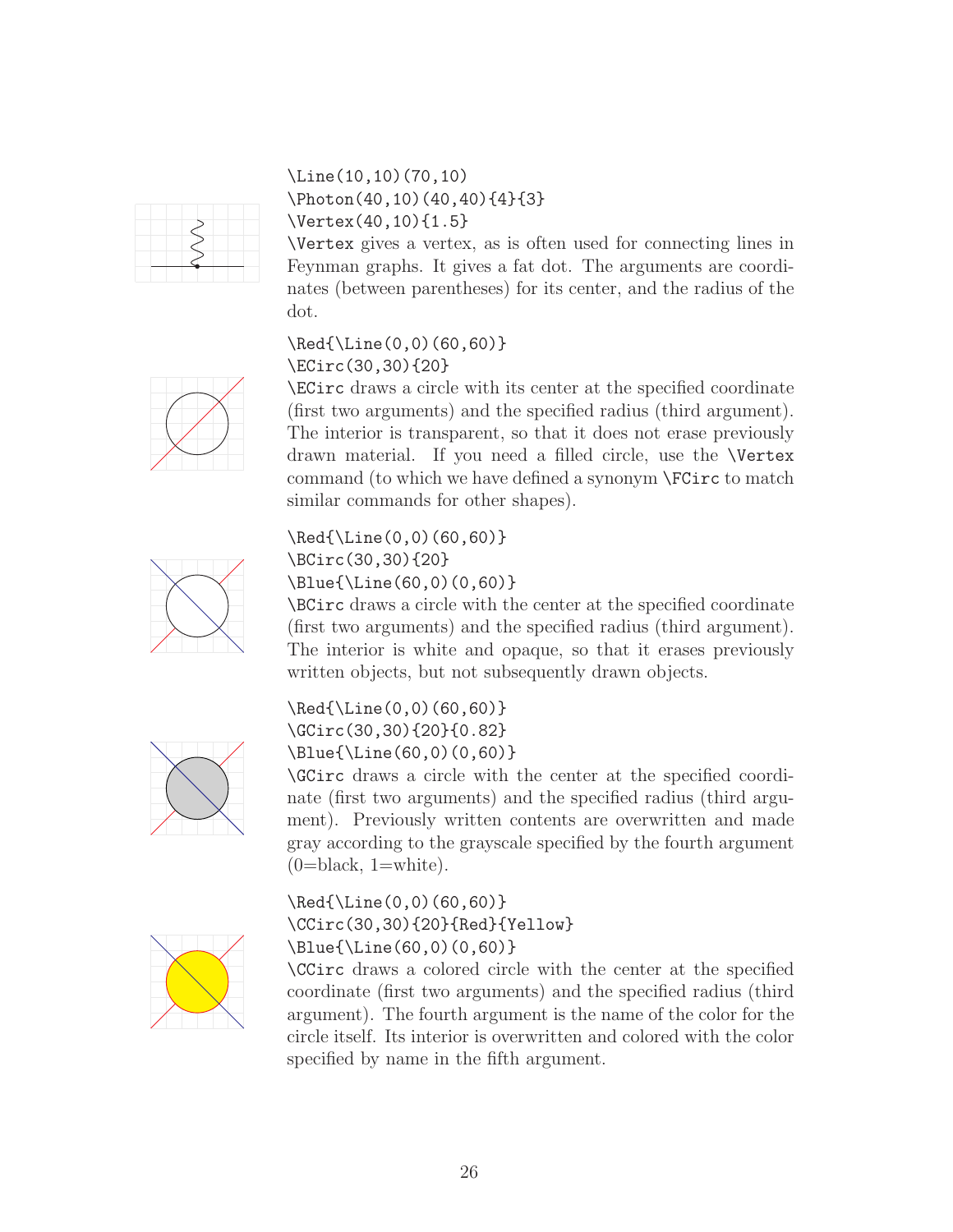

### \Oval(40,80)(20,30)(0) \Oval(40,30)(20,30)(30)

\Oval draws an oval. The first pair of values is the center of the oval. The next pair forms the half-height and the half-width. The last argument is a (counterclockwise) rotation angle. The interior is transparent, so that it does not erase previously drawn material.

# \SetColor{Yellow}

\FOval(40,80)(20,30)(30)

\FOval draws an oval filled with the current color overwriting previously written material. Its arguments are the same as for the \Oval command.



\Red{\Line(0,0)(80,60)} \GOval(40,30)(20,30)(0){0.6} \Blue{\Line(80,0)(0,60)}

\GOval draws an oval with a gray interior. The first 5 arguments are the same as for the \Oval command. The last argument indicates the grayscale with which the oval will be filled, overwriting previously written contents (0=black, 1=white).



\Green{\Line(0,0)(80,60)} \COval(40,30)(20,30)(20){Orange}{Blue} \Yellow{\Line(80,0)(0,60)} \COval draws a colored oval. The first 5 arguments are the

same as for the **\Oval** command. The last two arguments are the names of two colors. The first is the color of the line that forms the oval and the second is the color of the inside.

Commands for drawing boxes are in two series. For the first set, the box's position is specified by the coordinates of its bottom left corner and top right corner:

### \EBox(10,10)(50,40)

Draws a box. The points specified are the bottom left corner and the top right corner. The interior is transparent, so that it does not erase previously drawn material.



### \FBox(10,10)(50,40)

Draws a box filled with the current color overwriting previously written material. Its arguments are the same as for the \EBox command.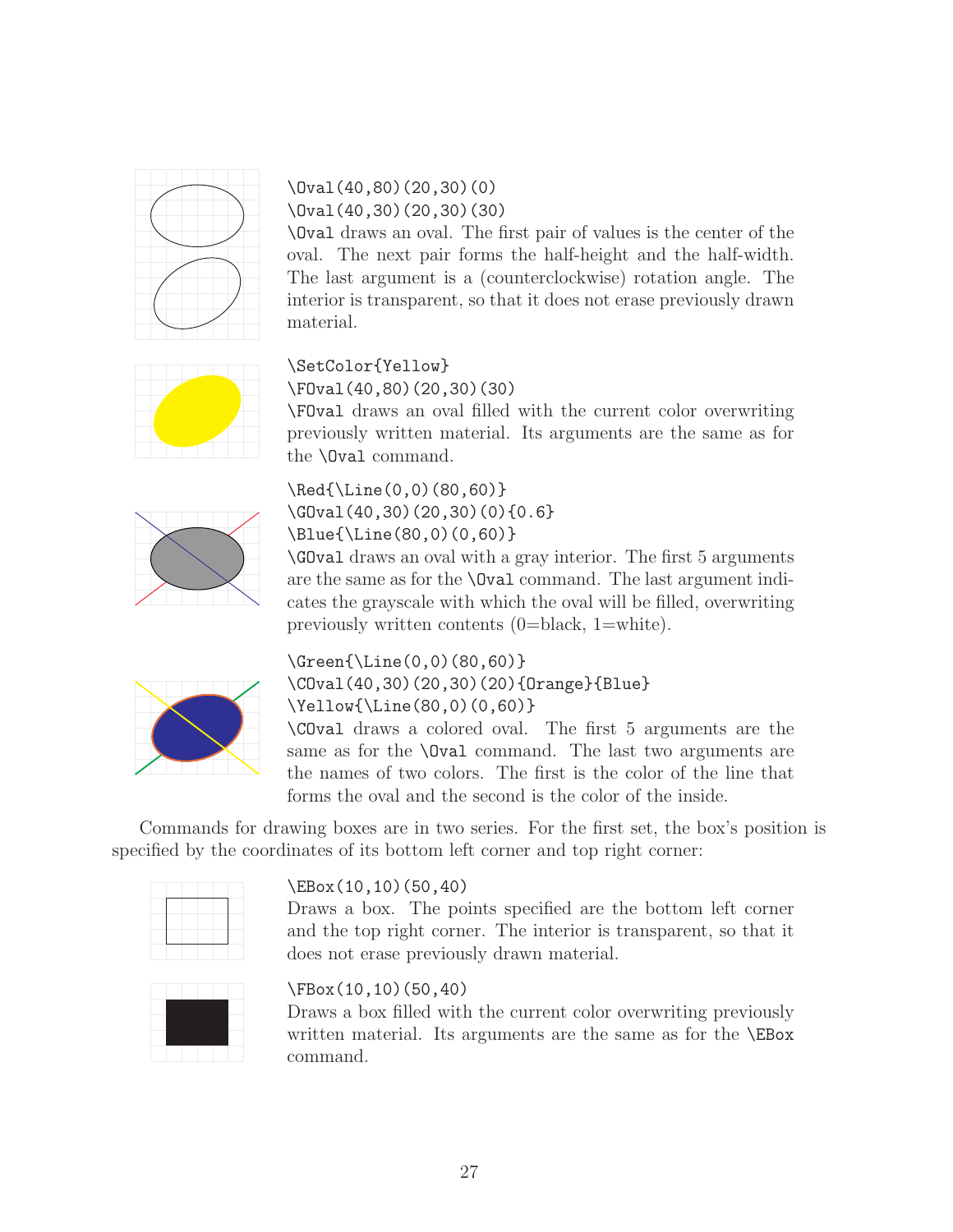

### \BBox(10,10)(50,40)

Draws a blanked-out box. The points specified are the bottom left corner and the top right corner.



### \GBox(10,10)(50,40){0.9}

Draws a box filled with a grayscale given by the fifth argument  $(black=0, white=1).$  The points specified are the bottom left corner and the top right corner.



### \CBox(10,10)(50,40){Green}{LightRed}

Draws a box in the color specified by name in the fifth argument. The contents are filled with the color specified by name in the sixth argument. The points specified are the bottom left corner and the top right corner.

For the other series of box-drawing commands, the box's position is specified by its center, and its width and height. The command names end with a "c", for "center":



### \EBoxc(30,25)(40,30)

Draws a box. The first two numbers give the center of the box. The next two numbers are the width and the height of the box. Instead of \EBoxc one may also use \Boxc.

There is also the similar command \FBoxc that draws a filled box.



#### \BBoxc(30,25)(40,30)

Draws a box of which the contents are blanked out. The arguments are the same as for the \EBoxc command.



### \GBoxc(30,25)(40,30){0.9}

Draws a box filled with a grayscale given by the fifth argument  $(black=0, white=1).$  The first 4 arguments are the same as for the \EBoxc command.



### \CBoxc(30,25)(40,30){Brown}{LightBlue}

Draws a box in the color specified by name in the fifth argument. The contents are filled with the color specified by name in the sixth argument. The first 4 arguments are the same as for the \EBoxc command.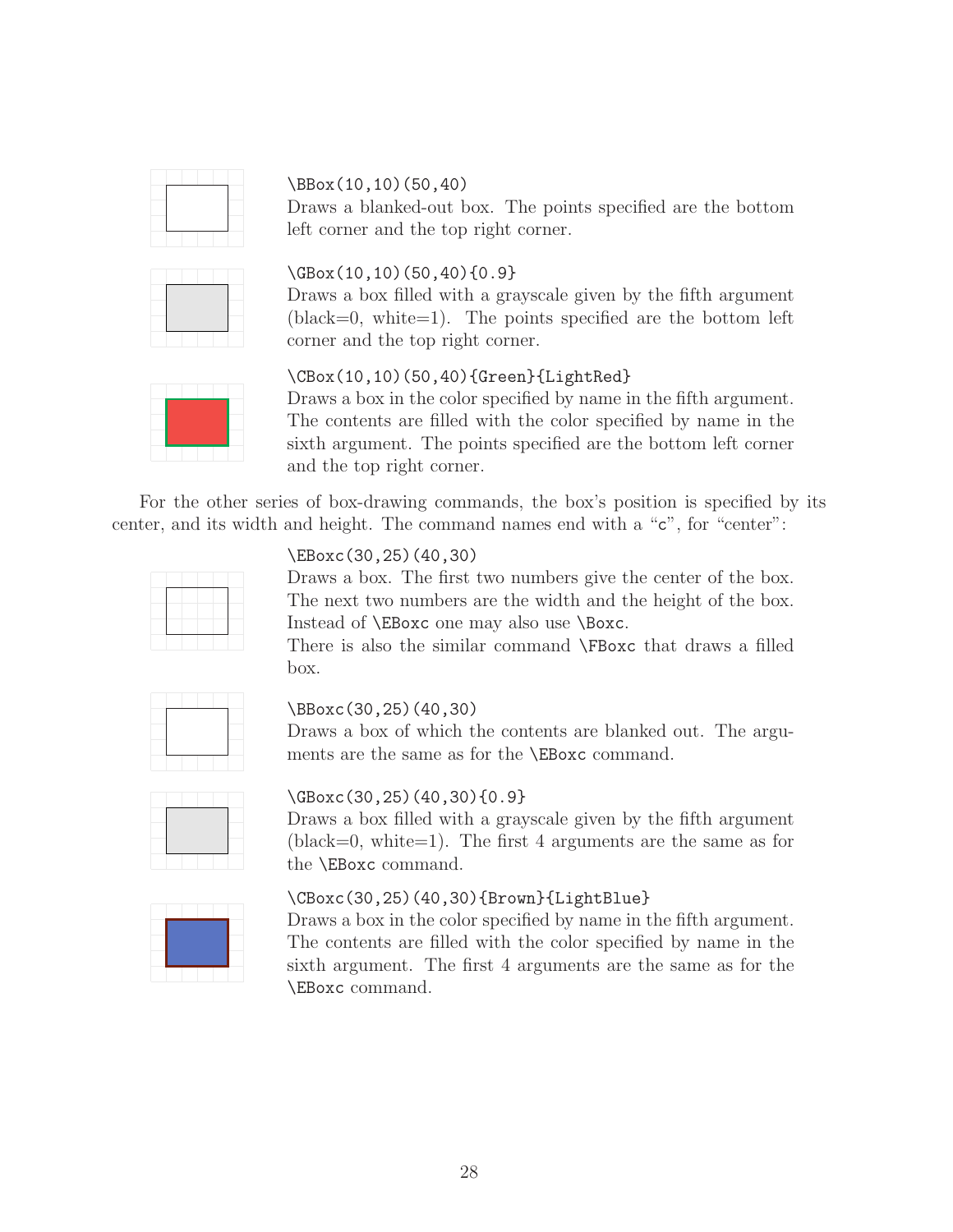

### \RotatedBox(30,25)(40,30){30}{Red}

Draws a rotated box. The first two numbers give the center of the box. The next two numbers are the width and the height of the box. The fifth argument is the counterclockwise rotation angle and the sixth argument is the color of the box. The interior of the box is transparent.

### \FilledRotatedBox(30,25)(40,30){30}{Blue}



Draws a rotated box. The first 4 arguments are the same as for the \RotatedBox command. The fifth argument is the counterclockwise rotation angle and the sixth argument is the color of the inside of the box. If a differently colored outline is needed, it should be written with the RotatedBox command.



### \ETri(10,20)(50,10)(40,40)

Draws a triangle. The three points specified are the corners of the triangle. The interior is transparent.

There is also the similar command \FTri that draws a filled triangle.



### \BTri(10,20)(50,10)(40,40)

Draws a blanked-out triangle. The three points specified are the corners of the triangle.



### \GTri(10,20)(50,10)(40,40){0.9}

Draws a triangle of which the content are filled with the grayscale specified by the seventh argument (black=0, white=1). The three points specified are the corners of the triangle.



### \CTri(10,20)(50,10)(40,40){Red}{Yellow}

Draws a triangle in the color named in the seventh argument. The contents are filled with the color named in the eightth argument. The three points specified are the corners of the triangle.



### \Polygon{(10,20)(20,10)(40,20)(50,10) (45,40)(15,30)}{Red}

Draws a polygon. The first argument is a sequence of two dimensional points which form the corners of the polygon. The second argument is the name of the color of the polygon. The interior is transparent.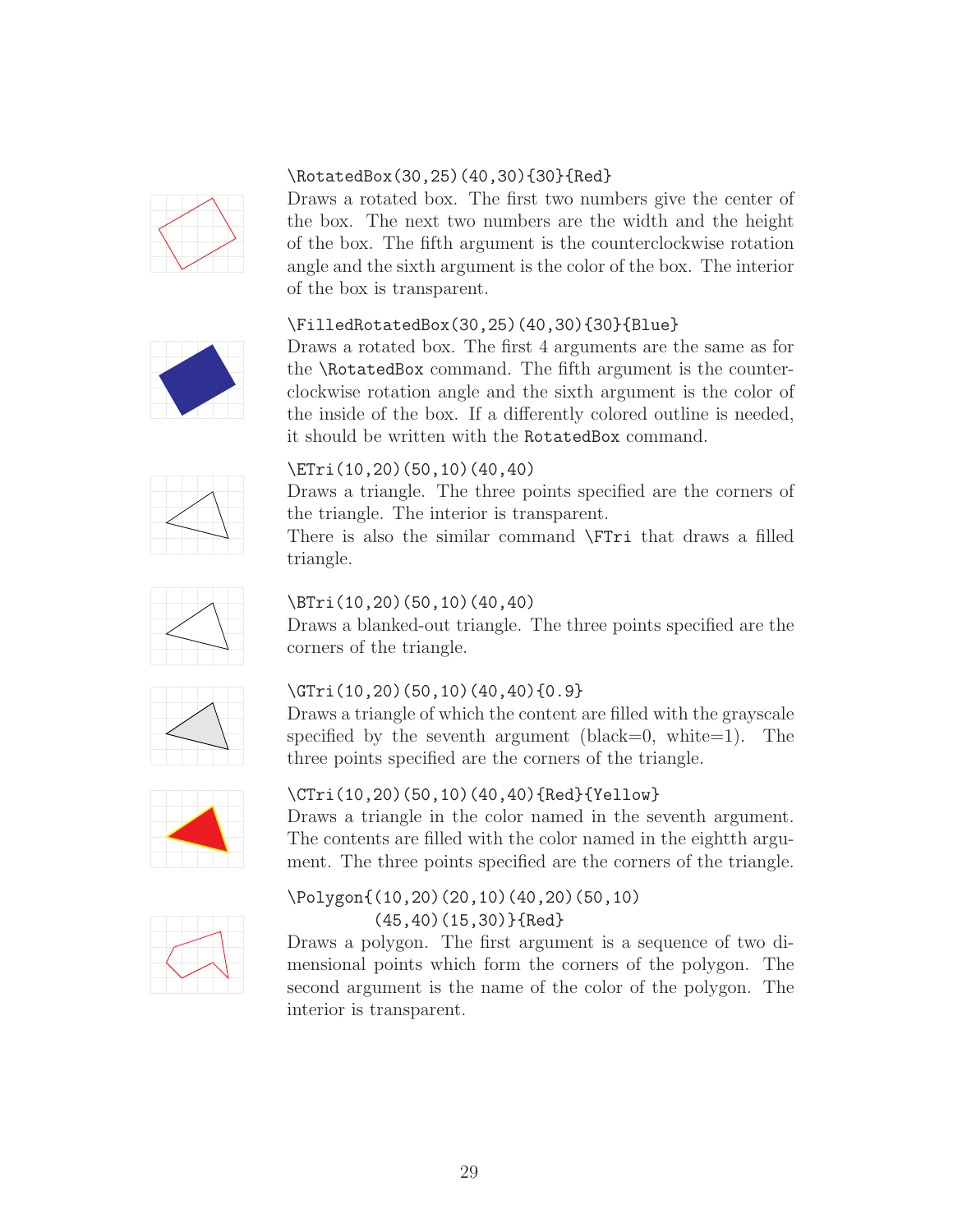

### \FilledPolygon{(10,20)(20,10)(40,20)(50,10) (45,40)(15,30)}{Apricot}

Draws a polygon. The first argument is a sequence of two dimensional points which form the corners of the polygon. The second argument is the name of the color of the interior.

# \LinAxis(10,30)(90,30)(4,5,5,0,1)

\LinAxis(10,10)(100,10)(4,5,5,2,1)  $\Delta$ inAxis $(x_1,y_1)(x_2,y_2)(N_D,d,$ hashsize,offset,width)

This draws a line to be used as an axis in a graph. Along the axis are hash marks. Going from the first coordinate to the second, the hash marks are on the left side if 'hashsize', which is the size of the hash marks, is positive and on the right side if it is negative.  $N_D$  is the number of 'decades', indicated by fat hash marks, and d is the (integer) number of subdivisions inside each decade. The offset parameter tells to which subdivision the first coordinate corresponds. When it is zero, this coordinate corresponds to a fat mark of a decade. Because axes have their own width, this is indicated with the last parameter.

When arguments are outside the natural range, which is a positive integer for the number of subdivisions d, and a real value between 0 and  $N_D$  for the offset, corrected values are used as follows: For d, it is first rounded to the nearest integer, and if it is zero or less, d is replaced by 1. The offset is used modulo the number of subdivisions.

### \LogAxis(0,30)(100,30)(4,3,0,1) \LogAxis(0,10)(100,10)(4,3,3,1)  $\text{LogAxis}(x_1,y_1)(x_2,y_2)(N_L, \text{hashsize}, \text{offset}, \text{width})$

This draws a line to be used as a logarithmic axis in a graph. Along the axis are hash marks. Going from the first coordinate to the second, the hash marks are on the left side if 'hashsize', which is the size of the hash marks, is positive and on the right side if it is negative.  $N_L$  is the number of orders of magnitude, indicated by fat hash marks. The offset parameter tells to which subdivision the first coordinate corresponds. When it is zero, this coordinate corresponds to a fat mark, which is identical to when the value would have been 1. Because axes have their own width, this is indicated with the last parameter.

When the offset is outside its natural range, which is a real value between 1 and 10, a corrected value is used as follows: If the offset is zero or less, it is replaced by 1. Then it is multiplied by an integer power of 10 to bring it into the range 1 to 10 (or equivalently, the offset's logarithm to base 10 is used modulo 1).

|  |  |  | <u>La introimhmhachad</u> |
|--|--|--|---------------------------|
|  |  |  | نطلب نطلب نطلب نطيب       |

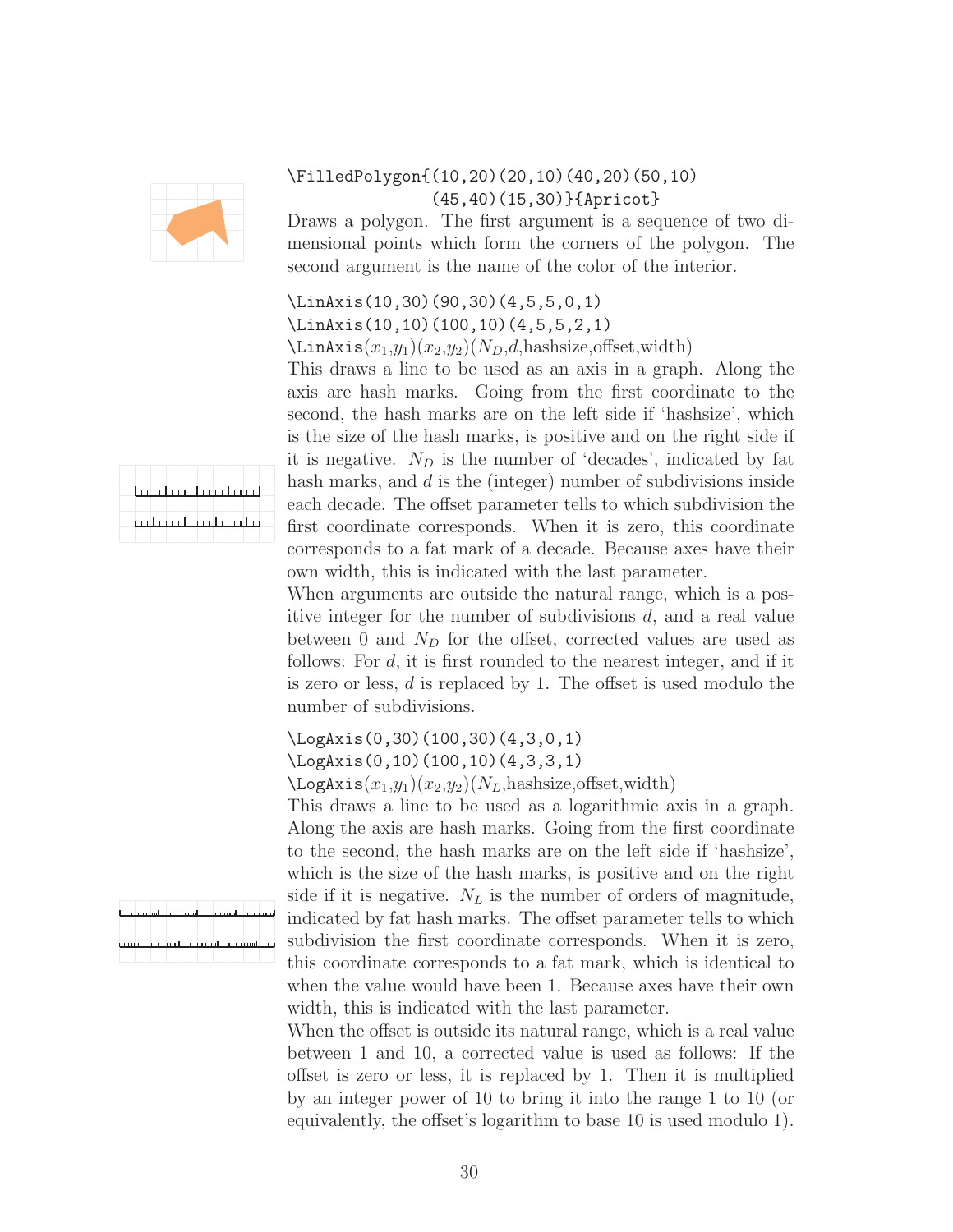### <span id="page-31-0"></span>5.4 Text

Axodraw2 provides several commands for inserting text into diagrams. Some are for plain text, with a chosen placement and angle. Some allow placement of text inside boxes. There are two sets of commands. Some we call T<sub>EX</sub>-text commands; these use the standard L<sup>AT</sup>E<sub>X</sub> fonts as used in the rest of the document. The others we call postscript-text commands; these use a user-specified standard postscript font or, if the user wishes, the usual document font, at a user-chosen size.

[Side issue: In version 1 of axodraw, the difference between the classes of text command was caused by a serious implementation difficulty. With the then-available  $\text{LFT}$ <sub>E</sub>X technology, certain graphic effects, could not be achieved within LATEX, at least not easily. So direct programming in postscript was resorted to, with the result that normal LAT<sub>E</sub>X commands, including mathematics, were not available in the postscript-text commands. With the greatly improved methods now available, this has all changed, and the restrictions have gone. But since the commands and their basic behavior is already defined, we have retained the distinction between T<sub>EX</sub>-text commands and postscript-text commands.

In the original version of Axodraw the commands for two lines inside a box were B2Text, G2Text and C2Text. This causes some problems explained in Sec. [2.1.](#page-3-2) If you need to retain compatibility with v. 1 on this issue, e.g., with old files or old diagrams or for personal preference, you can use the v1compatible option when loading axodraw2 — see Sec. [5.1.](#page-14-1)

#### <span id="page-31-1"></span>5.4.1 T<sub>E</sub>X-type text

Illustrated by examples, the commands to insert text are as follows:



\Text(10,10)[l]{left} \Text(45,45){centered} \Text(80,80)[rt]{right-top} \Text(20,60)(45){\$e^{i\pi/4}\$} \SetColor{Red} \Vertex(10,10){1.5} \Vertex(45,45){1.5} \Vertex(80,80){1.5}

\Text writes text in the current LATEX font. The most general form is  $\text{Text}(x,y)$  (theta) [pos] {text}; but either or both of the theta and pos arguments (and their delimiters) can be omitted. It puts the text at focal point  $(x, y)$ , with a rotation by anticlockwise angle theta. The default angle is zero, and the default position is to center the text horizontally and vertically at the focal point. The position letters are any relevant combination of 'l', 'r', 't', and 'b', as in the various  $T_F X / T_F X$  box commands to indicate left, right, top or bottom adjustment with respect to the focal point. No indication means centered.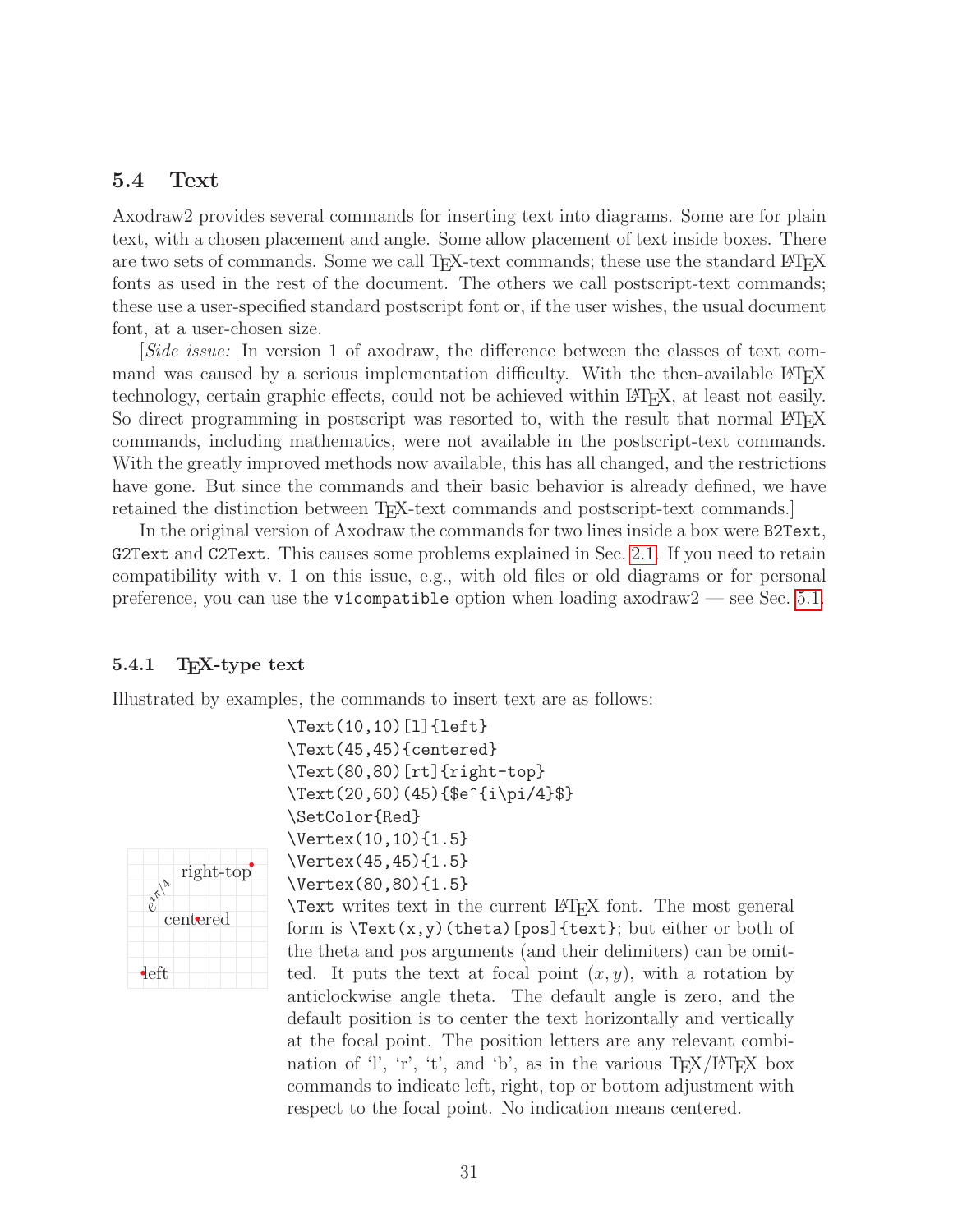```
\rText(10,10)[l][l]{left-left}
\rText(45,45)[][u]{upside}
\rText(80,10)[r][r]{right-right}
\rText(20,60)[][r]{$e^{i\pi}$}
\SetColor{Red}
\Vertex(10,10){1.5}
\Vertex(45,45){1.5}
\Vertex(80,10){1.5}
```


The \rText command gives a subset of the functionality of the \Text command. It is used for backward compatibility with Axodraw v. 1. The general form of the command is \rText(x,y)[mode][rotation]{text}. Unlike the case with the **\Text** command and typical standard LAT<sub>EX</sub> commands, if the option letters are omitted, the square brackets must be retained. The coordinates  $(x, y)$  are the focal point of the text. The third argument is  $1, r$ , or empty to indicate the justification of the text. The fourth argument is l, r, u, or empty to indicate respectively whether the text is rotated left (anticlockwise) by 90 degrees, is rotated right (clockwise) by 90 degrees, is upside-down, or is not rotated. The fifth argument is the text. This command is retained only for backward compatibility; for new diagrams it is probably better to use the the **\Text**.

#### <span id="page-32-0"></span>5.4.2 Postscript-type text

The remaining text-drawing commands can use postscript fonts with an adjustable size.

To set the font for later text-drawing commands in this class, the \SetPFont command sets the 'Postscript' font, e.g.,

#### \SetPFont{Helvetica}{20}

(This font is initialized by axodraw2 to Times-Roman at 10pt.) The font set in this way is used in the PText, BText, GText, CText, BTwoText, GTwoText and CTwoText commands. The fonts that can be used are the 35 fonts that are made available by Adobe and that are normally available in all postscript interpreters, including printers. The fonts, together with the names used to specify them in the normal font-setting commands of T<sub>E</sub>X and LATEX, are shown in Table [1.](#page-33-0)

If you prefer to use the normal document font (which would normally be Computer Modern in the common document classes), you simply leave the fontname empty, e.g,.

#### \SetPFont{}{20}

As for the second, fontsize argument, leaving it empty uses the size that LAT<sub>EX</sub> is using at the moment the text-drawing command starts, e.g.,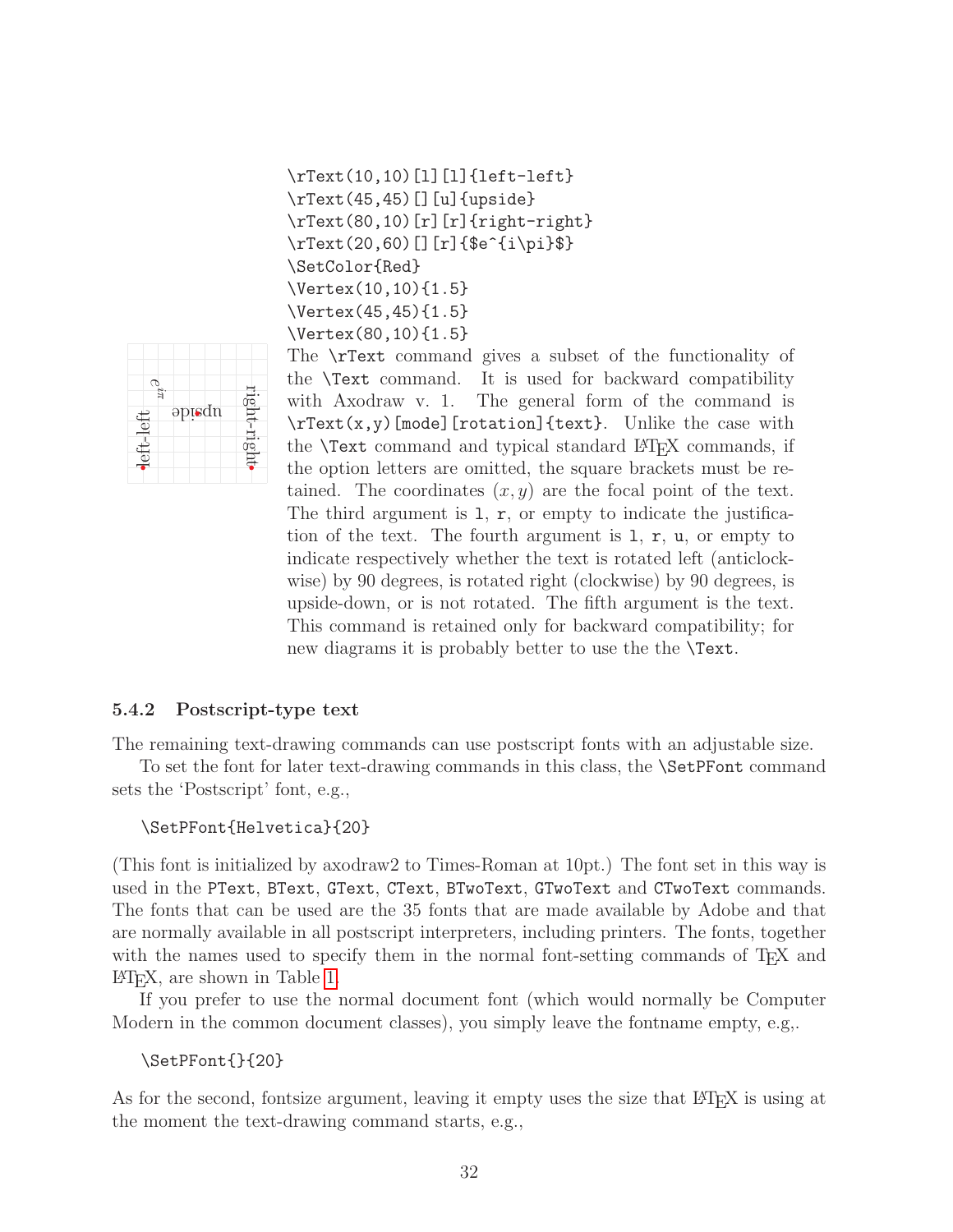| Font name                   | LAT <sub>F</sub> X | Font name                   | <b>ET<sub>F</sub>X</b> |
|-----------------------------|--------------------|-----------------------------|------------------------|
| AvantGarde-Book             | pagk               | Helvetica-Narrow            | phyrrn                 |
| AvantGarde-BookOblique      | pagko              | Helvetica-NarrowOblique     | phyron                 |
| AvantGarde-Demi             | pagd               | NewCenturySchlbk-Bold       | pncb                   |
| AvantGarde-DemiOblique      | pagdo              | NewCenturySchlbk-BoldItalic | pncbi                  |
| Bookman-Demi                | pbkd               | NewCenturySchlbk-Italic     | pncri                  |
| Bookman-DemiItalic          | pbkdi              | NewCenturySchlbk-Roman      | pncr                   |
| Bookman-Light               | pbkl               | Palatino-Bold               | pplb                   |
| Bookman-LightItalic         | pbkli              | Palatino-BoldItalic         | pplbi                  |
| Courier-Bold                | pcrb               | Palatino-Italic             | pplri                  |
| Courier-BoldOblique         | pcrbo              | Palatino-Roman              | pplr                   |
| Courier                     | pcrr               | Symbol                      | psyr                   |
| Courier-Oblique             | pcrro              | Times-Bold                  | ptmb                   |
| Helvetica-Bold              | phyb               | Times-BoldItalic            | ptmbi                  |
| Helvetica-BoldOblique       | phybo              | Times-Italic                | ptmri                  |
| Helvetica-NarrowBold        | phybrn             | Times-Roman                 | ptmr                   |
| Helvetica-NarrowBoldOblique | phybon             | ZapfChancery-MediumItalic   | pzcmi                  |
| Helvetica                   | phyr               | ZapfDingbats                | pzdr                   |
| Helvetica-Oblique           | phyro              |                             |                        |

<span id="page-33-0"></span>Table 1: Available postscript fonts and their corresponding names in IATEX.

\SetPFont{Helvetica-Bold}{}



\SetPFont{Helvetica}{13} \PText(10,10)(0)[l]{left} \PText(45,45)(30)[]{centered} \PText(80,80)(20)[rt]{right-top} \SetColor{Red} \Vertex(10,10){1.5} \Vertex(45,45){1.5} \Vertex(80,80){1.5}

The \PText command writes in Axodraw's current Postscript font. The first two arguments give the focal point, the third argument is a rotation angle and the fourth argument is as in the various  $T_{F}X/HT_{F}X$  box commands to indicate left, right, top or bottom adjustment with respect to the focal point. No indication means centered.

Note that use of normal LAT<sub>EX</sub> font setting commands or of mathmode will not normally have the desired effect.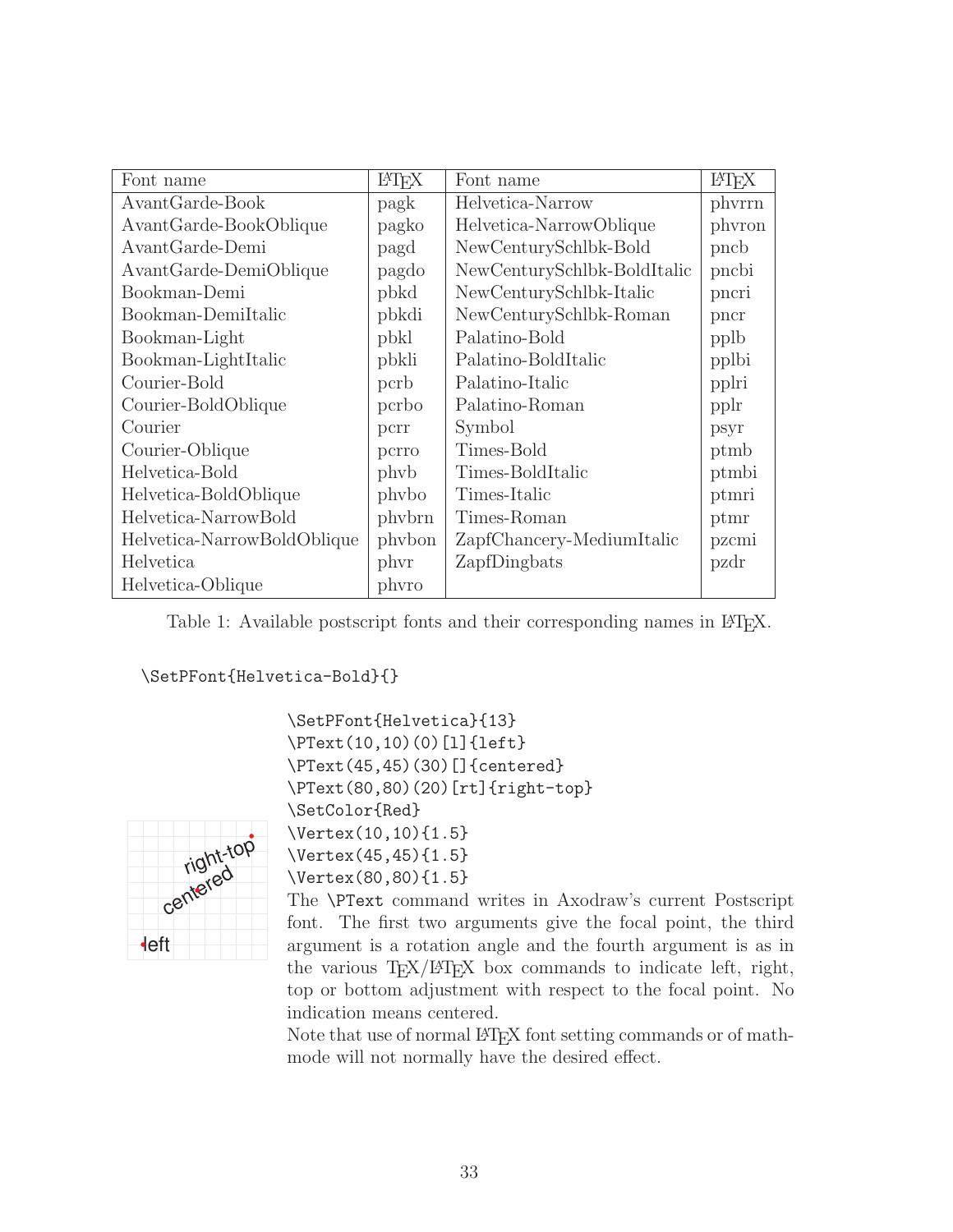

\ArrowLine(30,65)(60,25) \SetPFont{Bookman-Demi}{14} \BText(30,65){Who?} \SetPFont{AvantGarde-Book}{16} \BText(60,25){Me?} The \BText command writes a centered box with text in it. It uses Axodraw's current Postscript font.



\ArrowLine(30,65)(60,25) \SetPFont{Bookman-Demi}{12} \GText(30,65){0.9}{Why?} \SetPFont{Courier-Bold}{5} \GText(60,25){0.75}{We wanted it that way!} The \GText command writes a centered box with text in it. It uses Axodraw's current Postscript font. The third argument is the grayscale with which the box will be filled. 0 is black and 1 is white.

hn **You!** \ArrowLine(30,65)(60,25) \SetPFont{Times-Bold}{15} \CText(30,65){LightYellow}{LightBlue}{Who?} \SetPFont{Courier-Bold}{14} \CText(60,25){Red}{Yellow}{You!}

The \CText command writes a centered box with text in it. It uses Axodraw's current Postscript font. The third argument is the color of the box and the text. The fourth argument is the color with which the box will be filled.



\ArrowLine(30,65)(60,25) \SetPFont{Bookman-Demi}{14} \BTwoText(30,65){Why}{Me?} \SetPFont{AvantGarde-Book}{16} \BTwoText(60,25){You}{did it} The \BTwoText command writes a centered box with two

lines of text in it. It uses Axodraw's current Postscript font.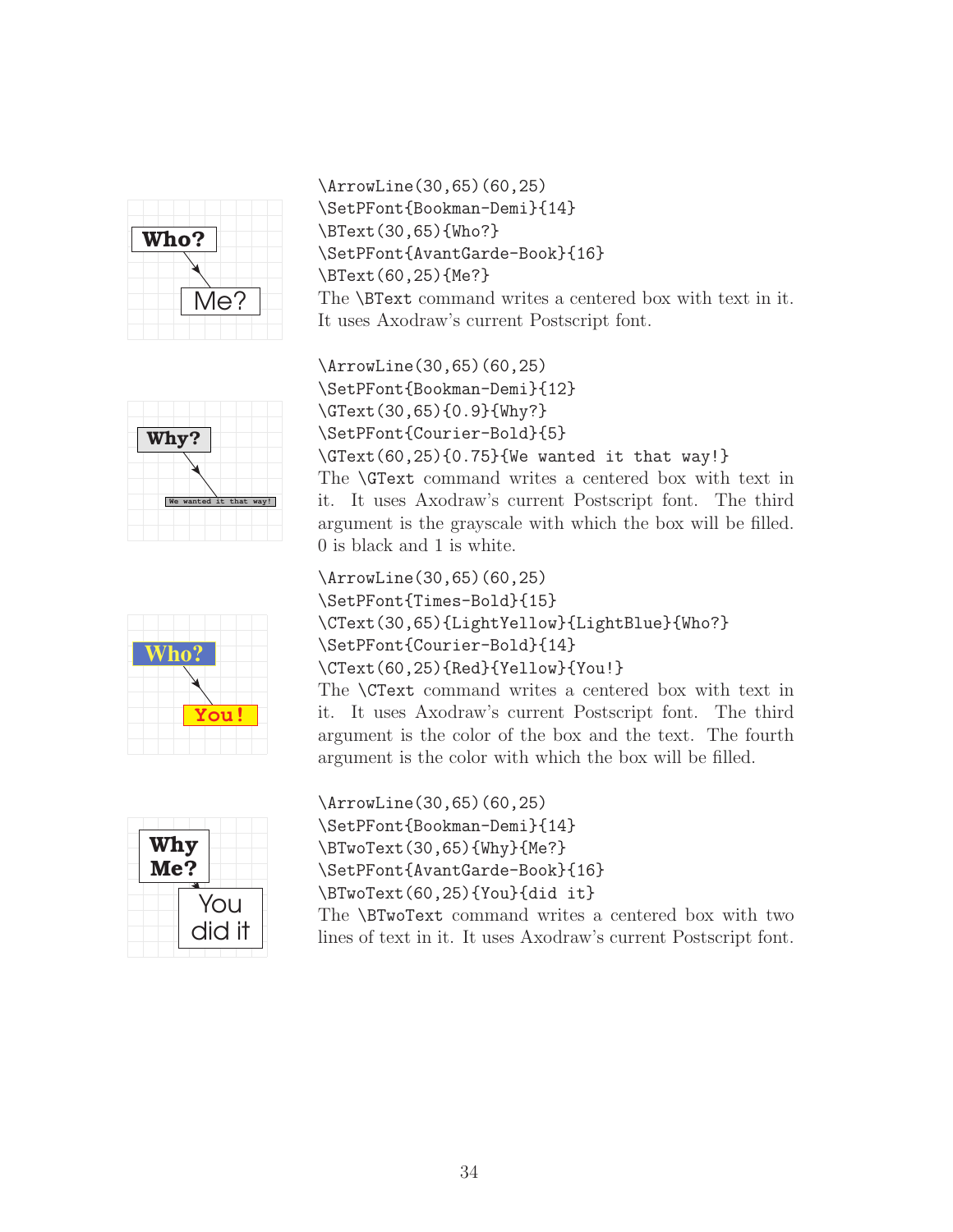| <b>Prove</b><br>it! |
|---------------------|
| Sherlock<br>says so |

\ArrowLine(30,65)(60,25) \SetPFont{Bookman-Demi}{12} \GTwoText(30,65){0.9}{Prove}{it!} \SetPFont{Courier-Bold}{11} \GTwoText(60,25){0.75}{Sherlock}{says so} The \GTwoText command writes a centered box with two lines of text in it. It uses Axodraw's current Postscript font. The third argument is the grayscale with which the box will be filled. 0 is black and 1 is white.

That is no proof! ∡ **Yes it is** \ArrowLine(30,65)(60,25) \SetPFont{Times-Bold}{10} \CTwoText(30,65){LightYellow}{Blue} {That is}{no proof!} \SetPFont{Courier-Bold}{14} \CTwoText(60,25){Red}{Yellow}{Yes}{it is} The \CTwoText command writes a centered box with two lines of text in it. It uses Axodraw's current Postscript font. The third argument is the color of both the box and the text. The fourth argument is the color with which the box will be filled.

Note that because you can now use LATEX commands for the text arguments of the commands described in this section, the effects of the \BTwoText, \GTwoText, and \CTwoText can be achieved also by the use of regular \BText etc commands. Mathematics can also be used. (None of these was possible in v. 1 of axodraw.) Here are some examples:

| Here is boxed text    |
|-----------------------|
| in a larger size, in- |
| cluding mathemat-     |
| ics: $\alpha^2$ .     |
|                       |

```
\SetPFont{Helvetica}{15}
\BText(70,45){%
    \begin{minipage}{4.5cm}
      Here is boxed text in a
      larger size, including
      mathematics: $\alpha^2$.
    \end{minipage}%
}
```
This example shows that the \BText command can also be used with minipages and other LATEX methods to make more complicated boxed texts.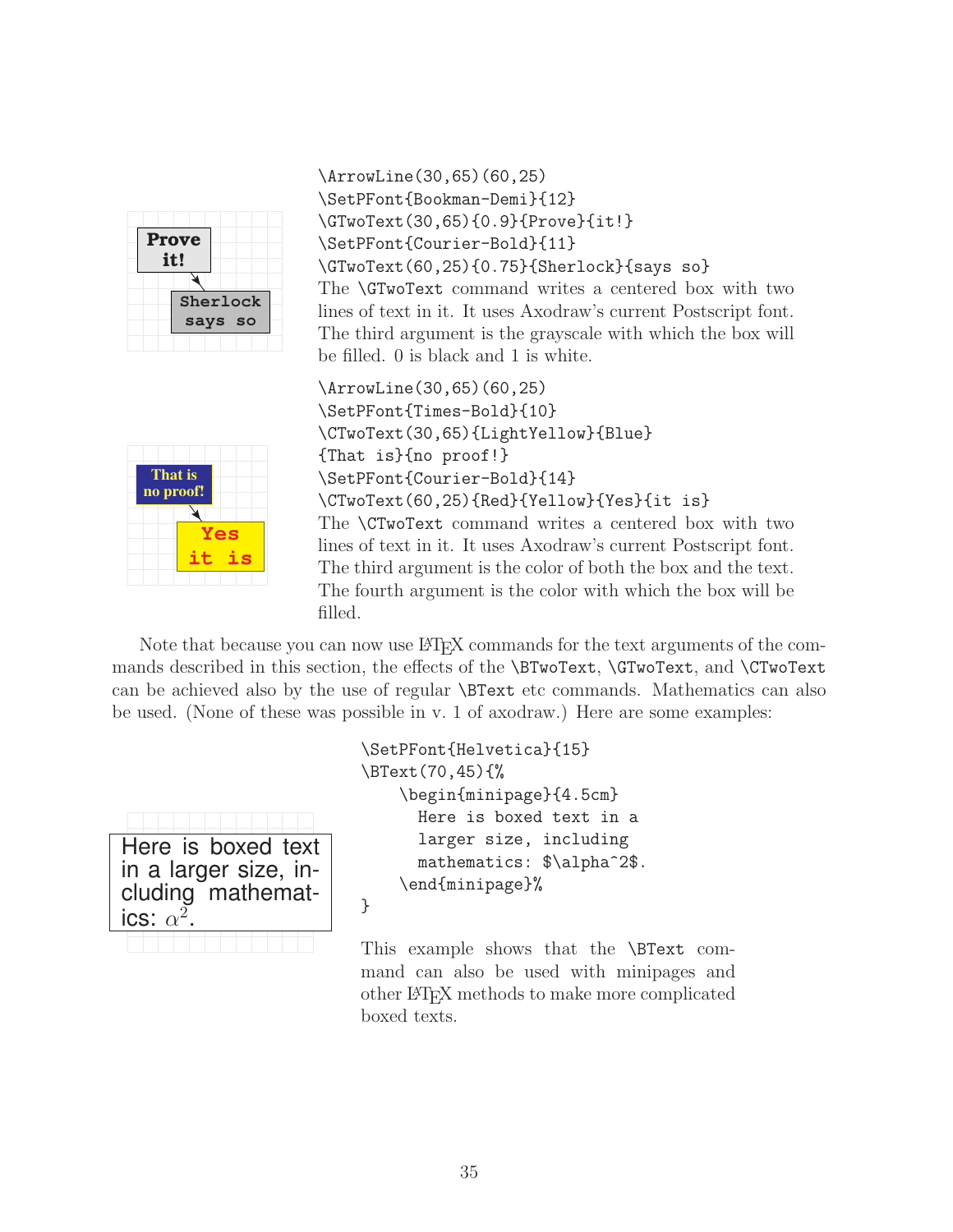Here is boxed text in a large size, including mathematics:  $\alpha$  $\bar{2}$ .

\SetPFont{}{15} \BText(65,45){% \begin{minipage}{4cm} \sffamily Here is boxed text in a large size, including mathematics: \$\alpha^2\$. \end{minipage}%

}

But if you use mathematics, the text may be more elegant if you use the document font, which has matching fonts for text and mathematics. Use of a sans-serif font (by  $\sf \of$ fiamily) may be better in a diagram.

### <span id="page-36-0"></span>5.5 Options

Almost all of axodraw2's line-drawing commands take optional arguments. The form here is familiar from many standard LAT<sub>EX</sub> commands. The optional arguments are placed in square brackets after the command name, and are made of a comma-separated list of items of the form: keyword or keyword=value. The required arguments are placed afterwards.

Optional arguments can be used to set particular characteristics of a line, e.g., whether it is dashed or has an arrow. They can also be used to set some of the line's parameters, to be used instead of default values. (The default values can be adjusted by commands listed in Sec. [5.9.](#page-48-0) Those commands are useful for adjusting parameters that apply to multiple lines, while the optional arguments are useful for setting parameters for individual lines.)

The original axodraw only had different command names to determine whether lines were dashed, or had arrows, etc. The new version retains these commands, but now the basic commands (\Line, \Arc, \Gluon, etc) can also be treated as generic commands, with the different varieties (dashed, double, and/or with an arrow) being set by options.

The same set of options are available for all types of line. However, not all apply or are implemented for particular types of line. Thus, clockwise is irrelevant for a straight line, while arrow is not implemented for gluons, photons and zigzag lines. Warnings are given for unimplemented features, while inapplicable arguments are ignored.

The full set of options.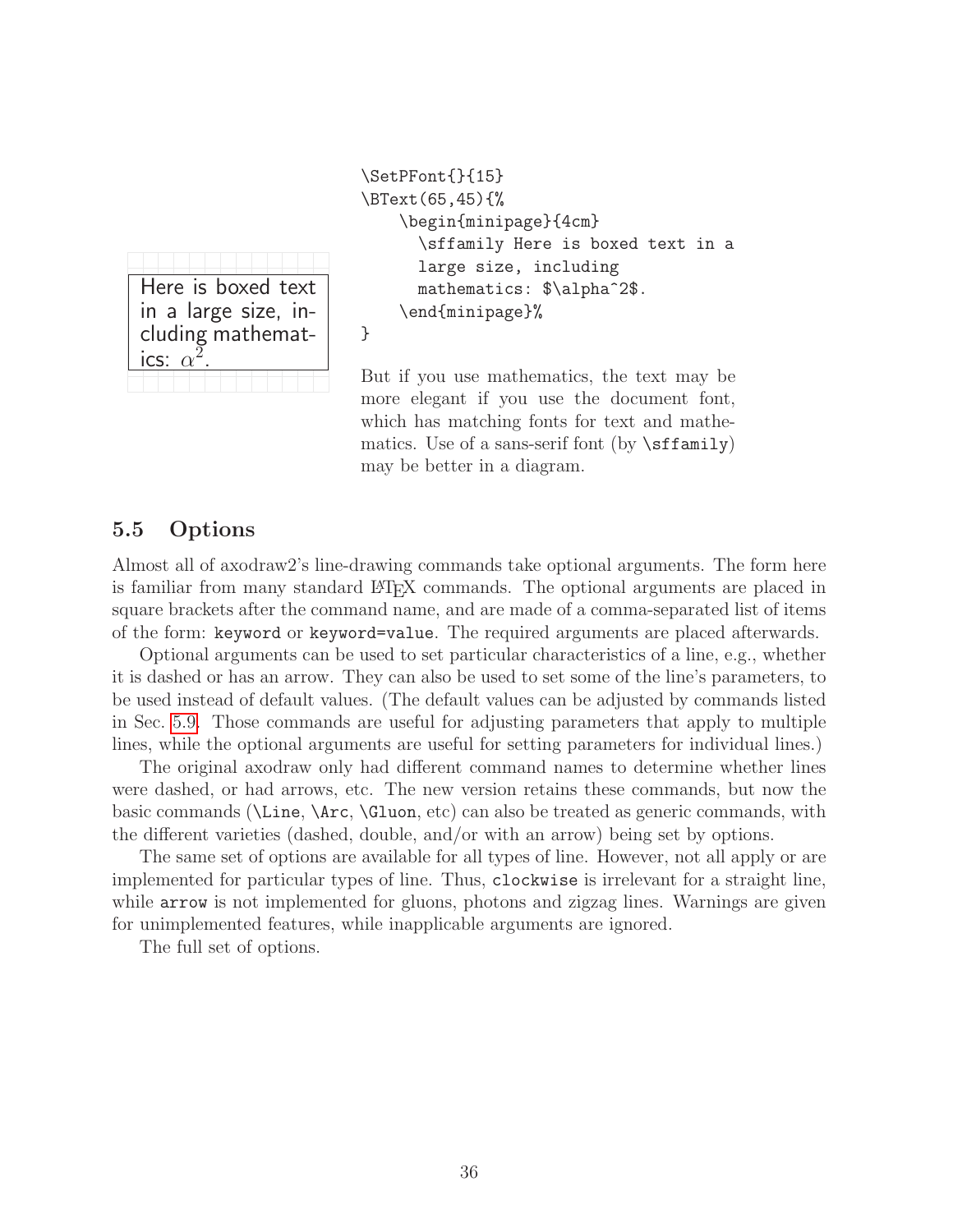| $color=\langle colorname\rangle$                | Set the line in this color.                            |
|-------------------------------------------------|--------------------------------------------------------|
| $\text{colour}=\langle \text{colorname}\rangle$ | Same as $color=(colorname).$                           |
| dash                                            | Use a dashed line.                                     |
| $disize = \langle number \rangle$               | Set the dash size (when a line is dashed).             |
| $d್;ashsize=\langlenumber\rangle$               | Same as $disize = \langle number \rangle$ .            |
| double                                          | Use a double line.                                     |
| $sep=\langle number \rangle$                    | Sets the separation for a double line.                 |
| $linesep=\langle number \rangle$                | Same as $sep=\langle number \rangle$ .                 |
| $width = \langle number \rangle$                | Sets line width for this line only.                    |
| clock                                           | For arcs, makes the arc run clockwise.                 |
| clockwise                                       | For arcs, makes the arc run clockwise.                 |
| arrow                                           | Use an arrow.                                          |
| flip                                            | If there is an arrow, its direction is flipped.        |
| $arrowpos = \langle number \rangle$             | The number should be between zero and one and          |
|                                                 | indicates where along the line the arrow should be.    |
|                                                 | 1 is at the end. 0.5 is halfway (the initial default). |
| $arrow aspect = \langle number \rangle$         | See Sec. 5.7.                                          |
| $arrowlength=\langle number \rangle$            | See Sec. 5.7.                                          |
| $arrowheight = \langle number \rangle$          | See Sec. 5.7.                                          |
| $arrowinset = \langle number \rangle$           | See Sec. 5.7.                                          |
| $arrow scale = \langle number \rangle$          | See Sec. 5.7.                                          |
| $arrowstroke = \langle number \rangle$          | See Sec. 5.7.                                          |
| $arrowwidth = \langle number \rangle$           | See Sec. 5.7.                                          |
| $inset = \langle number \rangle$                | Same as arrowinset.                                    |

The options without an extra argument, e.g., arrow, are actually of a boolean type. That is, they can also be used with a suffix "=true" or "=false", e.g., arrow=true or arrow=false.

If an option is not provided, its default value is used. Defaults are no dashes, no double lines, anticlockwise arcs, no arrow and if an arrow is asked for, its position is halfway along the line. Other arrow settings are explained in Sec. [5.7.](#page-40-0) There are also default values for dash size (3) and the separation of double lines (2).

The full set of the generic line commands with their syntax is

```
\Line[options](x1,y1)(x2,y2)
\Arc[options](x,y)(r,theta1,theta2)
\Bezier[options](x1,y1)(x2,y2)(x3,y3)(x4,y4)
\Gluon[options](x1,y1)(x2,y2){amplitude}{windings}
\GluonArc[options](x,y)(r,theta1,theta2){amplitude}{windings}
\GluonCirc[options](x,y)(r,phase){amplitude}{windings}
\Photon[options](x1,y1)(x2,y2){amplitude}{windings}
\PhotonArc[options](x,y)(r,theta1,theta2){amplitude}{windings}
\ZigZag[options](x1,y1)(x2,y2){amplitude}{windings}
\ZigZagArc[options](x,y)(r,theta1,theta2){amplitude}{windings}
```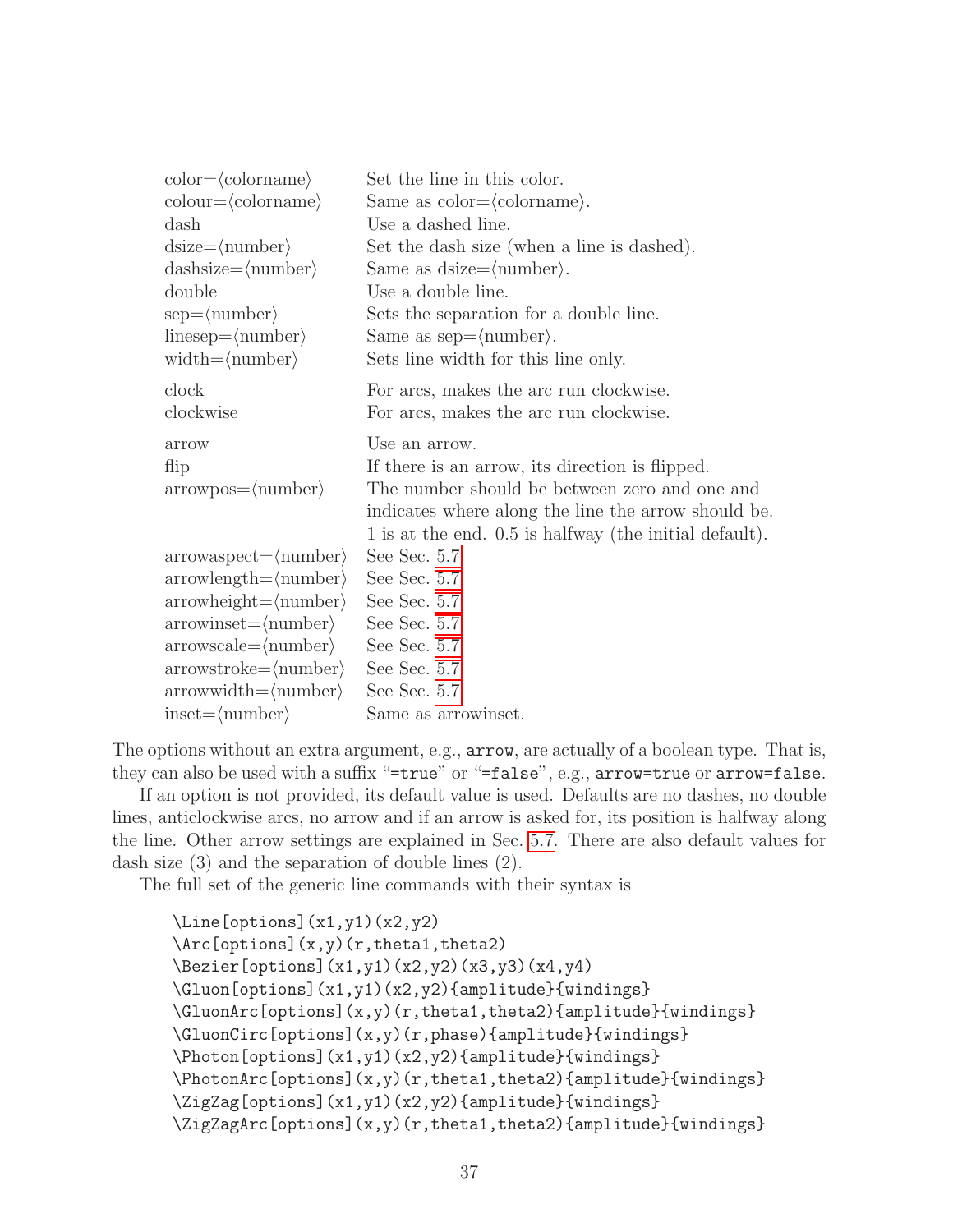The applicability of the options is as follows

|                             | Arrow, etc | Clockwise |
|-----------------------------|------------|-----------|
| \Line                       | Y          | N         |
| $\text{Arc}$                | Y          | Y         |
| <i><u><b>Nezier</b></u></i> | Y          | N         |
| \Gluon                      | N          | N         |
| \GluonArc                   | N          | Y         |
| \GluonCirc                  | N          | N         |
| Photon                      | N          | N         |
| \PhotonArc                  | N          | Y         |
| \ZigZag                     | N          | N         |
| \ZigZagArc                  | N          |           |
|                             |            |           |

The arrow options include those for setting the arrow dimensions. Options not indicated in the last table apply to all cases.

Some examples are:

```
\Line[double,sep=1.5,dash,dsize=4](10,10)(70,30)
\Line[double,sep=1.5,arrow,arrowpos=0.6](10,10)(70,30)
```
The options can also be used on the more explicit commands as extra options. Hence it is possible to use

\DoubleLine[dash,dsize=4](10,10)(70,30){1.5}

instead of the first line in the previous example.

One may notice that some of the options are not accessible with the more explicit commands. For example, it is possible to put arrows on Bézier curves only by using the option 'arrow' for the Bézier command.

# <span id="page-38-0"></span>5.6 Remarks about Gluons

There are 12 commands that concern gluons. This allows much freedom in developing one's own style. Gluons can be drawn as single solid lines, as double lines, as dashed lines and as dashed double lines.

Gluons have an amplitude and a number of windings. By varying these quantities one may obtain completely different gluons as in:

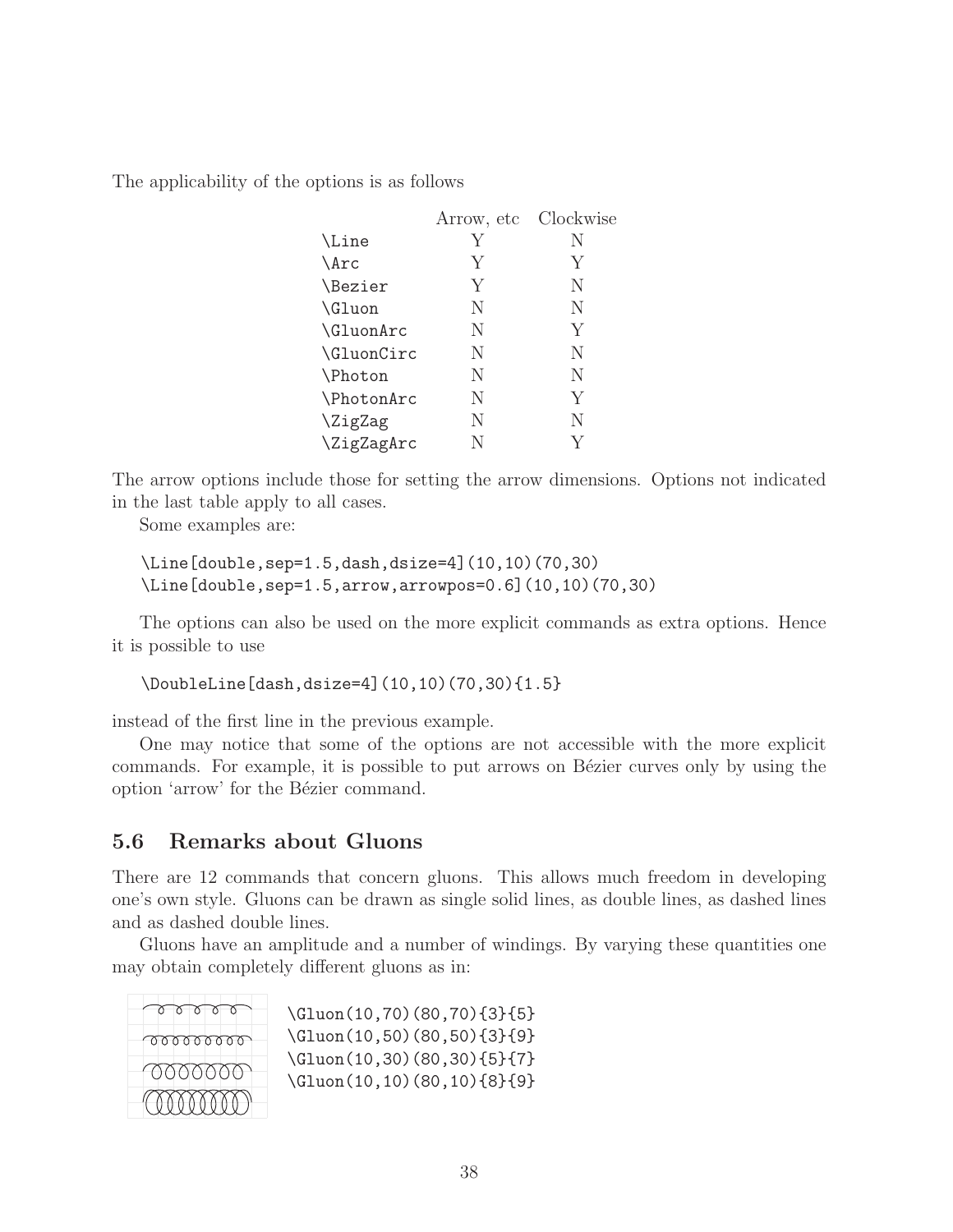One may change the orientation of the windings by reversing the direction in which the gluon is drawn and/or changing the sign of the amplitude:



\DoubleGluon(10,70)(80,70){5}{7}{1.2} \DoubleGluon(80,50)(10,50){5}{7}{1.2} \DoubleGluon(10,30)(80,30){-5}{7}{1.2} \DoubleGluon(80,10)(10,10){-5}{7}{1.2}



\GluonArc(45,20)(40,20,160){5}{8} \GluonArc(45,0)(40,20,160){-5}{8} Here one can see that the sign of the amplitude gives a completely different aspect to a gluon on an arc segment.

There are two ways of drawing a gluon circle. One is with the command GluonCirc and the other is an arc of 360 degrees with the GluonArc command. The second way has a natural attachment point, because the GluonArc command makes gluons with a beginand endpoint.



### \GluonCirc(40,40)(30,0){5}{16}

This is the 'complete circle'. If one likes to attach one or more lines to it one should take into account that the best places for this are at a distance radius+amplitude from the center of the circle. One can rotate the circle by using the phase argument.



#### \GluonArc(40,40)(30,0,360){5}{16}

In the 360 degree arc there is a natural point of attachment. Of course there is only one such point. If one needs more than one such point one should use more than one arc segment.

Some examples are:



This picture was generated with the code:

```
\begin{center} \begin{axopicture}{(460,60)(0,0)}
  \Gluon(7,30)(27,30){3}{3}
```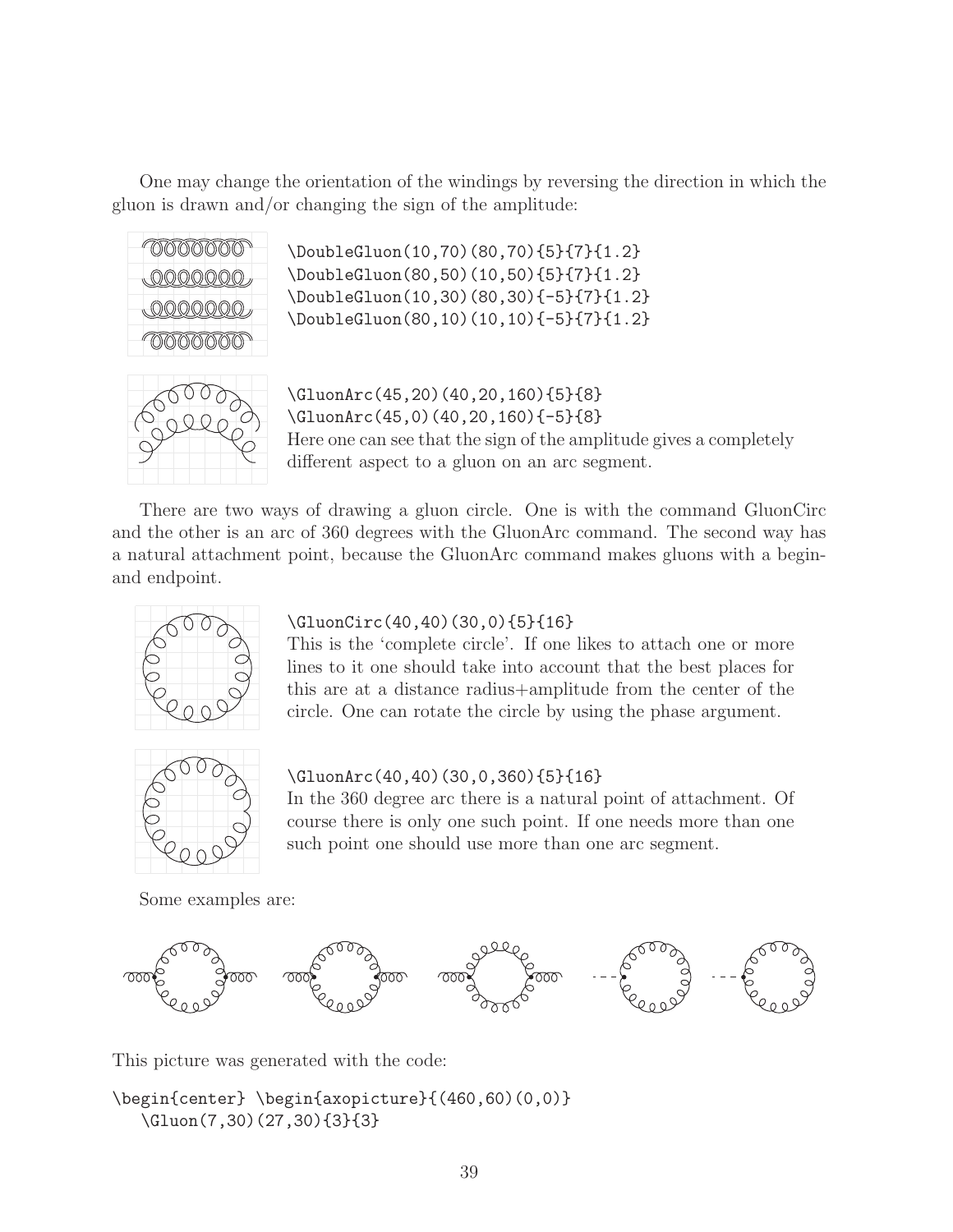```
\GluonCirc(50,30)(20,0){3}{16}
  \Gluon(73,30)(93,30){3}{3}
  \Vertex(27,30){1.5}
  \Vertex(73,30){1.5}
  \Gluon(110,30)(130,30){3}{3}
  \GluonArc(150,30)(20,0,180){3}{8}
  \GluonArc(150,30)(20,180,360){3}{8}
  \Gluon(170,30)(190,30){3}{3}
  \Vertex(130,30){1.5}
  \Vertex(170,30){1.5}
  \Gluon(210,30)(230,30){3}{3}
  \GluonArc(250,30)(20,0,180){-3}{8}
  \GluonArc(250,30)(20,180,360){-3}{8}
  \Gluon(270,30)(290,30){3}{3}
  \Vertex(230,30){1.5}
  \Vertex(270,30){1.5}
  \DashLine(310,30)(330,30){3}
  \GluonArc(350,30)(20,-180,180){3}{16}
  \Vertex(330,30){1.5}
  \DashLine(387,30)(407,30){3}
  \GluonCirc(430,30)(20,0){3}{16}
  \Vertex(407,30){1.5}
\end{axopicture} \end{center}
```
# <span id="page-40-0"></span>5.7 Remarks about arrows

The old Axodraw arrows were rather primitive little triangles. The JaxoDraw program has introduced fancier arrows which the user can also customize. There are parameters connected to this as shown in the figure:



\Line[arrow,arrowinset=0.3,arrowaspect=1,arrowwidth=40,arrowpos=1, arrowstroke=3](10,50)(100,50)

The full set of parameters is:

aspect A multiplicative parameter when the length is calculated from the width. The normal formula is: length  $= 2 \times$  width  $\times$  aspect.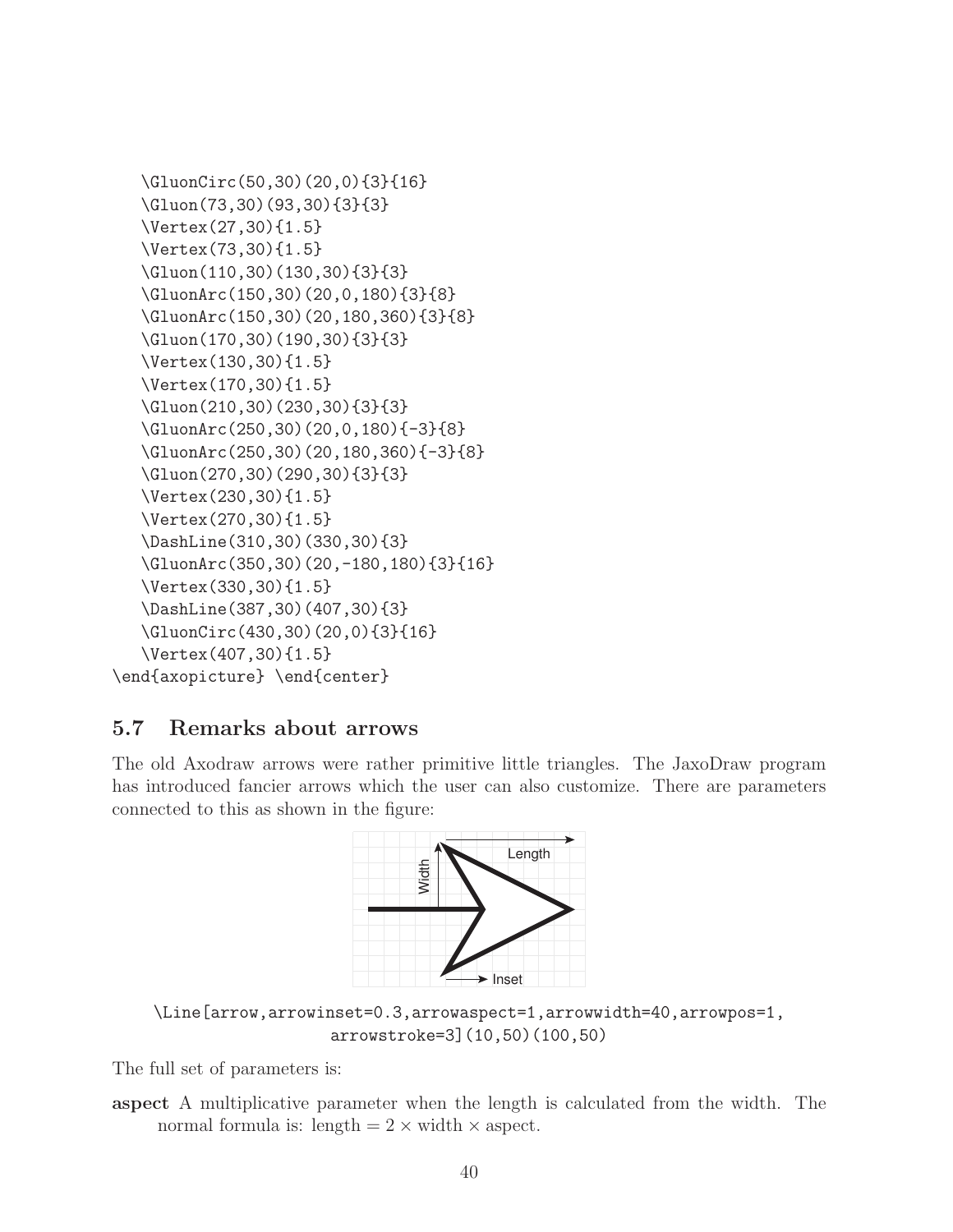inset The fraction of the length that is taken inward.

length The full length of the arrowhead.

position The position of the arrow in the line as a fraction of the length of the line.

scale A scale parameter for the complete arrowhead.

stroke The width of the line that makes up the arrowhead. If the value is not set (default value is zero) the arrow is filled and overwrites whatever was there. In the case of a stroke value the contents are overwritten in the background color.

width The half width of the arrowhead.

The parameters can be set in two ways. One is with one of the commands

| \SetArrowScale{number}    | Initial value is 1.   |
|---------------------------|-----------------------|
| \SetArrowInset{number}    | Initial value is 0.2  |
| \SetArrowAspect{number}   | Initial value is 1.25 |
| \SetArrowPosition{number} | Initial value is 0.5  |
| \SetArrowStroke{number}   | Initial value is 0    |

(A complete list of commands for setting defaults is in Sec. [5.9.](#page-48-0)) These commands determine settings that will hold for all following commands, up to the end of whatever LATEX or TEX grouping the default setting is given in. E.g., setting a default value inside an axopicture environment sets it until the end of the environment only. (Thus the settings obey the normal rules of LATEX for scoping.)

The other way is to use one or more of these parameters as options in a command that uses an arrow. The general use of options is in Sec. [5.5.](#page-36-0) The options that are available are

| arrow                                   | initial default=false   |
|-----------------------------------------|-------------------------|
| $arrow scale = \langle number \rangle$  | initial default=1       |
| $arrowwidth = \langle number \rangle$   | initial default=0       |
| $arrowlength=\langle number \rangle$    | initial default=0       |
| $arrowpos = \langle number \rangle$     | initial default= $0.5$  |
| $arrowinset = \langle number \rangle$   | initial default= $0.2$  |
| $arrowstroke = \langle number \rangle$  | initial default=0       |
| $arrow aspect = \langle number \rangle$ | initial default= $1.25$ |
| flip                                    | initial default=false   |

The arrow option tells the program to draw an arrow. Without it no arrow will be drawn. The flip option indicates that the direction of the arrow should be reversed from the 'natural' direction.

When neither the width nor the length are specified, but instead both are given as zero, they are computed from the line width (and the line separation when there is a double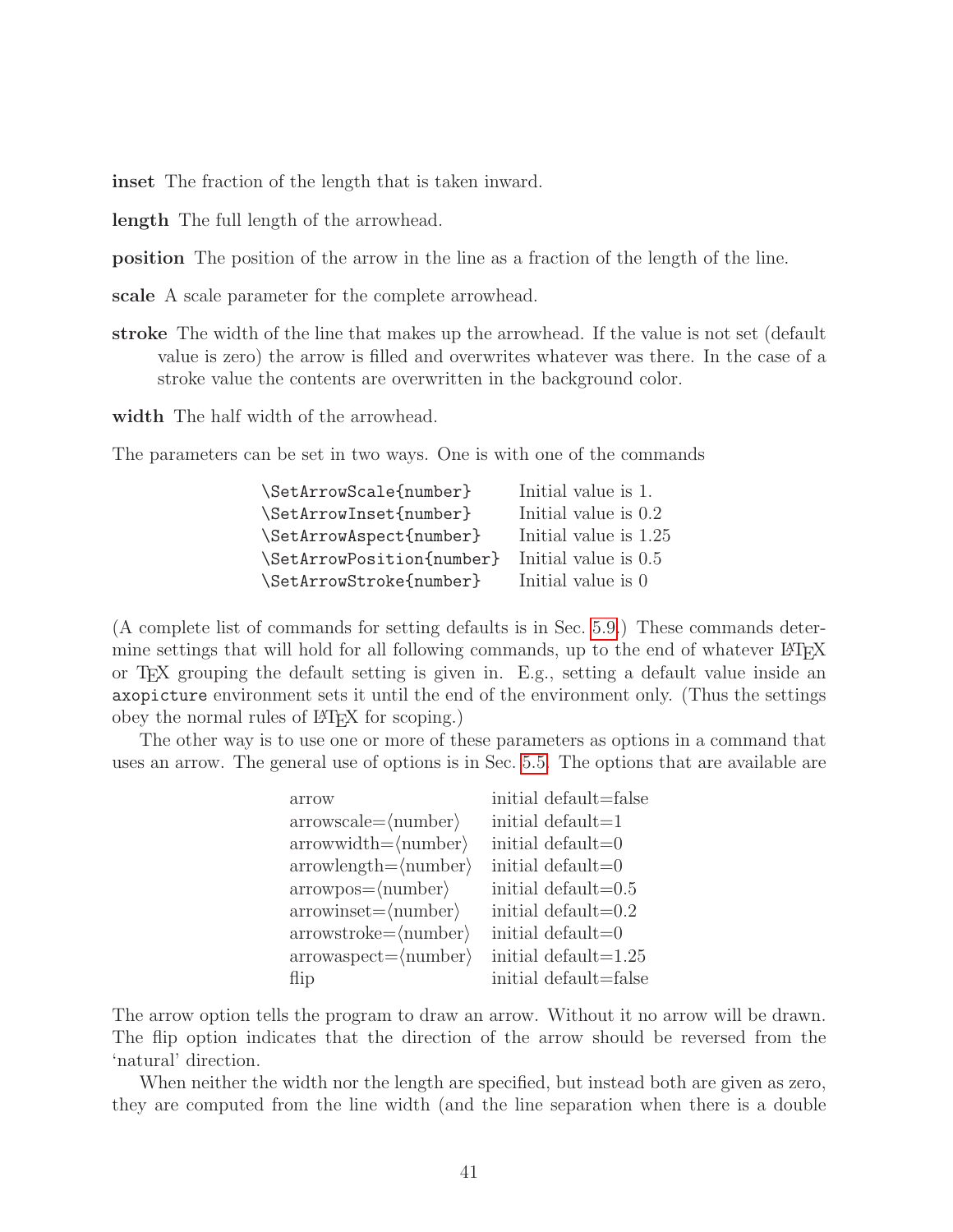line). The formula is:

<span id="page-42-0"></span>
$$
Arrowwidth = 1.2 \times (linewidth + 0.7 \times separation + 1) \times arrowscale, \tag{1}
$$
\n
$$
Length = 2 \times arrowwidth \times arrowuspect. \tag{2}
$$

If, however,  $1.2 \times$  (linewidth  $+ 0.7 \times$  separation  $+ 1$ ) is less than 2.5, the formula for the

arrow width becomes arrowwidth  $= 2.5 \times$  arrowscale. If only one of the arrowwidth or the arrowlength parameters is zero, it is computed from the other non-zero parameter using formula [\(2\)](#page-42-0). When both are non-zero, those are the values that are used.

The position of the arrowhead is a bit tricky. The arrowpos parameter is a fraction of the length of the line and indicates the position of the center of the arrowhead. This means that when arrowpos is one, the arrowhead sticks out beyond the end of the line by half the arrowlength. When for instance the line width is 0.5, the default length of the arrowhead defaults to 6.25. Hence if one would like to compensate for this one should make the line 3.125 points shorter. Usually 3 pt will be sufficient.

Because of backward compatibility axodraw2 has many individual commands for lines with arrows. We present them here, together with some 'options' varieties.



```
\Line[arrow,arrowscale=2](10,70)(80,70)
\Line[arrow,arrowpos=0.8,flip](10,50)(80,50)
\Line[arrow](10,30)(80,30)
\ArrowLine(10,10)(80,10)
The default position for the arrow is halfway (arrowpos=0.5).
With the line command and the options we can put the arrow
in any position.
```


\Line[arrow,arrowpos=1](10,30)(80,30) \LongArrow(10,10)(80,10) \SetWidth{4}

\LongArrow[arrowscale=0.8](10,50)(70,50)

The \LongArrow command just places the arrowhead at the end of the line. The size of the arrowhead is a function of the linewidth.



```
\SetArrowStroke{1}
```
\Line[arrow,arrowpos=1,double,sep=5,arrowscale=1.3] (10,90)(75,90)

\Line[arrow,arrowpos=1,double,sep=2,arrowscale=1.5] (10,70)(80,70)

```
\Line[arrow,arrowpos=1,double,sep=2](10,50)(80,50)
\Line[arrow,double,sep=2](10,30)(80,30)
\ArrowDoubleLine(10,10)(80,10){2}
```
As one can see, the arrows also work with double lines.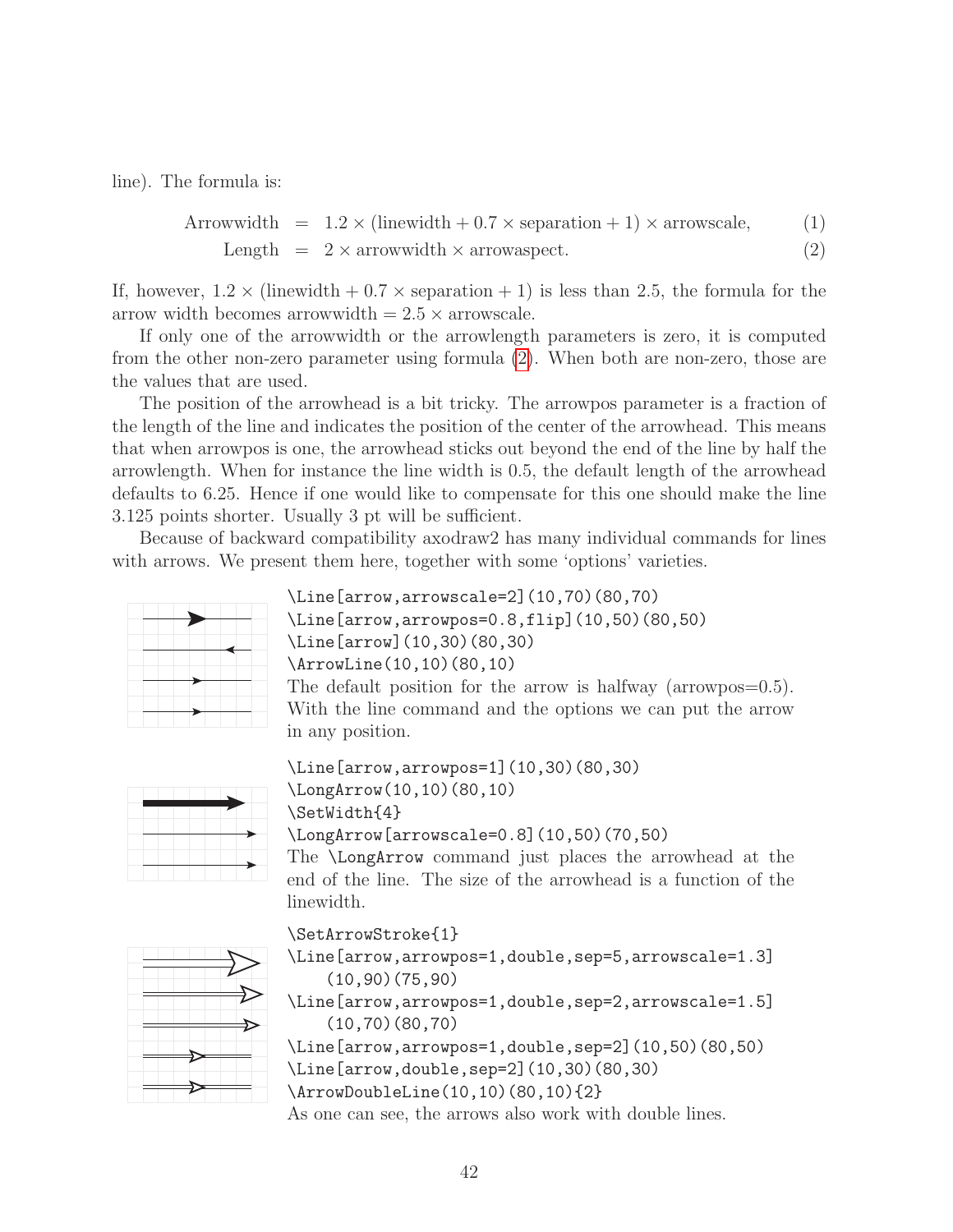

\Line[arrow,arrowpos=0.3,dash,dsize=3,arrowscale=1.5] (10,70)(80,70) \DashArrowLine(10,50)(80,50){3} \Line[arrow,dash,dsize=3](10,30)(80,30) \ArrowDashLine(10,10)(80,10){3} We have not taken provisions for the dashes to be centered in

the arrowhead, because at times that is nearly impossible. The commands \ArrowDashLine and \DashArrowLine are identical.



\SetArrowStroke{0.5} \Line[arrow,arrowpos=1,dash,dsize=3,double ,sep=1.5,arrowscale=1.5](10,70)(80,70) \DashArrowDoubleLine(10,50)(80,50){1.5}{3} \Line[arrow,dash,dsize=3](10,30)(80,30) \ArrowDashDoubleLine(10,10)(80,10){1.5}{3} The \ArrowDashDoubleLine and \DashArrowDoubleLine commands are identical.



\Line[arrow,arrowpos=0,dash,dsize=3,arrowscale=1.5 ,flip](10,70)(80,70) \DashLongArrowLine(10,50)(80,50){3} \Line[arrow,arrowpos=1,dash,dsize=3](10,30)(80,30) \LongArrowDashLine(10,10)(80,10){3} The commands \LongArrowDashLine, \DashLongArrowLine, \LongArrowDash and \DashLongArrow are identical.



\Arc[arrow,arrowpos=0,flip](45,95)(40,20,160) \LongArrowArcn(45,80)(40,20,160) \Arc[arrow,arrowpos=0.5](45,65)(40,20,160) \ArrowArcn(45,50)(40,20,160) \Arc[arrow,arrowpos=1](45,35)(40,20,160) \LongArrowArc(45,20)(40,20,160) \Arc[arrow,arrowpos=0.5](45,5)(40,20,160) \ArrowArc(45,-10)(40,20,160) The Arc and the CArc commands are identical.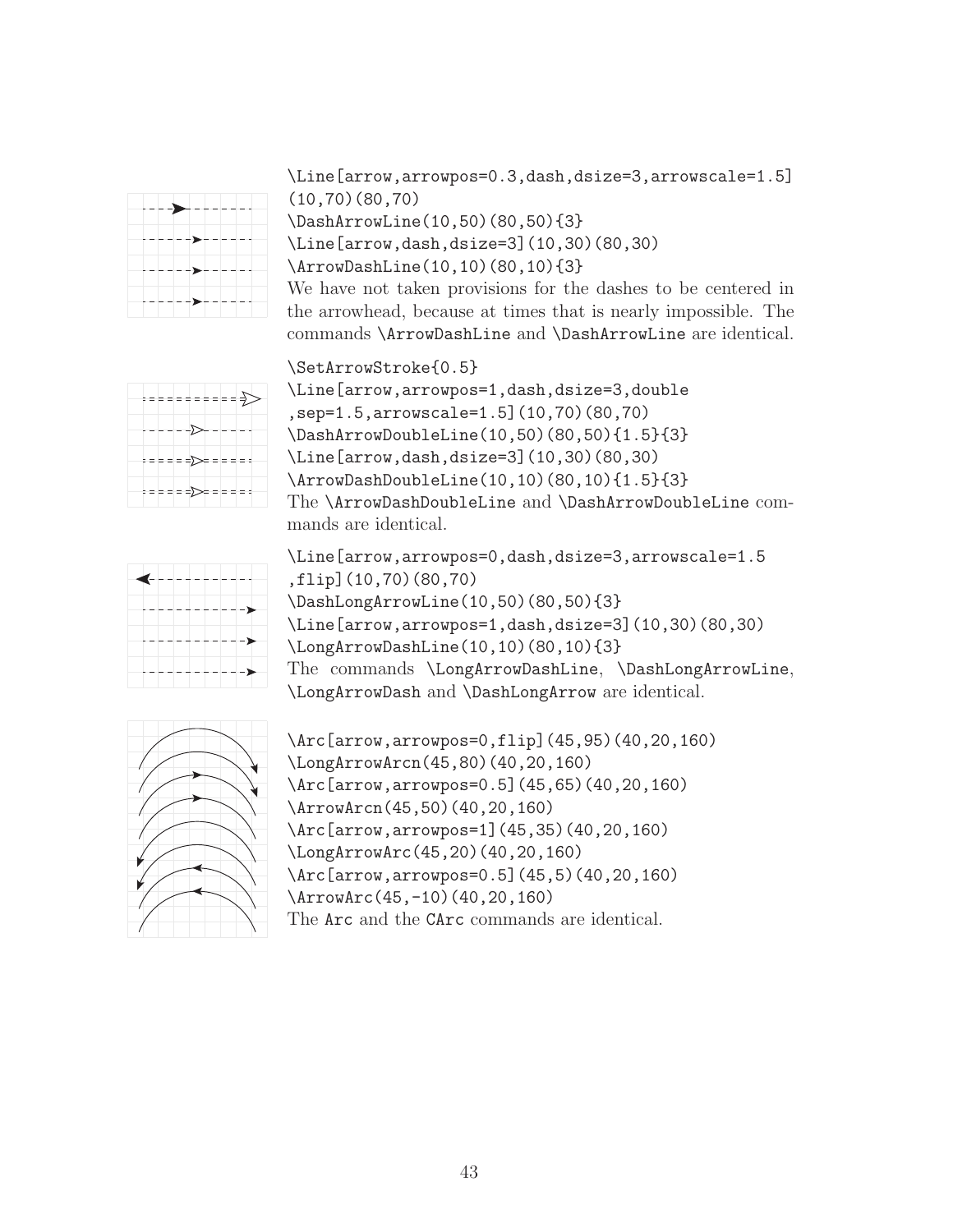

\Arc[arrow,dash,dsize=3,arrowpos=0.5] (45,65)(40,20,160) \ArrowDashArcn(45,50)(40,20,160){3} \Arc[arrow,dash,dsize=3,arrowpos=1] (45,35)(40,20,160) \LongArrowDashArc(45,20)(40,20,160){3} \Arc[arrow,dash,dsize=3,arrowpos=0.5] (45,5)(40,20,160) \ArrowDashArc(45,-10)(40,20,160){3} The DashArrowArc and the ArrowDashArc commands are identical. So are the commands DashArrowArcn and ArrowDashArcn.



\Arc[arrow,dash,dsize=3,double,sep=1.5 ,arrowpos=0.5](45,35)(40,20,160) \ArrowDashDoubleArc(45,20)(40,160,20){1.5}{3} \Arc[arrow,double,sep=1.5,arrowpos=0.5] (45,5)(40,20,160) \ArrowDoubleArc(45,-10)(40,20,160){1.5} Other commands involving Long do not exist. The options can take care of their functionality.

Computing the position of the arrow in a Bézier curve is a bit complicated. Let us recall the definition of a cubic Bézier curve:

$$
x = x_0(1-t)^3 + 3x_1t(1-t)^2 + 3x_2t^2(1-t) + x_3t^3
$$
  
\n
$$
y = y_0(1-t)^3 + 3y_1t(1-t)^2 + 3y_2t^2(1-t) + y_3t^3
$$
\n(3)

Computing the length of the curve is done with the integral

$$
L = \int_0^1 dt \sqrt{\left(\frac{dx}{dt}\right)^2 + \left(\frac{dy}{dt}\right)^2},\tag{4}
$$

which is an integral over the square root of a quartic polynomial. This we do with a 16 point Gaussian quadrature and it gives us more than enough accuracy<sup>[4](#page-44-0)</sup>. Let us assume now that we want the arrow at 0.6 of the length. To find the exact fraction of the length involves finding the upper limit of the integral for which the length is 0.6L. This requires an iteration procedure till we have a reasonable accuracy for the position  $(x, y)$ . After that we have to calculate the derivative in this point as well.

Because the Bézier curves are new commands in axodraw2 there is no need for backwards compatibility in the use of arrows. Hence all arrow commands are done by means of the options. Some examples are:

<span id="page-44-0"></span><sup>&</sup>lt;sup>4</sup>We need to compute the length of the Bézier curve also when we want to put a dash pattern on it. The exact dash size is determined such that an integer number of patterns fits in the line.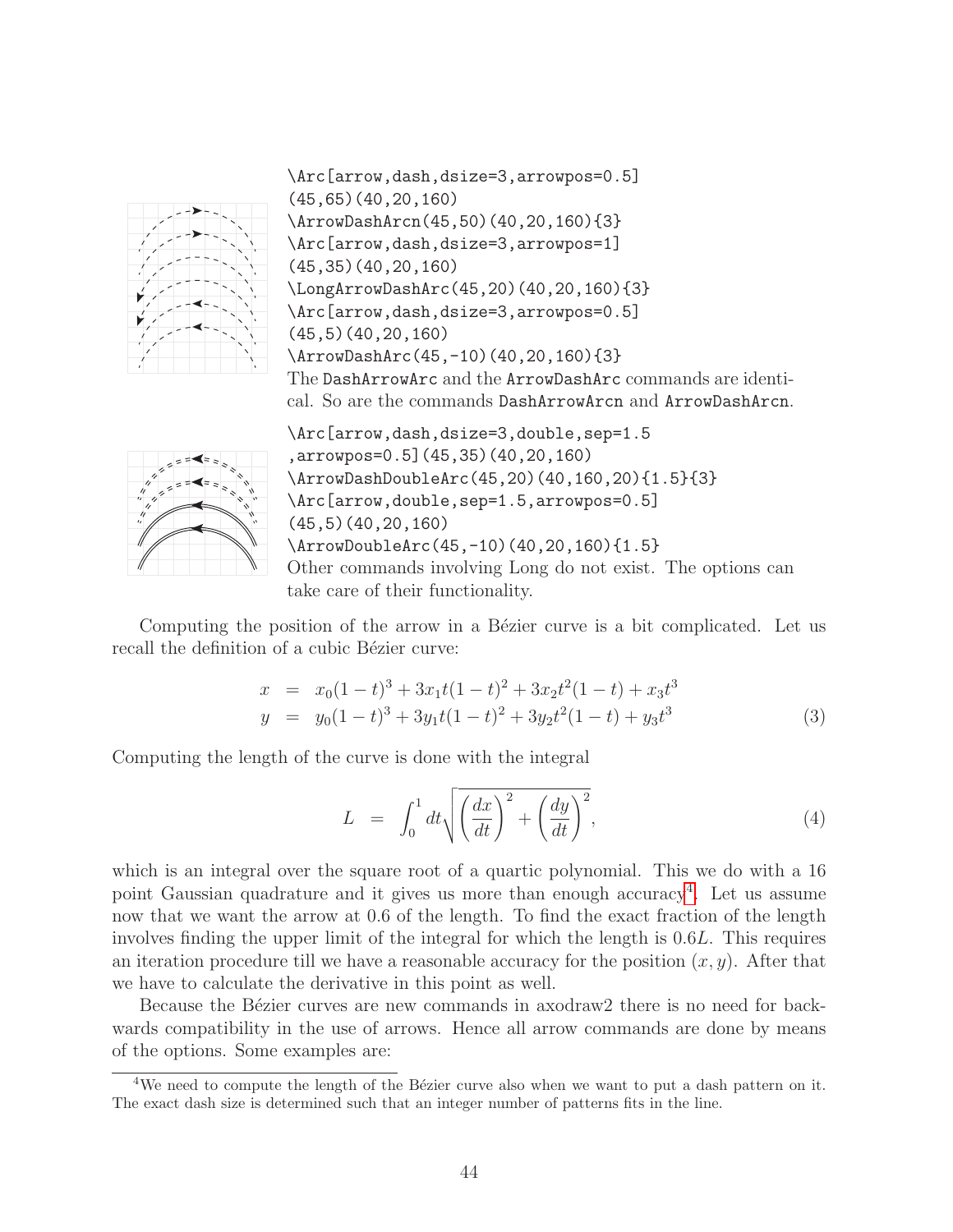

```
\Bezier[arrow](10,10)(30,30)(10,50)(30,70)
\Bezier[arrow,dash,dsize=3](30,10)(50,30)
(30,50)(50,70)
\Bezier[arrow,arrowpos=1,double,sep=1,arrowstroke
=0.5](50,10)(70,30)(50,50)(70,70)
```
# <span id="page-45-0"></span>5.8 Units and scaling

When you have constructed a diagram, you may need to change its scale, to make it larger or smaller. Axodraw2 provides ways of doing this, for scaling diagrams without recoding all the individual coordinates. However the requirements for the nature of the scaling change between different cases. For example, suppose a diagram is designed for use in a journal article and you wish to use it in the slides for a seminar. Then you will want to enlarge both the geometric size of the diagram's objects and the text labels it contains. But if you wish to use a scaled diagram in another place in a journal article, you will wish to scale its lines etc, but will probably not wish to scale the text (to preserve its legibility).

Axodraw2 therefore provides tools for the different situations, so we will now explain what to do. The commands to achieve this all appear in the list of parameter-setting commands in Sec. [5.9.](#page-48-0)

### <span id="page-45-1"></span>5.8.1 Scaling for slides

Suppose the original diagram is

```
\SetPFont{Helvetica-Oblique}{12}
Document text. Then diagram:
\begin{axopicture}(60,43)
   \Arc[arrow](30,0)(30,0,180)
   \Text(30,33)[b]{$\alpha P_1$}
   \CText(30,10){Red}{Yellow}{Arc}
\end{axopicture}
```
to give



Then you could double the scale of the diagram by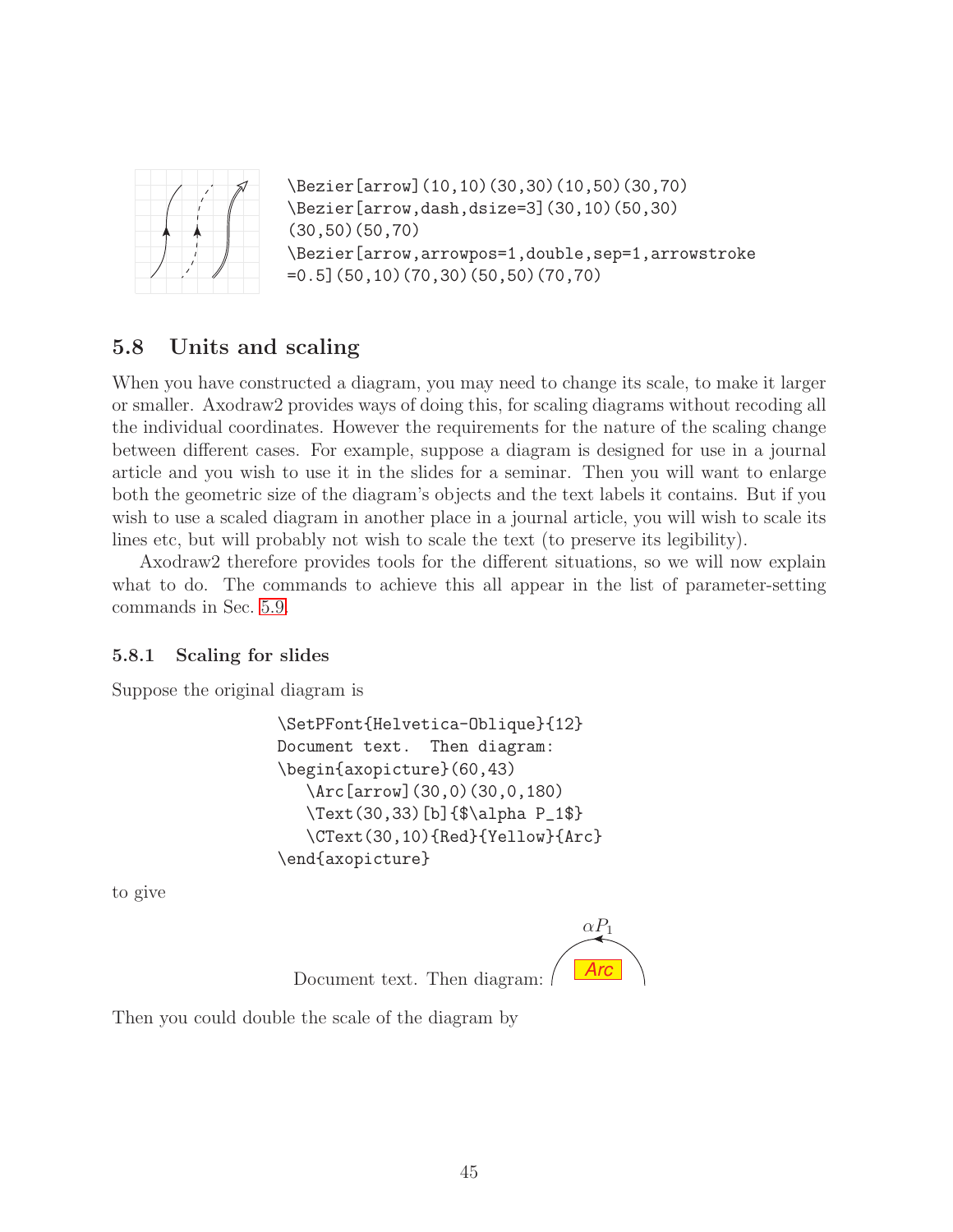```
\SetScale{2}
\fontsize{24}{26}\selectfont
\SetPFont{Helvetica-Oblique}{12}
Document text. Then diagram:
\begin{axopicture}(60,43)
   \Arc[arrow](30,0)(30,0,180)
   \Text(30,33)[b]{$\alpha P_1$}
   \CText(30,10){Red}{Yellow}{Arc}
\end{axopicture}
```
to get



# Document text. Then diagram:

We have changed the size of the document font, as would be appropriate for a make slides for a presentation; this we did by the \fontsize command. The arc and the space inserted in the document for the diagram have scaled up. The label inserted by the \Text command has changed to match the document font. The postscript text in the **\CText** was specified to be at 12 pt, but is now scaled up also.

The above behavior is what axodraw2 does by default, and is what v. 1 did.

### <span id="page-46-0"></span>5.8.2 Scaling within article

If you wanted to make an enlarged figure in a journal article, you would not change the document font. But the obvious modification to the previous example is

```
\SetScale{2}
\SetPFont{Helvetica-Oblique}{12}
Document text. Then diagram:
\begin{axopicture}(60,43)
   \Arc[arrow](30,0)(30,0,180)
   \Text(30,33)[b]{$\alpha P_1$}
   \CText(30,10){Red}{Yellow}{Arc}
\end{axopicture}
```
which gives



Document text. Then diagram: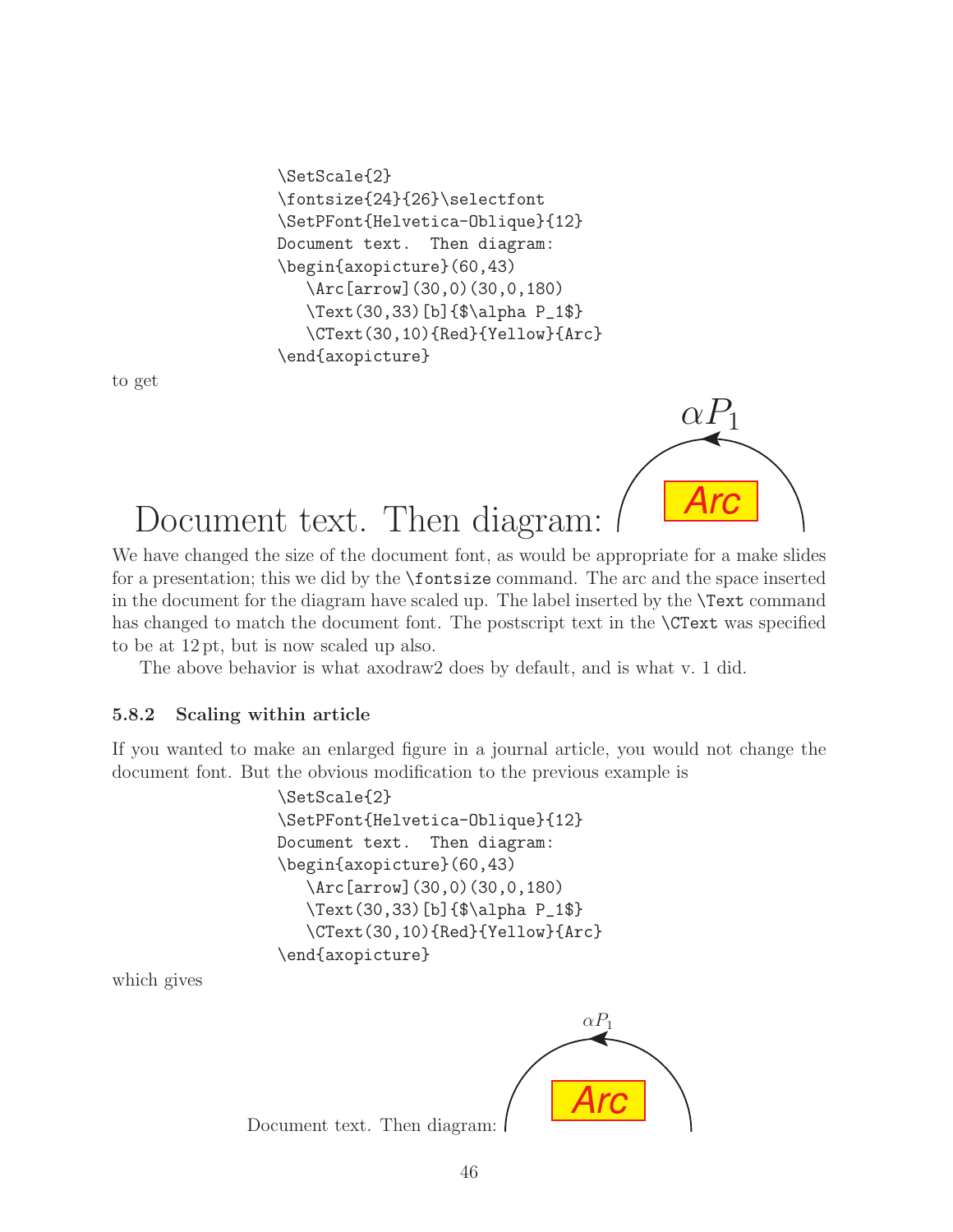The label  $\alpha P_1$  is now not enlarged, since it copies the behavior of the document font. But the postscript text is enlarged, which is probably undesirable. If you were scaling down the diagram instead of scaling it up, the situation would be worse, because the postscript font would be difficult to read.

So in this situation, of scaling the diagram while keeping the document font intact, you probably also want to leave unchanged the size of the postscript font. You can achieve this by the \PSTextScalesLikeGraphicsfalse command:

```
\SetScale{2}
\PSTextScalesLikeGraphicsfalse
\SetPFont{Helvetica-Oblique}{12}
Document text. Then diagram:
\begin{axopicture}(60,43)
   \Arc[arrow](30,0)(30,0,180)
   \Text(30,33)[b]{$\alpha P_1$}
   \CText(30,10){Red}{Yellow}{Arc}
\end{axopicture}
```


Document text. Then diagram:

To achieve this on a document-wide basis, which is probably what you want, you can use the PStextScalesIndependently option when you load axodraw $2$  — see Sec. [5.1.](#page-14-1)

Nevertheless, if you turn off the default scaling of postscript text, you may still want to scale text. For this you can use the **\SetTextScale** command, as in **\SetTextScale**{1.2}. This only has an effect when you have turned off the scaling of postscript text with graphics objects; but then it applies to T<sub>E</sub>X text inserted by axodraw2's  $\Text$  and  $\Tr$ commands, as well text inserted by axodraw2's "postscript-text" commands.

If you are confused by the above, we recommend experimentation to understand how to achieve the effects that you specifically need. We could have made the set of commands and options simpler, but only at the expense of not being able to meet the demands of the different plausible situations that we could imagine and have to deal with ourselves.

#### <span id="page-47-0"></span>5.8.3 Canvas and object scales

When you use **\SetScale** outside an axopicture environment, as above, the scaling applies to both the axodraw2 objects and the space inserted for the axopicture environment in the document, as is natural. But you may find you need to scale a subset of objects inside the diagram, e.g.,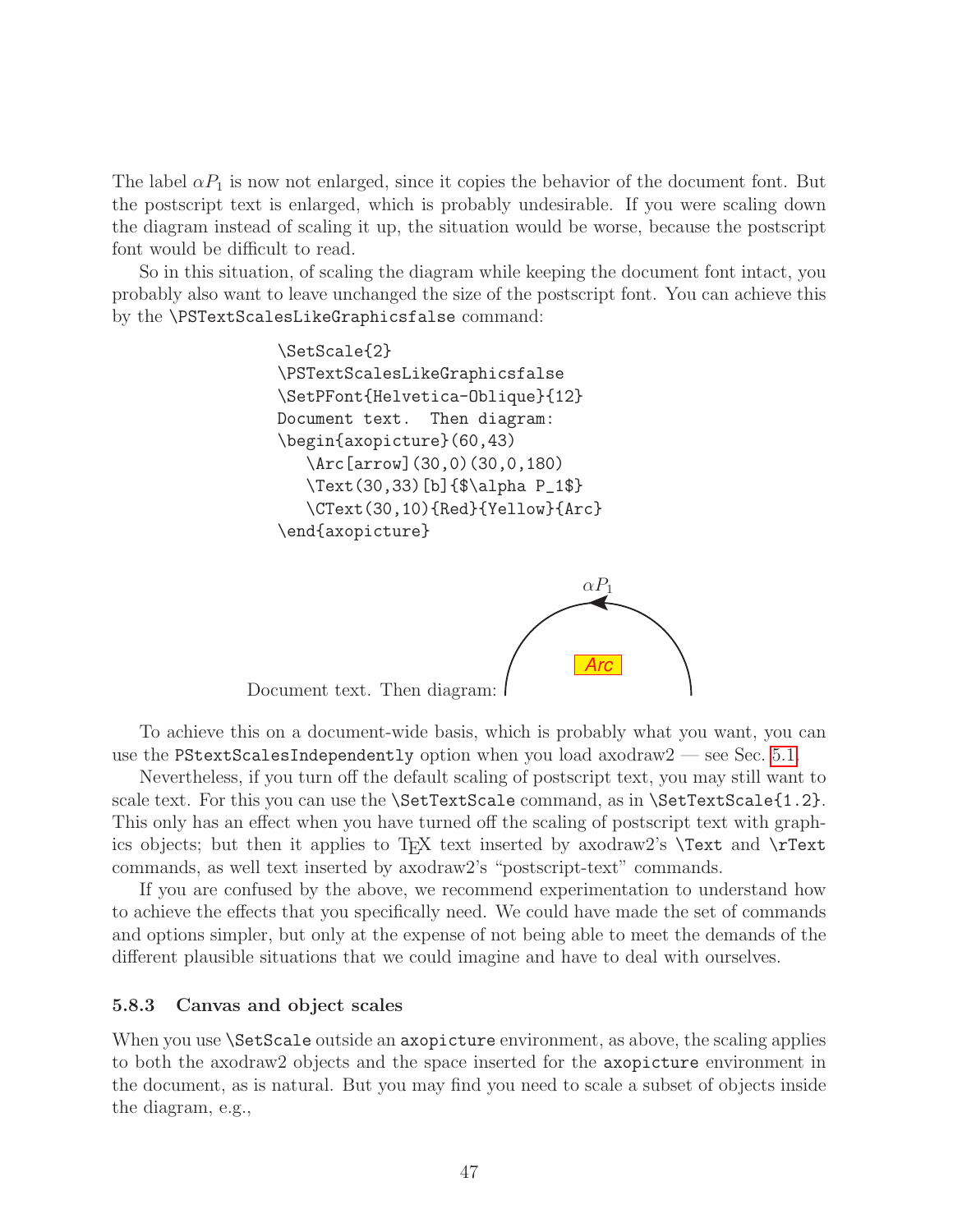```
\begin{axopicture}(. . . )
      (First block)
\SetScale{0.5}
      (Second block)
\end{axopicture}
```
In this case, the units for specifying the objects in the second block are different from those for specifying the axopicture environment's size (as well as the first block of objects). We thus distinguish object units from canvas units, where "canvas" refers to the axopicture environment as a whole.

Another complication is that the  $\mathbb{P}T_FX$  picture environment has is own \unitlength parameter. In v. 1 of axodraw, the canvas scale was determined by  $\langle$ FIFX's \unitlength. But there was an independent unit for the object scale; this was the one determined by axodraw's \SetScale command. Also, not all objects used the object scale. The situation therefore got quite confusing. In v. 1, if, as is often natural, you wished to scale the canvas as well as the objects, you would have needed to set LAT<sub>EX</sub>'s \unitlength parameter as well as using axodraw's **\SetScale** command.

So now we have arranged things so that the canvas and object scales are tied by default, provided that you use axodraw2's \SetScale command, and that axodraw diagrams are inside axopicture environments (in contrast to the picture environment used in the original axodraw). However, it may be necessary to keep backward compatibility in some cases, and we weren't certain that the new behavior is exactly what is always desired. So in axodraw2, we have provided three choices, given by the canvasScaleIs1pt, canvasScaleIsObjectScale, and canvasScaleIsUnitLength options when loading axo $d$ raw2 — see Sec. [5.1.](#page-14-1) Naturally, canvasScaleIsObjectScale is the default. If you wish to change the setting mid-document, there are corresponding commands — Sec. [5.9.](#page-48-0)

### <span id="page-48-0"></span>5.9 Settings

Axodraw2 has a number of parameters that can be set by the user. The parameters include defaults for line types, dimensions, etc. The parameters can be set either inside the axopicture environment or outside. If they are set outside they modify the default value for subsequent pictures. If set inside they only affect the current picture. (In general, the parameters obey the usual rules for the scope of LATEX variables.) In many cases, the parameters provide default values for a command to draw an object and can be overridden for a single object by using an optional parameter in invoking the command for the object.

The unit for lengths is the current object scale, as set by the **\SetScale** command.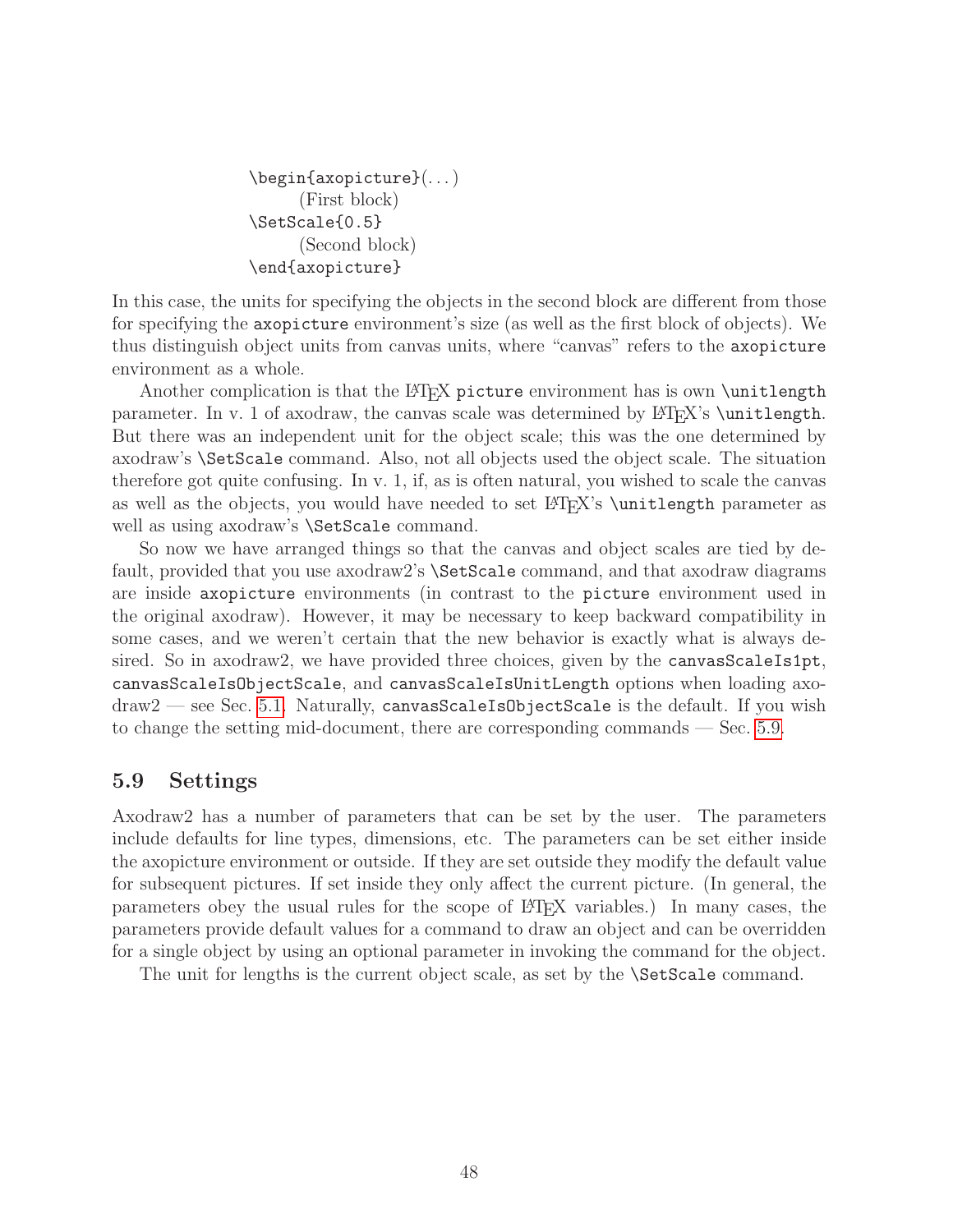The parameter-setting commands are:

| Command          | Commentary                                                                                        |  |  |  |
|------------------|---------------------------------------------------------------------------------------------------|--|--|--|
| Lines:           |                                                                                                   |  |  |  |
| \SetDashSize{#1} | This sets the default size for the size of the dashes of<br>dashed lines. Its initial value is 3. |  |  |  |
| \SetLineSep{#1}  | This sets the default separation of double lines. Its initial<br>value is 2.                      |  |  |  |
| \SetWidth{#1}    | This sets the default width of lines. Its initial value is<br>0.5.                                |  |  |  |

Arrows:

| \SetArrowAspect{#1}   | See Sec. 5.7.                                                                                                                          |
|-----------------------|----------------------------------------------------------------------------------------------------------------------------------------|
| \SetArrowInset{#1}    | See Sec. 5.7.                                                                                                                          |
| \SetArrowPosition{#1} | Determines where the arrowhead is on a line. The posi-<br>tion is the fraction of the length of the line.                              |
| \SetArrowScale{#1}    | A scale parameter for the entire head of an arrow.                                                                                     |
| \SetArrowStroke{#1}   | This parameter determines the linewidth of the arrow-<br>head if it is just outlined. Its initial value is zero (filled<br>arrowhead). |

Scaling:

| \canvasScaleOnept       | Sets canvas scale to 1 pt.                                                                                                                                                                                                                                                                                                                                                                                                      |
|-------------------------|---------------------------------------------------------------------------------------------------------------------------------------------------------------------------------------------------------------------------------------------------------------------------------------------------------------------------------------------------------------------------------------------------------------------------------|
| \canvasScaleObjectScale | Sets canvas scale to equal the value set by <i>SetScale</i> in<br>units of points. This is the initial default of axodraw2,<br>unless overridden.                                                                                                                                                                                                                                                                               |
| \canvasScaleUnitLength  | The canvas scale is the same as LAT <sub>F</sub> X's length parameter<br>\unitlength.                                                                                                                                                                                                                                                                                                                                           |
| \SetScale{#1}           | This sets a scale factor. This factor applies a magni-<br>fication factor to all axodraw <sub>2</sub> graphics objects. When<br>the setting that postscript-text-scales-like-graphics is set<br>(as is true by default), it also applies to axodraw2's<br>"postscript-text" writing commands (\PText, \BText,<br>etc), but not to its T <sub>F</sub> X-text commands ( <b>\Text</b> etc). The<br>initial scale factor is unity. |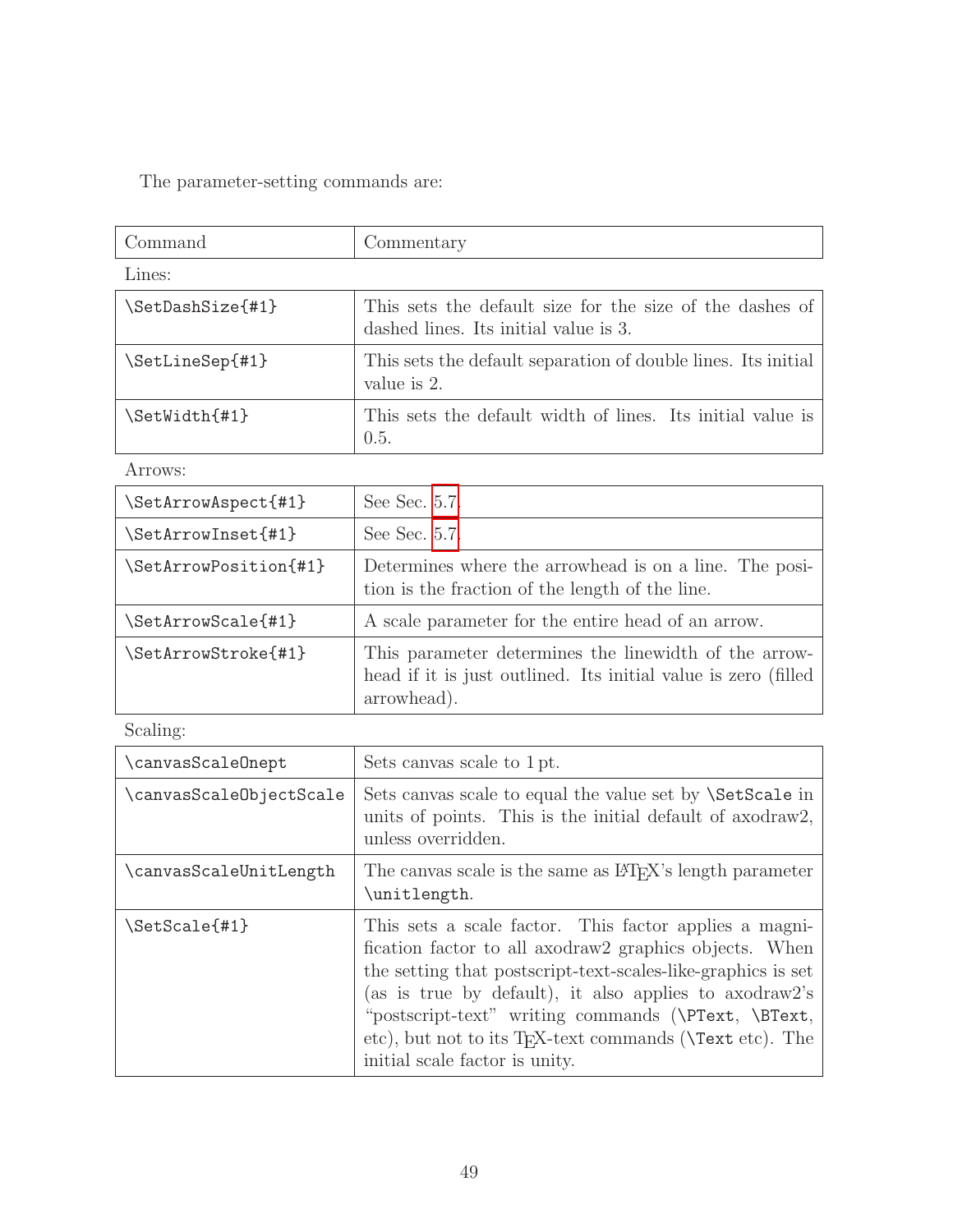| \SetTextScale{#1}              | This factor applies a magnification factor to all axodraw <sub>2</sub><br>text objects, but <i>only when</i> the setting that postscript-<br>text-scales-like-graphics is turned off.                                                         |  |
|--------------------------------|-----------------------------------------------------------------------------------------------------------------------------------------------------------------------------------------------------------------------------------------------|--|
| \PSTextScalesLikeGraphicsfalse |                                                                                                                                                                                                                                               |  |
|                                | Text drawn by all of Axodraws's text commands scales<br>with the factor set by <b>\SetTextScale</b> . See Sec. 5.4.                                                                                                                           |  |
| \PSTextScalesLikeGraphicstrue  |                                                                                                                                                                                                                                               |  |
|                                | (Default setting.) Text drawn by Axodraw's postscript-<br>text commands scales with the same factor as graphics<br>objects, as set by <i>\SetScale</i> . Text drawn by Axodraw's<br>T <sub>F</sub> X-text commands is unscaled. See Sec. 5.4. |  |

### Offsets:

| \SetOffset(#1,#2) | Sets an offset value for all commands of axodraw2. Its<br>value is not affected by the scale variable.                   |
|-------------------|--------------------------------------------------------------------------------------------------------------------------|
|                   | $\Set{\text{Set}\{41,#2\}}$ Sets an offset for all commands of axodraw2. This offset<br>is affected by the scale factor. |

Color:

| \SetColor{#1} | Sets the named color, for both axodraw <sub>2</sub> objects and reg-<br>ular text. See Sec. 5.10 for details on using color with<br>axodraw2.                                                                                      |
|---------------|------------------------------------------------------------------------------------------------------------------------------------------------------------------------------------------------------------------------------------|
| \textRed      | Alternative command for setting named a color for both<br>axodraw <sub>2</sub> objects and regular text. See Sec. 5.10 for de-<br>tails on using color with axodraw 2. There is one such<br>command for each axodraw2 named color. |

Font:

| \SetPFont{#1}{#2} | Sets the Postscript font, and its size in units of points.<br>See Sec. 5.4.2 for the commands that use this font, for<br>a table of the names of the fonts. An empty first argu-<br>ment, instead of a font name, (as in \SetPFont{}{20}}<br>indicates that the normal document font is to be used<br>at the indicated size. An empty second argument, in-<br>stead of the font size, (as in \SetPFont{Helvetica}{}<br>or $\Set{'}{\mathcal{I}}$ indicates that the font size is to be<br>LAT <sub>EX</sub> 's document font size at the time the text-making |
|-------------------|---------------------------------------------------------------------------------------------------------------------------------------------------------------------------------------------------------------------------------------------------------------------------------------------------------------------------------------------------------------------------------------------------------------------------------------------------------------------------------------------------------------------------------------------------------------|
|                   | command is executed.                                                                                                                                                                                                                                                                                                                                                                                                                                                                                                                                          |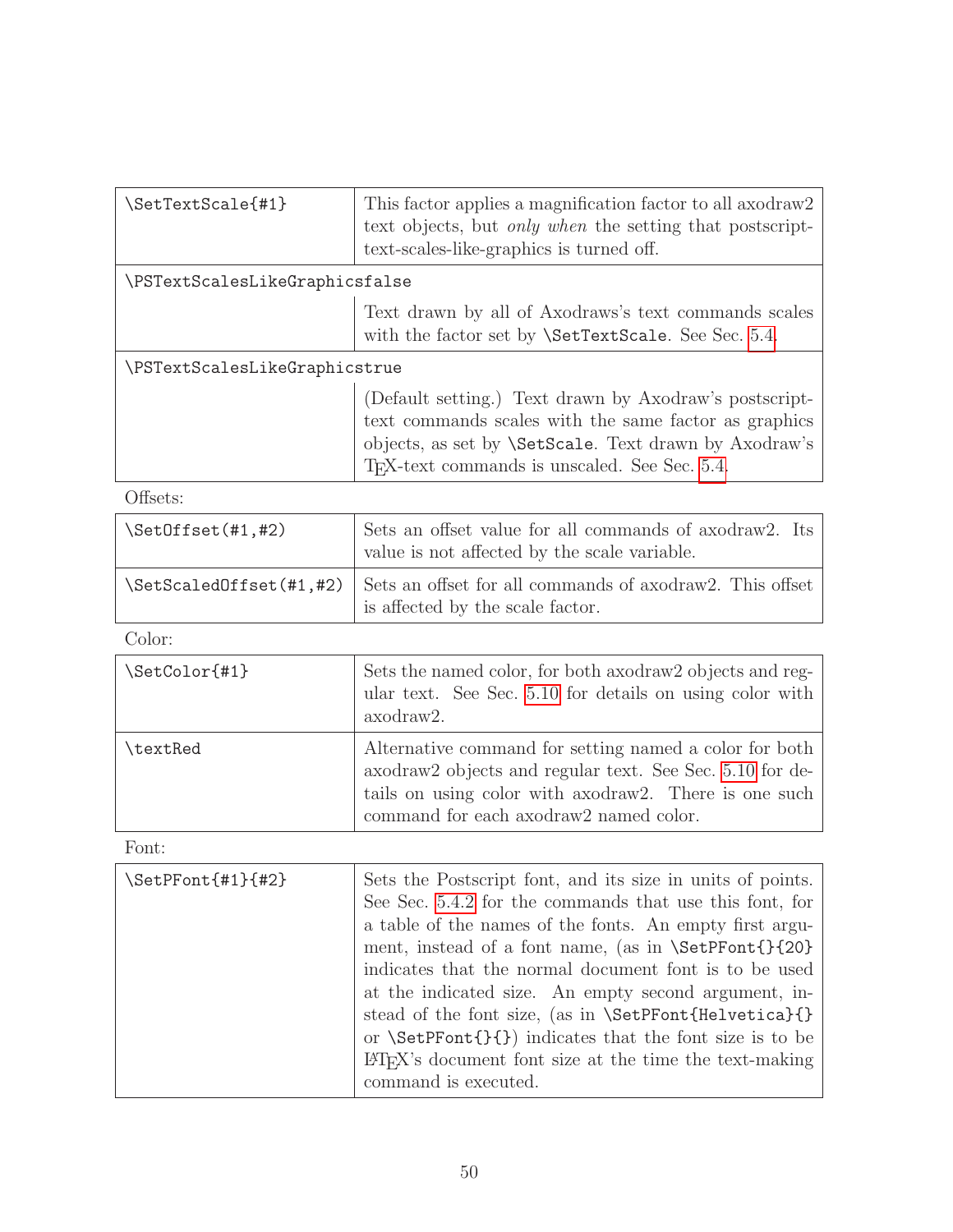### <span id="page-51-0"></span>5.10 Colors

TEX and LATEX by themselves do not provide any means to set colors in a document. Instead, one must use a suitable package to achieve the effect; the current standard one is color.sty. Such a package performs its work by passing graphics commands to the viewable output file. Since axodraw also works in a similar fashion, there is a potentiality for conflicts.

Axodraw version 1, released in 1994, used the package colordvi.sty for applying color to normal textual material, and its own separate methods for applying color to its graphical objects. They both defined the same convenient set of named colors that could be used, but they had to be set separately for text and graphics<sup>[5](#page-51-2)</sup>. The colordvi.sty package also had an important disadvantage that its color settings did not respect T<sub>F</sub>X grouping and LATEX environments, so that a color setting made for text in an environment continued to apply after the end of the environment.

Since then, the available tools, notably in the powerful color.sty, have greatly improved. But this has introduced both real and potential incompatibilities with the older methods. Note that color.sty is currently the most standard way for implementing color, and is a required part of LATEX distributions, as part of the graphics bundle.

In the new version of axodraw, we have arranged to have compatibility with color.sty, while allowing as much backward compatibility as we could with the user interface from v. 1. We fully rely on color.sty for setting color<sup>[6](#page-51-3)</sup>. But to keep the best of the old methods, we have defined all the named colors that were defined in the old version, together with a few extra ones. We have also defined color-setting commands in the style of colordvi.sty, but they now apply uniformly to both text and axodraw graphical objects, and they respect T<sub>EX</sub> and LAT<sub>EX</sub> grouping and environments.

This results in some changes in behavior in certain situations. We think the new behavior is more natural from the user's point of view; but it is a change.

There are two classes of graphics-drawing command in axodraw. One class has no explicit color argument, and uses the currently set color; the line-drawing commands are typical of these. Other commands have explicit color arguments, and these arguments are named colors. The named colors are a union of those axodraw defines, with those defined by color.sty together with any further ones defined by the user.

#### <span id="page-51-1"></span>5.10.1 How to use colors

Axodraw works with named colors — see Sec. [5.10.2](#page-54-0) — which are a standard set of 68 originally defined by the dvips program and the colordvi.sty, plus 5 extra colors defined in axodraw2. (In addition there are several named colors that are normally defined by default by color.sty, and that can also be used.)

<span id="page-51-2"></span><sup>&</sup>lt;sup>5</sup>The named colors corresponded to ones defined by the **dvips** program.

<span id="page-51-3"></span><sup>6</sup>Except for certain hard wired settings in double lines and stroked arrows.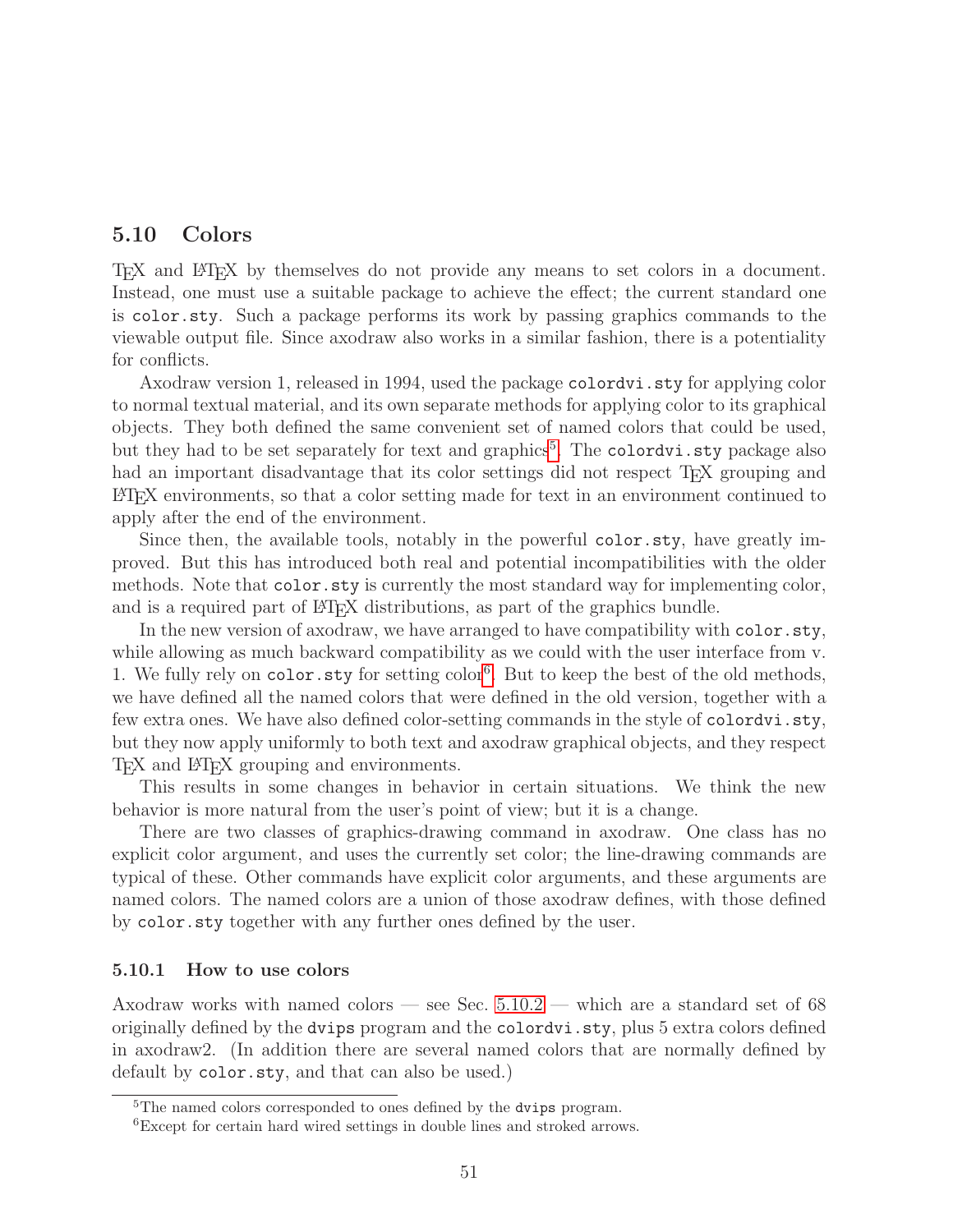To use them we have several possibilities to specify colors. Which to use is mostly a matter of user preference or convenience.

• The axodraw command \SetColor{colorname}: sets the color to be the named color for everything until the end of the current environment (or T<sub>EX</sub> group, as relevant.) The initial default color is Black, of course. An example:



- Completely equivalently, one can use the command \color{colorname} defined by the standard color.sty package, with any of its options, e.g., \color{Red} or \color[rgb]{1,0,0}. In fact \SetColor is now a synonym for \color, retained for backward compatibility.
- The named colors defined by axodraw2 are listed in Sec. [5.10.2.](#page-54-0) Extra ones can be defined by axodraw2's \newcolor command.
- For each of the named colors defined by axodraw2 (and others defined by the use of the \newcolor command), there is a macro whose name is "text" followed by the color name, e.g., \textMagenta. This behaves just like the corresponding call to \SetColor or \color. Thus we have



These macros correspond to macros defined by the venerable colordy i. sty package, but now have what is normally an advantage that their scope is delimited by the enclosing environment.

```
Normal text, then
                            \begin{center}
Normal text, then
                                \Large \bf \color{Blue}
                                Large, bold blue
Large, bold blue
                                \begin{axopicture}(40,20)
                                  \Gluon(0,10)(40,10){4}{4}
        OOOO
                                \end{axopicture}\\
                            \end{center}
And normal text afterward.
                            And normal text afterward.
```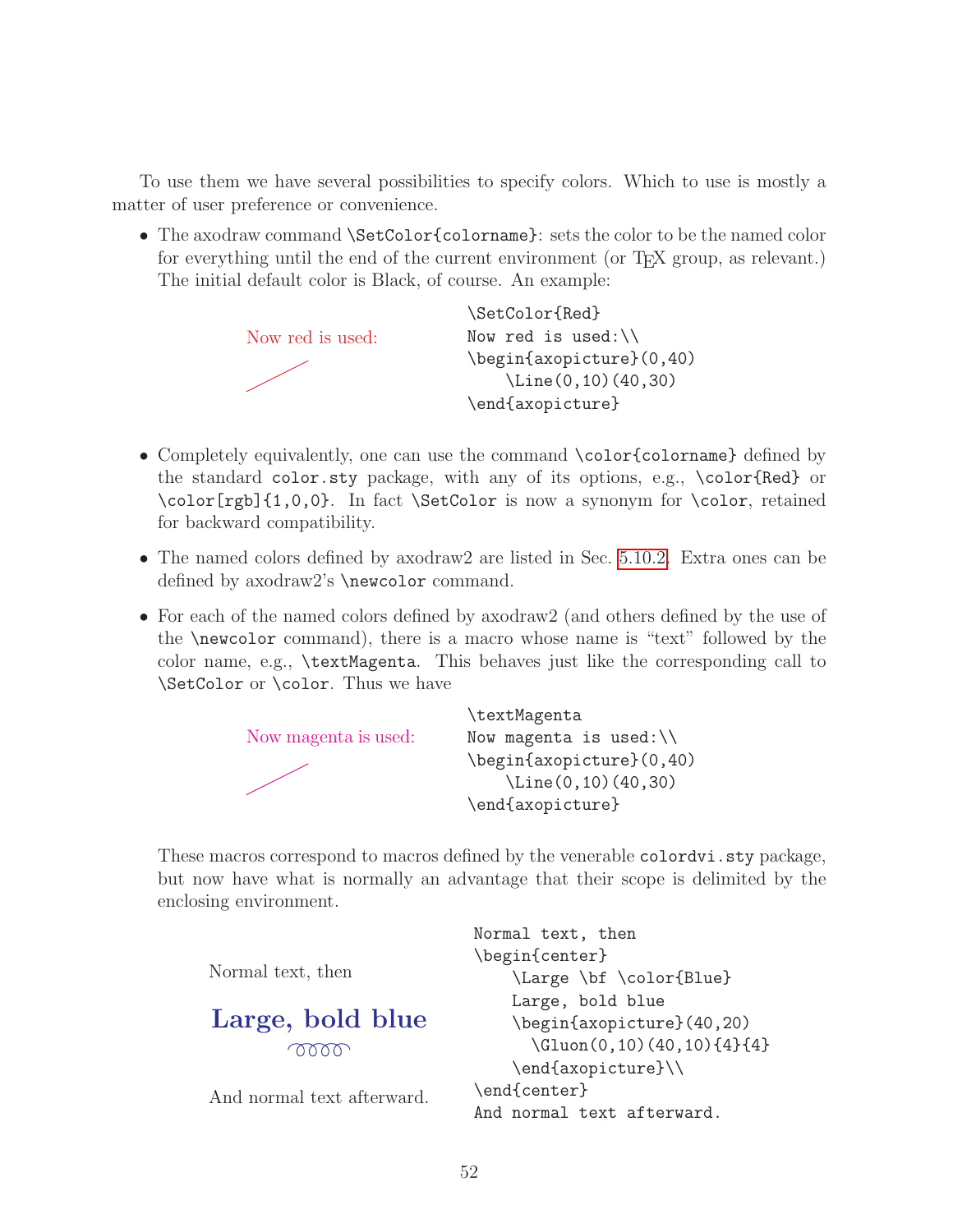• A delimited section of text can be set in a color by using a macro named by the color  $(e.g., \text{Red})$ :

```
In the middle of black text, red
text and \infty gluon. Then con-
tinue ...
                                   In the middle of black text,
                                   \Red{red text and
                                     \begin{axopicture}(30,10)
                                          \Gluon(0,5)(30,5){3}{4}
                                     \end{axopicture}\
                                     gluon%
                                   }.
                                   Then continue \dots
```
These macros correspond to macros defined by the colordvi.sty package, but they now apply to axodraw objects as well.

• The same effect, for named colors, can be achieved by color.sty's \textcolor macro. Thus \textcolor{Red}{...} is equivalent to \Red{...}.

It is also possible to define new named colors, in the CMYK system. This means that each color is defined by four numbers. New colors can be introduced with the \newcolor{#1}{#2} command as in \newcolor{LightRed}{0 0.75 0.7 0}. This use of this command defines a named color for use in axodraw, with corresponding macros \LightRed and \textLightRed{#1}, and also makes the name known to color.sty. (Use of color.sty's \definecolor macro is not supported here: it will affect only normal LATEX text, but not axodraw objects, and it will fail to define the extra macros.)

We define the CMYK values for the named colors in the  $axodraw2.$  sty file. These override the definitions provided by color.sty (in its file dvipsnam.def), which are the same (at least currently).

There can be differences in how colors render on different devices. In principle, there should be compensations made by the driver to compensate for individual device properties. Our experience is however that such compensations are not always implemented well enough. Most notorious are differences between the shades of green on the screen, on projectors, and on output from a printer. These colors are usually much too light on a projector and one way to correct this is to redefine those colors when the output is prepared for a projector, e.g., by use of axodraw's \newcolor{#1}{#2} macro. An example is illustrated by

color.sty's green axodraw's Green

coded by

```
\color{green}
\begin{axopicture}(100,20)
```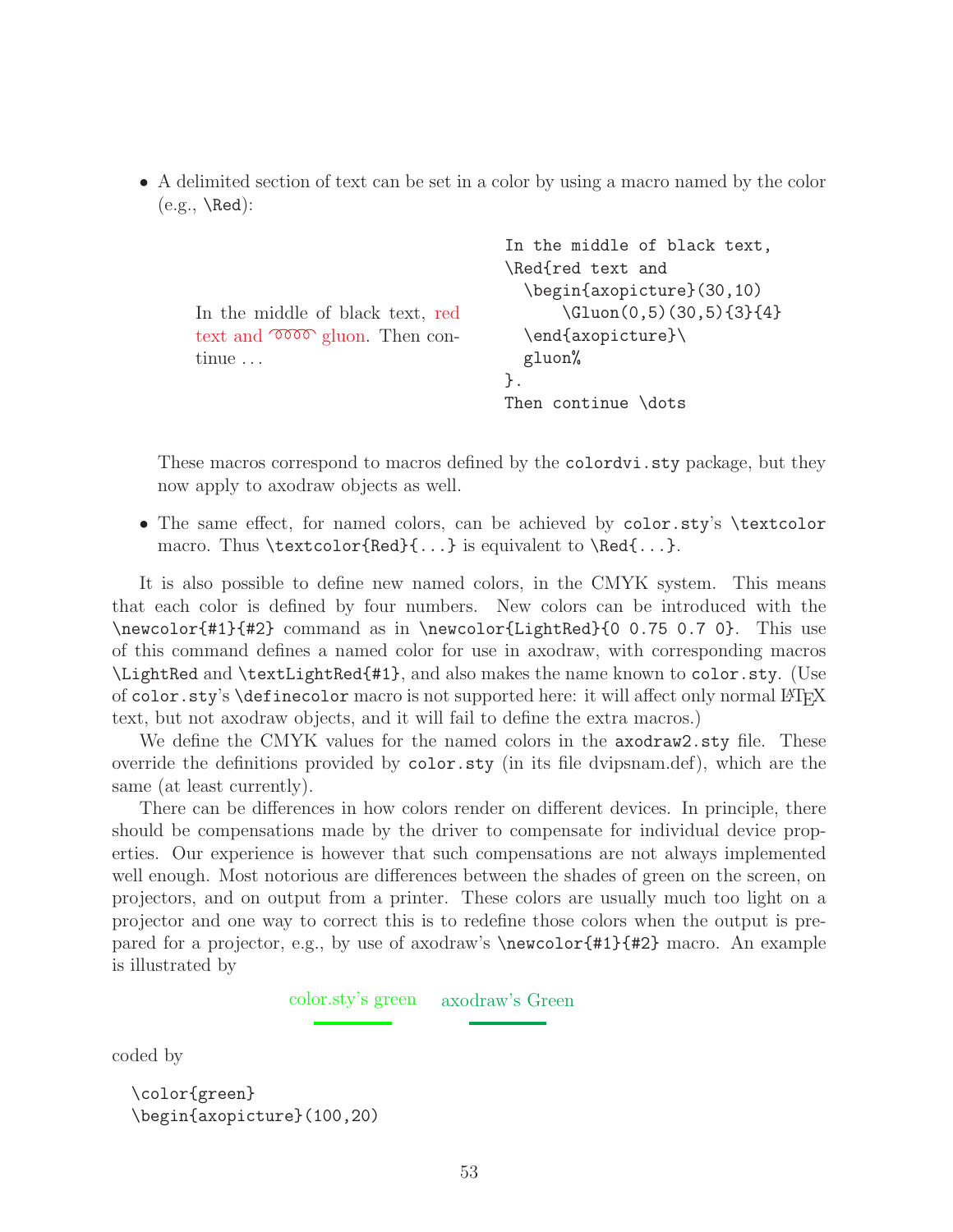```
\Text(25,15){color.sty's green}
  \Line[width=2](0,0)(50,0)
  \end{axopicture}
%
  \color{Green}
  \begin{axopicture}(100,20)
  \Text(25,15){axodraw's Green}
  \Line[width=2](0,0)(50,0)
  \end{axopicture}
```
On a typical screen or projector, we find that the two greens are quite distinct, the "green" being much lighter than the "Green"<sup>[7](#page-54-1)</sup>. But on the paper output from our printers, they give close results.

### <span id="page-54-0"></span>5.10.2 Defined named colors

The first set of predefined colors are those defined by dvips (and defined in colordvi.sty, or in color.sty with the use of both of its usenames and dvipsnames options). They are

GreenYellow, Yellow, Goldenrod, Dandelion, Apricot, Peach, Melon, YellowOrange, Orange, BurntOrange, Bittersweet, RedOrange, Mahogany, Maroon, BrickRed, Red, OrangeRed, RubineRed, WildStrawberry, Salmon, Carnation-Pink, Magenta, VioletRed, Rhodamine, Mulberry, RedViolet, Fuchsia, Lavender, Thistle, Orchid, DarkOrchid, Purple, Plum, Violet, RoyalPurple, BlueViolet, Periwinkle, CadetBlue, CornflowerBlue, MidnightBlue, NavyBlue, Royal-Blue, Blue, Cerulean, Cyan, ProcessBlue, SkyBlue, Turquoise, TealBlue, Aquamarine, BlueGreen, Emerald, JungleGreen, SeaGreen, Green, ForestGreen, PineGreen, LimeGreen, YellowGreen, SpringGreen, OliveGreen, RawSienna, Sepia, Brown, Tan, Gray, Black, White.

In addition axodraw2.sty defines the following extra colors:

LightYellow, LightRed, LightBlue, LightGray, VeryLightBlue.

Note that color.sty by default also defines a set of other named colors: black, white, red, green, blue, cyan, magenta, and yellow (with purely lower-case names). Depending on properties of your screen, projector or printer, these may or may not agree with the similarly named axodraw colors (which have capitalized names). These names can also be used in the \SetColor and \color commands and for color names to those axodraw commands that take named colors for arguments.

<span id="page-54-1"></span><sup>&</sup>lt;sup>7</sup>The "green" is defined in the RGB scheme from the values  $(0, 1, 0)$ , while "Green" is defined in the CMYK scheme from the values  $(1, 0, 1, 0)$ .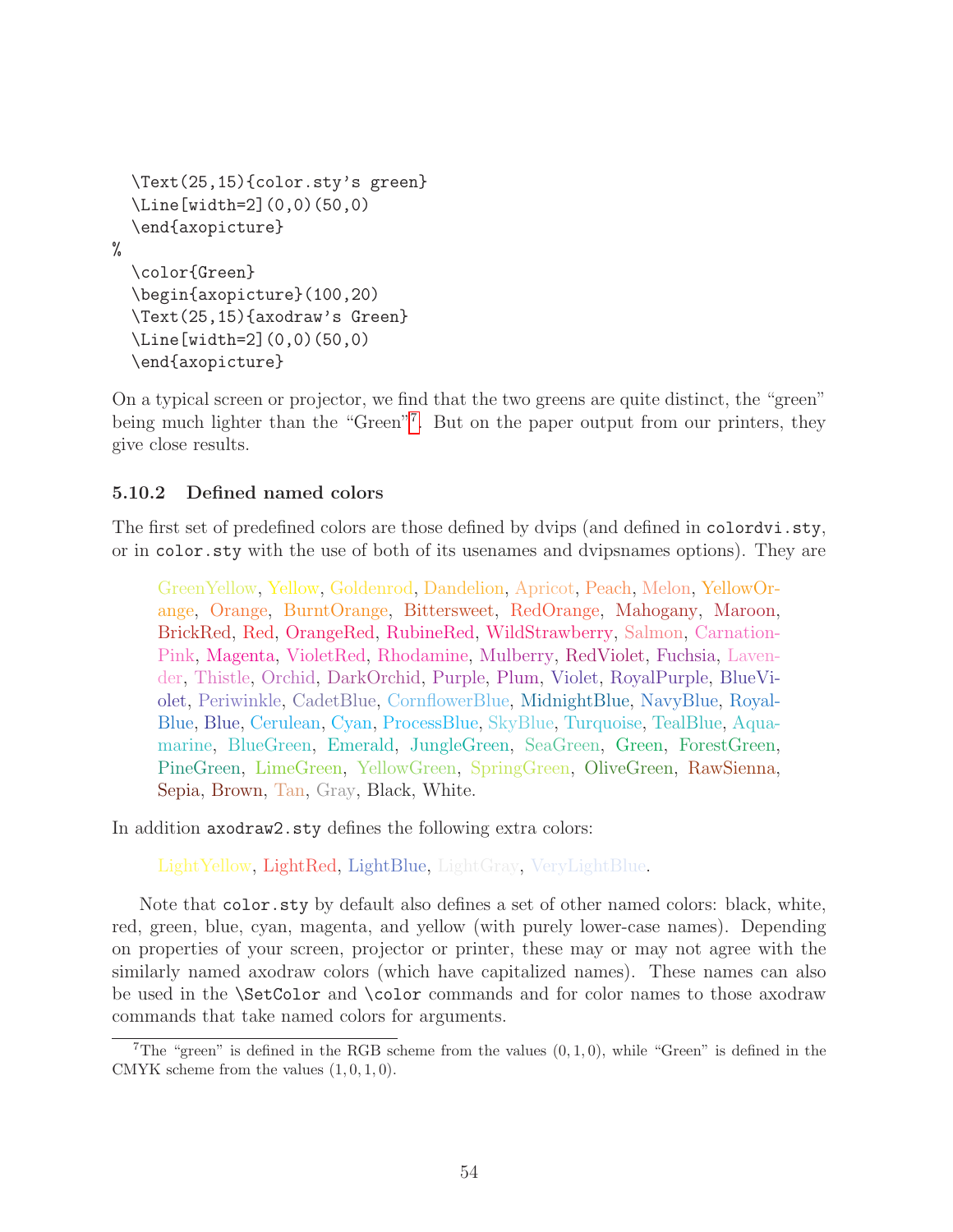# <span id="page-55-0"></span>6 Some examples

### <span id="page-55-1"></span>6.1 A Feynman diagram

When computing the singlet part of structure functions in polarized Deep Inelastic Scattering one approach is to use spin two currents to determine all anomalous dimensions. At the three loop level this can give diagrams like the following:



for which the code is:

```
\begin{center} \begin{axopicture}{(200,140)(0,0)}
\SetArrowStroke{0.5} \SetArrowScale{0.8}
\Photon(7,70)(37,70){4}{3}
\Photon(7,70)(37,70){-4}{3}
\GluonArc(70,70)(30,90,270){3}{10}
\Line[arrow](100,100)(70,100) \Line[arrow](130,100)(100,100)
\Line[arrow,arrowpos=0.25](70,100)(130,40)
\Line[arrow](100,40)(70,40) \Line[arrow](130,40)(100,40)
\Line[arrow,arrowpos=0.75](70,40)(130,100)
\GluonArc(130,70)(30,270,450){3}{10}
\Photon(163,70)(193,70){4}{3}
\Photon(163,70)(193,70){-4}{3}
\Gluon(100,100)(100,130){3}{4}
\Gluon(100,40)(100,10){3}{4}
\Vertex(37,70){2} \Vertex(163,70){2} \Vertex(70,100){2}
\Vertex(70,40){2} \Vertex(130,100){2} \Vertex(130,40){2}
\Vertex(100,100){2} \Vertex(100,40){2}
\end{axopicture} \end{center}
```
The diagrams can become a bit more complicated when more lines meet in a single vertex. One could compose some lines from straight lines and arcs, but in this case we selected some Bézier curves. The result is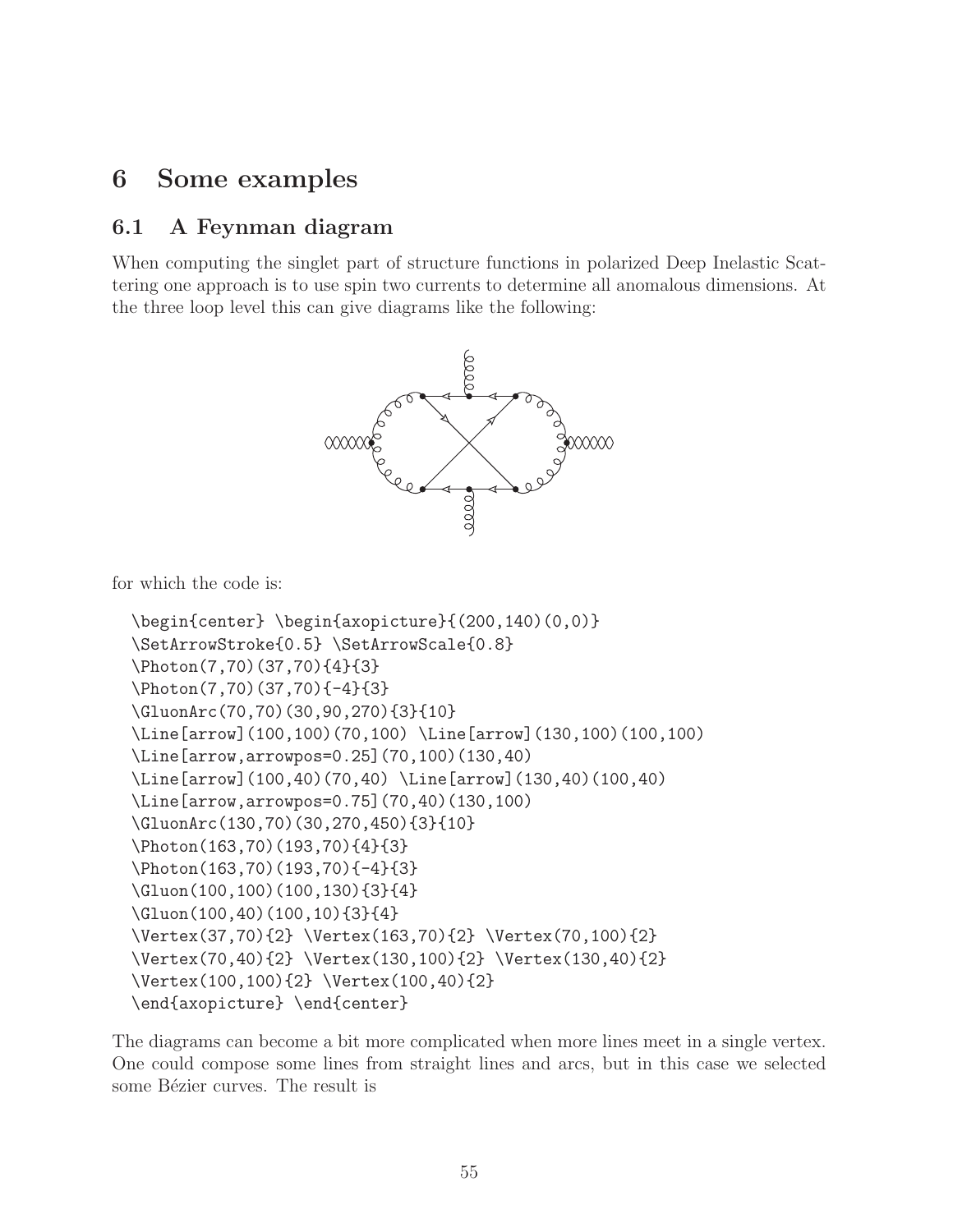

for which the code is:

```
\begin{center}
\begin{axopicture}{(200,140)(0,0)}
\SetArrowStroke{0.5} \SetArrowScale{0.8}
\Photon(7,70)(40,70){4}{3}
\Photon(7,70)(40,70){-4}{3}
\GluonArc(70,70)(30,180,270){3}{5}
\Bezier[arrow](100,100)(55,100)(40,95)(40,70)
\Line[arrow](130,100)(100,100)
\Bezier[arrow,arrowpos=0.37](40,70)(100,70)(130,70)(130,40)
\Line[arrow](100,40)(70,40) \Line[arrow](130,40)(100,40)
\Line[arrow,arrowpos=0.75](70,40)(130,100)
\GluonArc(130,70)(30,270,450){3}{10}
\Photon(163,70)(193,70){4}{3}
\Photon(163,70)(193,70){-4}{3}
\Gluon(100,100)(100,130){3}{4} \Gluon(100,40)(100,10){3}{4}
\Vertex(40,70){2} \Vertex(163,70){2} \Vertex(70,40){2}
\Vertex(130,100){2} \Vertex(130,40){2} \Vertex(100,100){2}
\Vertex(100,40){2}
\end{axopicture}
\end{center}
```
# <span id="page-56-0"></span>6.2 A diagrammatic equation

This example is from ref [\[6\]](#page-61-5). The equations in that paper were rather untransparent, because each Feynman diagram represents a complicated two loop integral and to solve these integrals one needed many different recursion relations in terms of the powers of the propagators. We defined a number of macro's for the diagrams, each containing one picture. Here are three of them:

\def\TAA(#1,#2,#3,#4,#5,#6){ \raisebox{-19.1pt}{ \hspace{-12pt}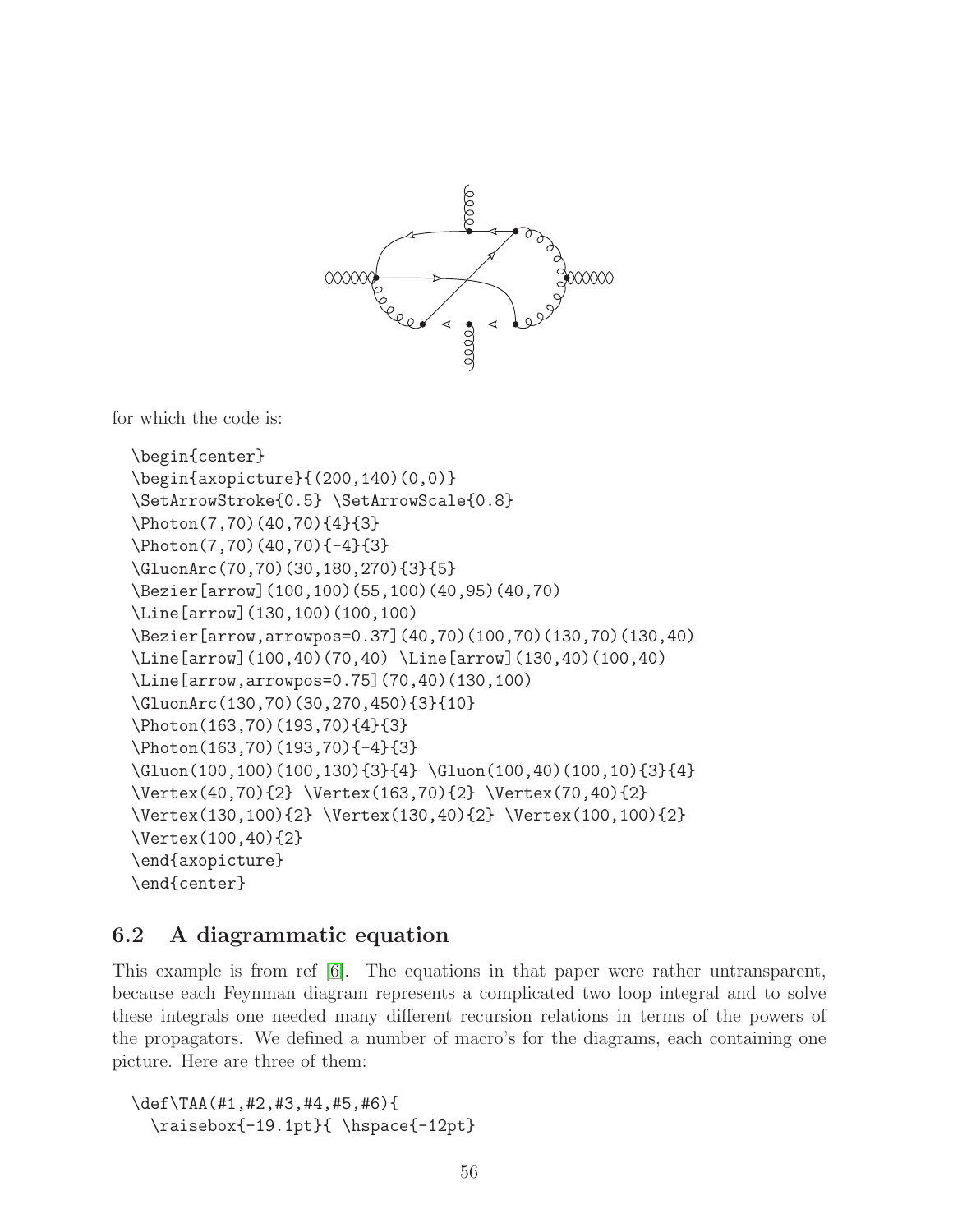```
\begin{axopicture}{(50,39)(0,-4)}
    \SetScale{0.5}\SetColor{Blue}%
    \CArc(40,35)(25,90,270) \CArc(60,35)(25,270,90)
    \Line(40,60)(60,60) \Line(40,10)(60,10) \Line(50,10)(50,60)
    \Line(0,35)(15,35) \Line(85,35)(100,35)
    \SetColor{Black}\SetPFont{Helvetica}{14}%
    \PText(55,39)(0)[lb]{#5} \PText(55,36)(0)[lt]{#6}
    \PText(35,62)(0)[rb]{#1} \PText(65,62)(0)[lb]{#2}
    \PText(65,8)(0)[lt]{#3} \PText(35,8)(0)[rt]{#4}
    \SetColor{Red} \SetWidth{3}
    \Line(50,35)(50,60) \Line(40,60)(50,60)
    \CArc(40,35)(25,90,180) \Vertex(50,60){1.3}
    \end{axopicture}
    \hspace{-12pt}
 }
}
\def\TABs(#1,#2,#3,#4,#5){
  \raisebox{-18.1pt}{ \hspace{-12pt}
    \begin{axopicture}{(50,39)(0,-4)}
    \SetScale{0.5}\SetColor{Blue}%
    \CArc(40,35)(25,90,270) \CArc(60,35)(25,270,90)
    \Line(40,60)(60,60) \Line(40,10)(60,10) \Line(50,10)(50,60)
    \Line(0,35)(15,35) \Line(85,35)(100,35)
    \SetColor{Black}\SetPFont{Helvetica}{14}%
    \PText(55,38)(0)[l]{#5}
    \PText(35,62)(0)[rb]{#1} \PText(65,62)(0)[lb]{#2}
    \PText(65,8)(0)[lt]{#3} \PText(35,8)(0)[rt]{#4}
    \SetColor{Red} \SetWidth{3}
    \Line(50,10)(50,60) \Vertex(50,60){1.3}
    \Line(40,60)(50,60) \CArc(40,35)(25,90,180)
    \end{axopicture}
    \hspace{-12pt}
 }
}
\def\TACs(#1,#2,#3,#4,#5){
  \raisebox{-19.1pt}{ \hspace{-12pt}
    \begin{axopicture}{(50,39)(0,-4)}
    \SetScale{0.5}\SetColor{Blue}%
    \CArc(40,35)(25,90,270) \CArc(60,35)(25,270,90)
    \Line(40,60)(60,60) \Line(40,10)(60,10) \Line(50,10)(50,60)
    \Line(0,35)(15,35) \Line(85,35)(100,35)
```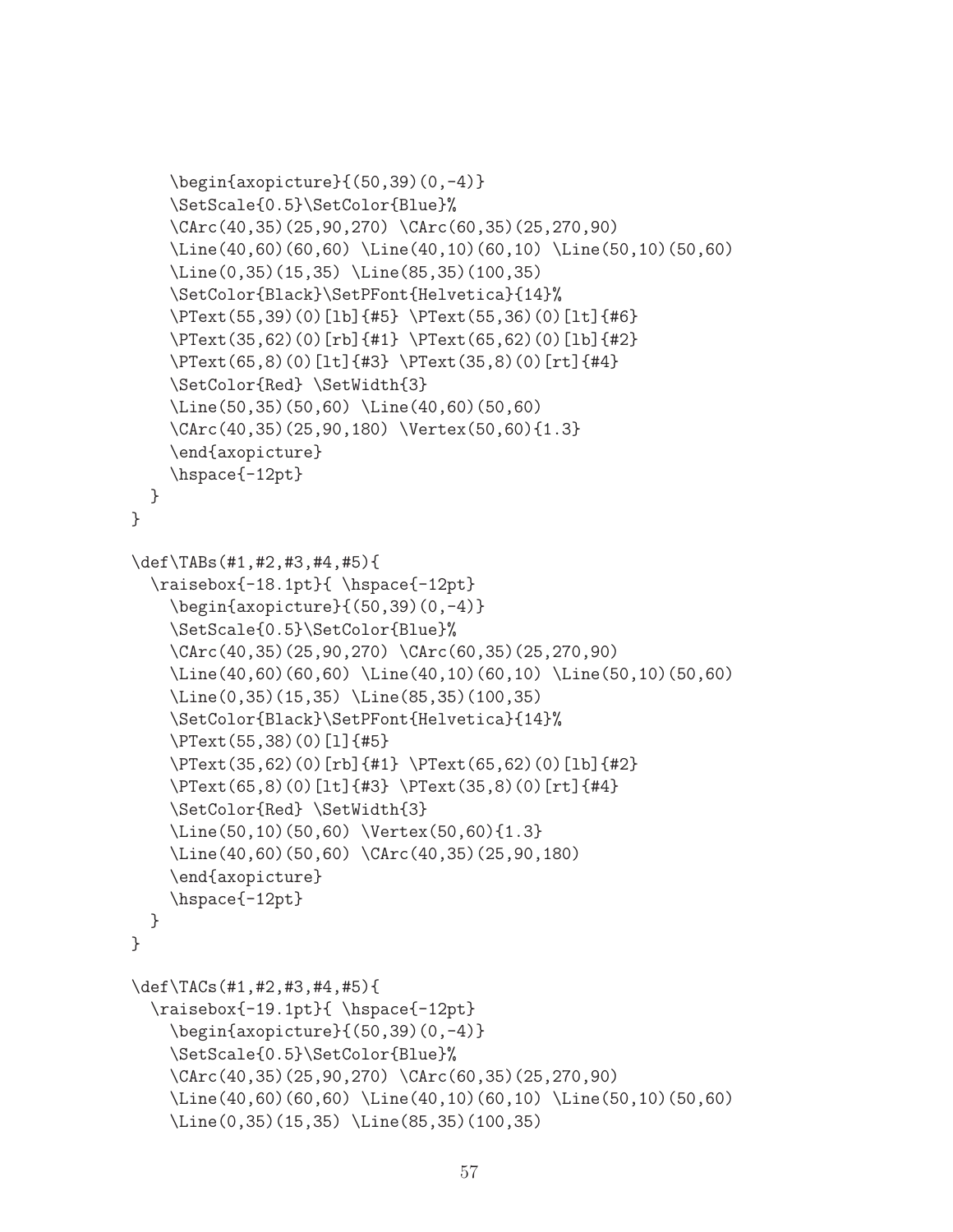```
\SetColor{Black}\SetPFont{Helvetica}{14}%
    \PText(53,38)(0)[l]{#5}
    \PText(35,62)(0)[rb]{#1} \PText(65,62)(0)[lb]{#2}
    \PText(65,8)(0)[lt]{#3} \PText(35,8)(0)[rt]{#4}
    \SetColor{Red} \SetWidth{3}
    \Line(40,60)(50,60) \CArc(40,35)(25,90,180)
    \end{axopicture}
    \hspace{-12pt}
  }
}
```
and together with two extra little macro's

```
\def\plus\{\\! +\\! \}\def\minus{\l-1}
```
the equations became rather transparent and easy to program. This is the code

```
\begin{eqnarray}
  \TAA(\{n,m\},1,1,1,1,1) & = & \frac{1}{\tilde{N}\plus 5\plus n\minus
  m\minus D}\ (\ n\ \ \TAA({n+1,m},0,1,1,1,1)
    \ \ -n\ \ \TACs({n+1,m},1,1,1,1) \\ & &
    +\ \ \TAA({n,m},1,0,2,1,1)
    \ \ -\ \ \TABs({n,m},1,1,2,1)
    \ \ +m\ \ \TACs({n,m-1},1,1,1,1)
    \ \ -m\ \ \TABs({n,m-1},1,1,1,1)\ \ \ ) \, .\nonumber
\end{eqnarray}
```
and the equation becomes

$$
\begin{array}{c}\n\begin{pmatrix}\n1 \\
1 \\
1\n\end{pmatrix} = \frac{1}{\tilde{N} + 5 + n - m - D} \left( n - \frac{1}{n} \right) - n - \frac{n + 1, m - 1}{n} \\
+ \frac{n, m - 1}{2} - \frac{n, m - 1}{2} + m - \frac{n, m - 1}{n} - m - \frac{n, m - 1}{n} - n\n\end{array} \tag{5}
$$

The diagrams are actually four-point diagrams. A momentum  $P$  flows through the diagram (the fat red line), but because the method of computation involves an expansion in terms of this momentum the remaining diagrams are like two-point functions. Details are in the paper.

# Acknowledgements

JAMV's work is part of the research program of the "Stichting voor Fundamenteel Onderzoek der Materie (FOM)", which is financially supported by the "Nederlandse organisatie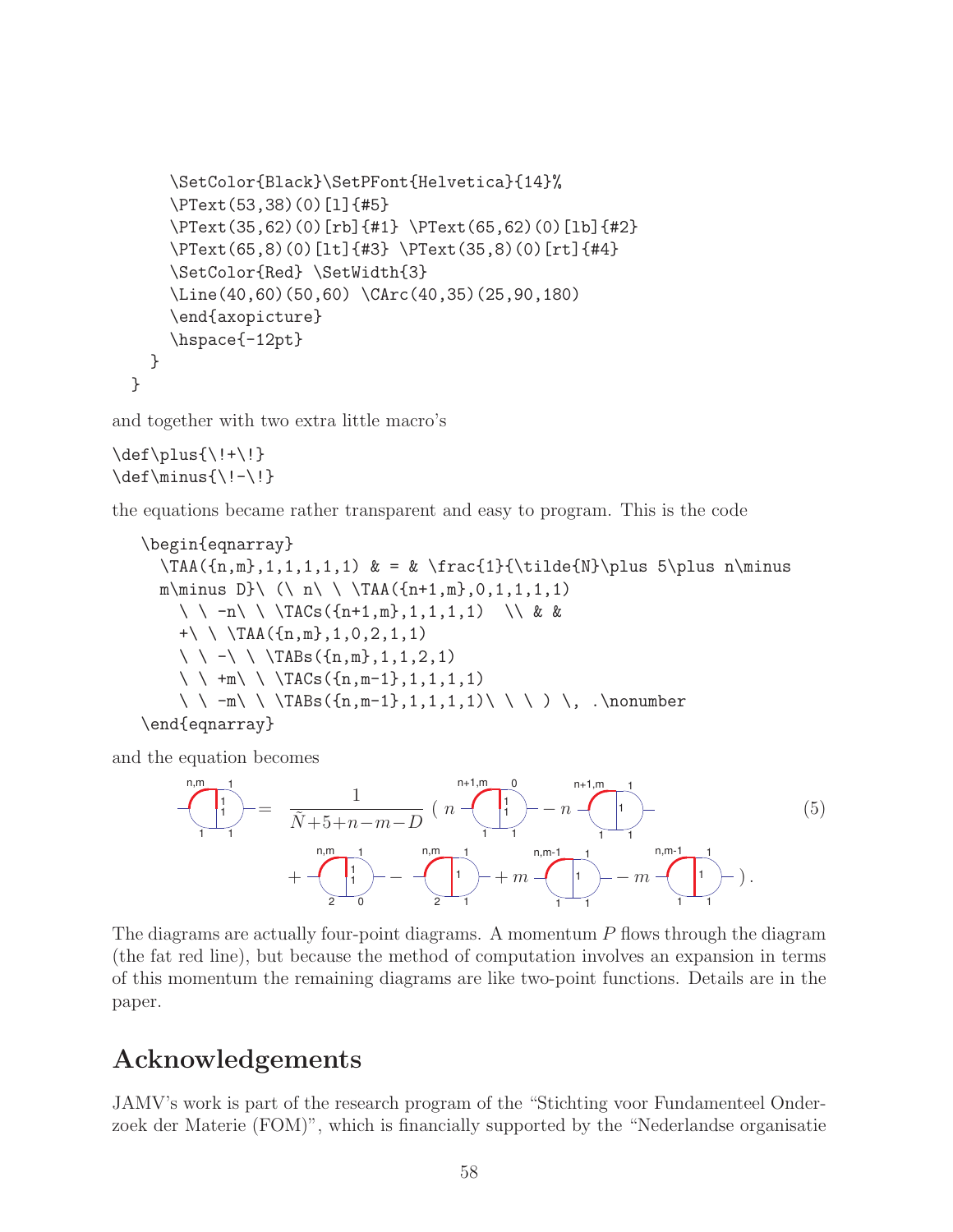voor Wetenschappelijke Onderzoek (NWO)" and is also supported by the ERC Advanced Grant no. 320651, HEPGAME. JCC is supported in part by the U.S. Department of Energy under Grant No. DE-SC0008745.

We like to thank Lucas Theussl for discussions during the development of axodraw2.

# <span id="page-59-0"></span>A The axohelp program: Information for developers

This appendix provides some details on how the axohelp program works. Most of the information is only relevant to people who wish to modify or extend axodraw2 and therefore may need to modify axohelp as well.

The reason for axohelp's existence is that axodraw needs to perform substantial geometric calculations. When axodraw is used with pdflatex to produce pdf output directly, suitable calculational facilities are not available, neither within the PDF language nor within LAT<sub>E</sub>X itself. Therefore when axodraw is used under pdflatex, we use our program axohelp to perform the calculations.

The mode of operation is as follows. Let us assume that the .tex file being compiled by the pdflatex program is called paper.tex. When one issues the command

pdflatex paper

the reaction of the system is of course to translate all T<sub>EX</sub> related objects into a PDF file. Most (but not all) axodraw objects need non-trivial calculations and hence their specifications are placed inside a file called paper.ax1. At the end of the processing pdflatex will place a message on the screen that mentions that the user should run the command

axohelp paper

for the processing of this graphical information. In principle it is possible to arrange for axohelp to be invoked automatically from within pdflatex. But for this to be done, the running of general external commands from pdflatex would have to be enabled. That is a security risk, and is therefore normally disabled by default for pdflatex.

When run, axohelp reads the file paper.ax1, processes the contents, and produces a file paper.ax2. For each axodraw object, it contains both the code to be placed in the pdf file, and a copy of the corresponding specification that was in paper.ax1.

When pdflatex is run again, it sees that the file paper.ax2 is present and reads it in to give essentially an array of objects, one for each processed axodraw object. Then during the processing of the document, whenever axodraw runs into an axodraw object in need of external calculation, it determines whether an exactly corresponding specification was present in the file paper.ax2. If not, it means that the graphical information in the file paper.tex has changed since the last run of axohelp and the graphics information is invalidated. In that case, at the end of the program the message to run axohelp will be printed again. But if instead there is an exact match between an axodraw object in the current paper.tex and its specification in paper.ax2, then the corresponding pdf code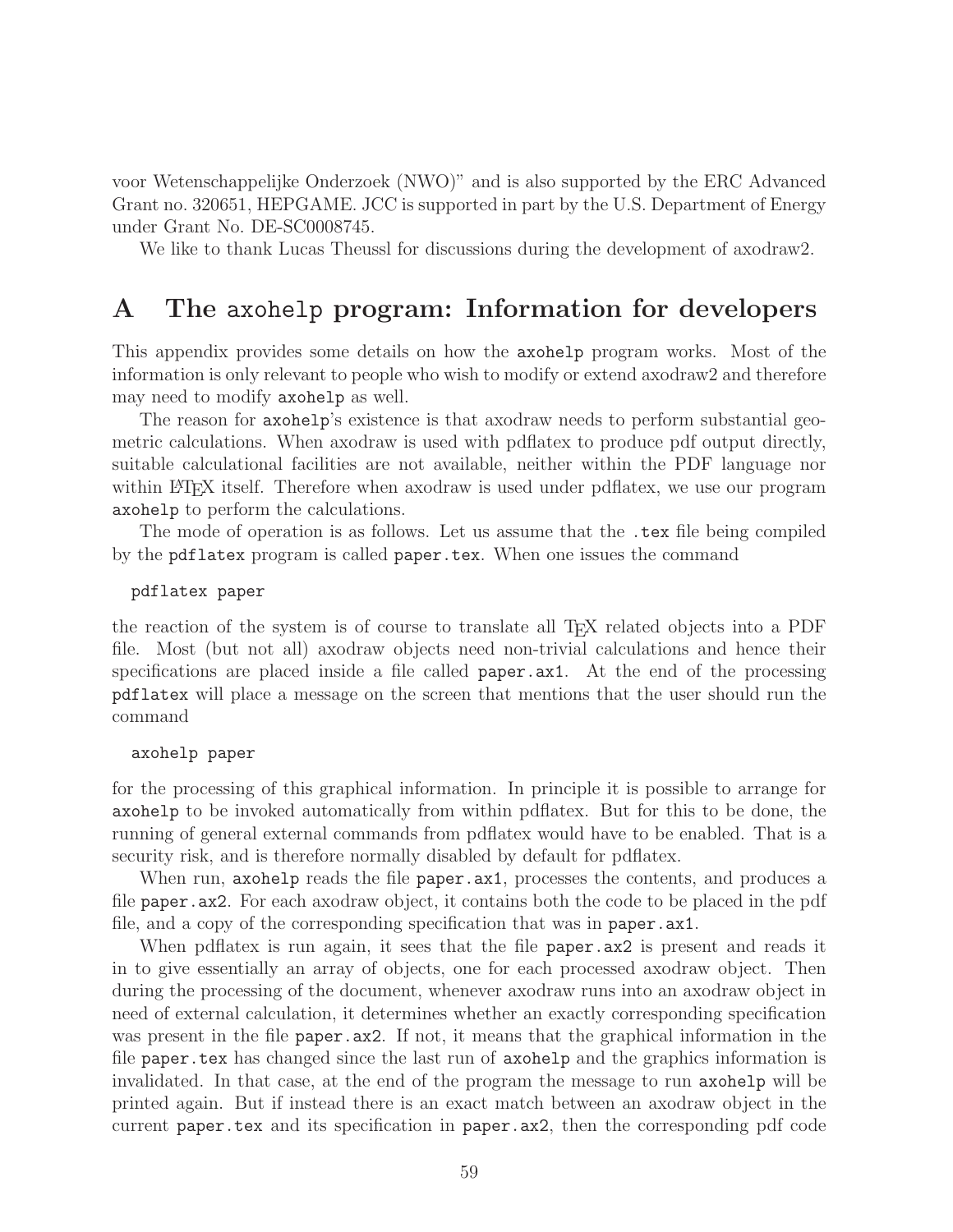will be placed in the PDF file. If all axodraw commands have a proper match in the paper.ax2 file, there will be no message in the paper.log file and on the screen about rerunning axohelp; then the PDF file should contain the correct information for drawing the axodraw objects (at least if there are no T<sub>EX</sub> errors).

In a sense the situation with axohelp is no different from the use of makeindex when one prepares a document that contains an index. In that case one also has to run LAT<sub>EX</sub> once to prepare a file for the makeindex program, then run this program which prepares another file and finally run LATEX again. Note that if you submit a paper to arXiv.org, it is likely that their automated system for processing the file will not run axohelp. So together with paper.tex, you one should also submit the .ax2 file.

The complete source of the axohelp program can be found in the file axohelp.c. This file contains a bit less than 4000 lines of C code but should translate without problems with any C compiler — see Sec. [3.2.2](#page-8-2) for an appropriate command line on typical Unix-like systems.

The axohelp program functions as follows:

- 1. The .ax1 file is located, space is allocated for it and the complete file is read and closed again.
- 2. The input is analysed and split in individual object specifications, of which a list is made.
- 3. The list of object specifications is processed one by one. Before the processing of each object specification, the system is brought to a default state to avoid that there is a memory of the previous object.
- 4. In the .ax2 file, for each object is written both the corresponding pdf code and a copy of the specification of the object as was earlier read from the .ax1 file. Before the output for an object is written to the .ax2 file it is optimized a bit to avoid superfluous spaces and linefeeds.

Processing an object from the input involves finding the proper routine for it and testing that the number of parameters is correct. Some objects have a special input (like the Curve, DashCurve, Polygon and FilledPolygon commands). All relevant information is stored in an array of double precision numbers. Then some generic action is taken (like setting the linewidth and the color) and the right routine is called. The output is written to an array of fixed (rather large) length. Finally the array is optimized and written to file.

A user who would like to extend the system with new objects should take the above structure into account. There is an array that gives the correspondence between axodraw object names and the corresponding routine in axohelp. For each object, this array also gives the number of parameters and whether the stroking or non-stroking color space should be used.

Naturally, when adding new kinds of object, it is necessary to add new items to the just-mentioned array, and to add a corresponding subroutine. One should also try to do